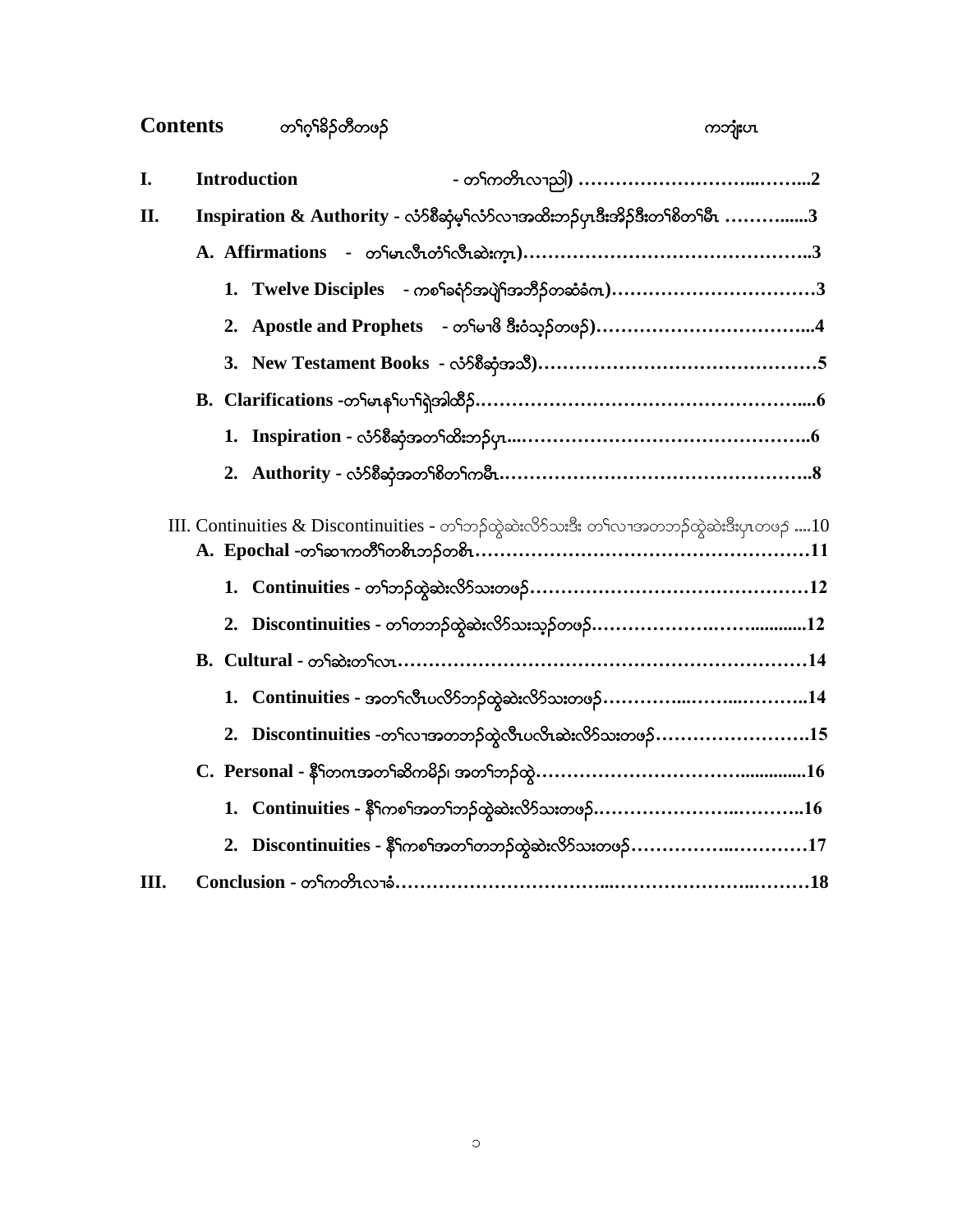Kingdom and Covenant in the New Testament ကစ်္ဂလွေၤအဘိအမု်ဒီးအတ်အာဉ်လီၤအီလီၤလၢလံာ်စီဆုံအသိပူၤ  $Lesson One/$  တ်မာလ $(0)$ **Why study New Testament Theology?**   $\infty$ ဉ်မနုၤ ပဘဉ်မၤလိ ယွၤဂ္<sup>ရာ</sup>ပီညါလ႑လံ႒စီဆုံအသိပူးလဲဉ်.

#### **INTRODUCTION** (တ<sup>ှ</sup>ကတိၤလၫညါ)

အဝဲအံၤမ့ါတ<sup>ျ</sup>မာလိတၢတခါလၢအိဉ်လၢလံာ်လၢအမဲ့ါ*ဘီမှ<sup>င်္</sup>ဒီးတ<sup>င်္</sup>အာဉ်လီးဆီလီးလၢလံာ်စီဆုံအသိပူး,***လၢလံာ်ဝဲ** ဒာံများနဉ်ပကမၤလိဃုသူဉ်ညါဘဉ်ဃးဒီးယွၤဂုၤ်ဝိညါအခ်ီပညိႇဒီးကစၤ်ယွၤအဂုၤ်အကျိုၤသူဉ်တဖဉ်လၢလႆာ်စီဆုံအသိအပူ၊နှဉ် လီၤ.တ<sup>၎</sup>ဂ္ဂါခိဉ်တိတ႑တခါလ႑ပကမၤလိဃုသူဉ်ညါသကိႏန္ဉ်မ့<sup>၎</sup>ဝဲႇ*ဘ်မနၤ<i>လ႑ာသိမၤလိယ္လၤဂ္<sup>ရာ</sup>ပိညါလ႑လံ>်စိဆုံအသိပူ***း**  $\alpha$ ) ကားလာက်ပြုပြင်္သားကွယ်ပြုလားကြသည် ကြွေပါင်္ကညာကြွေပါင်္ဘည်ကွင်းမြန်းတို့ပွဲလည်းကြသည့်လည်း တွေကြွေးကြွေး ပကဟုဉ်လီၤအးလီၤပသးလၢပတၤ်ဃုသုဉ်ညါအပူၤန္ဉာလီၤ.

ဖဲ ၂တံၤမသူး၂း၁၅အပူၤ,တၫ်မၢဖိစီၤပီလူးတဲဘဉ်ဃးတ႑်လၢတ႑်ဃုသွဉ်ညါနှၤ်ပၫၤ်အါထိဉ်လံာ်စီဆုအသိအံၤမ့ၤ်တၤ်မၤ တခါလၢပကဘဉ်မၤအိၤဆူဉ်ဆူဉ်ဒီးတမ့<sup>၎</sup>တၤ်မၤတခါလၢအညီညီဖိဘဉ်နှဉ်လီၤႉစီၤပီလူးတဲဝဲဒ်အံၤ**…***"ကျဲးစၫးကဲထိဉ်လၫပုၤဘဉ်*  $\alpha$ အသး, $\alpha$ မၤတ $\beta$ လ $\alpha$ အမဲ $\delta$ ဆုးအလီ $\beta$ တအိ $\beta$ ဘ $\beta$ , $\gamma$ ၊နီ $\alpha$ တ်မြာတက်တီအက $\alpha$ ါအဆ $\gamma$ တီတီလိ $\alpha$ လိ $\alpha$ န $\beta$ တ  $\varphi$ *np<sup>8</sup>\* (pp*1 ၂=09)

နိ<sup>ု</sup>နိ<sup>ုင်</sup>ကခ်ိတ်ကိုက်ကြိုတနိုၤလၢလံာ်စိဆုံအပူ၊နှဉ်မှကြာလျဖန်ပြာကြွေအိုညီညီဖိနှဉ်လီး ဘဉ်ဆဉ်စီးပိလူးအဲ့ဉ် 8းဒုးသှဉ်နိ5ုပုၤလၢတဘျိတခ်ိဉ်တၫ်မၤလိလံာ်စိဆုံအသိအံၤတမ့ၢ်စ့ၢ်ကိုးတ႑်လၢအညီကိုးဘျိုဒဲးဘဉ်နှဉ်လီၤႉစီၤတံၤမသူးမ့ၢ်ပုၤ တၫ်မၢၒိလၢကဘဉ်ဟံးစုနဲဉ်ကျဲပုၤဂၤဒီးကဘဉ်တဲတၫ်ကတိၤလၢအမ့ၢ်အတိန္ဉာလိၤ.တၫ်ကတိၤ´´ပုၤမၤတၢ်ၒိႛလၢဟူးလ္ဉာ်ကျိဉ်  $\Gamma(\mathrm{Greek})$ အခ်ဳပညီမှ1်ဝဲပုၤလၢအဘဉ်မၤတ1်လၫန်ႝ1်ခိနးနးသ့ဉ်တဖဉ်နှဉ်လီၤ.စီၤပီလူးက္ၤဟ္ဥာိက္ၤလၢတ1်ကတိၤယွၤဂ့ါပိညါ လၢအမ္ဒ<sup>န္</sup> ပုံပမာတ<sup>ရ</sup>ဖိ"အံၤကဘဉ်မ့ှလျာလျှအမျာတ္က်ဆူဉ်ဆူဉ်လျကစ္စါယွာအင်္ဂြိမ္ပတ္သည်မွှပျာလျှအကျာဉ်ဘဉ် နှဉ်လီး. အဃိသတးဒီး တ<sup>ရ</sup>မာလိယ္စာဂ္<sup>ရ</sup>ပိညါလၫလံာ်စိဆုံလိ<sup>ရ</sup>လံာမ့<sup>ရ</sup>ကိထဲနဉ်ဒီး ပဝဲသုဉ်တဖဉ်ပကဘဉ်မာတ<sup>ရ</sup>မနာလဲဉ် $\Omega$ 

veှ<sup>ငှ</sup>ကွ1်က္2လာစီး*ပီလူးအတ*်ကွဲးနက်စီးတံၤမသူးတပ်ရာအပူးပကထံဉ်ဘဉ်လၢအမှု<sup>င်</sup>တ<sup>င်္</sup>ကာလါလာအလီးထုံးနှ<sup>င့်</sup>ပ သးဒိဉ်မးလီၤ…လၢအတ႑်ကွဲးလံာ်အပူၤစီၤပီလူးတဲဝဲကစ႑်ယွၤကလှ႑်ကထါမှ Jဝဲကစ႑်ယွၤအနိ႑်ကစ႑်အတ႑်ကသါ,ဒီးကစ႑်ယွၤ ဟူဉ်လီၤပုၤန္ဉဉ်လီၤ.ဒီးစီၤပီလူးတဲဘဉ်ကဒီးစီၤတံၤမသူးလၤကဘဉ်မၤလိဝဲကစ႑်ယွၤကလုၤ်ကထါအံၤဆူဉ်ဆူဉ်ဒီးစိဉ်မူစိဉ်ဂဲၤအီၤ လ်ၤလျာဘျာလၢအတ်အိဉ်မူပူး ဒ်အမှုပြာလၢအမၤတ႑်လၢကစ႑်ယွၤအဂိၢ်တဂၤအသိႏန္နဉ်လီး ကစ႑်ယွၤကလုၤ်ကထါအံၤ  $\beta$ းသ္ $\beta$ န် $\beta$ ထိ $\beta$ စ့် $\eta$ ကီးပု $\alpha$ ာကစ $\gamma$ ယ္သားဘာတ $\beta$ အကြီးကို ကိုယ်အိုးပုံတိုးတိုကြီး $\gamma$ ကိုးသားအီးပါပုံ $\eta$ တိုက်ခိန်တို့ဆိုသောက်သို့ အသင်းသောကြောက်သည် 'ဘုတ်မြောင်း' အခြင်းကြီး အသင်းမြေသည် အသင်းမြေသည် အသင်းမြောင်း  $\mathscr{E}$ g $\infty$ 1 $\infty$ 2 $\infty$ p.fy $1$ အက $\infty$ ှ $\infty$ က $\infty$ ည်းတ $\infty$ ကြွဲးအီ $1$ အံ $\infty$ မှု $\in$  ကြသ $\mathscr{E}$ းန $\infty$ က်ဘည်အ $\mathscr{E}$ ီးကတိ $1$ တ $\in$ ် $\mathscr{E}$ းပု $1$ လၢအကွဲးလံာ်စီဆုံသွဉ်တဖဉ်အဃိဒီး ပဝဲသူဉ်တဖဉ်ပမူပဒါတခ်ီ ပကဘဉ်မၤလိဃုသူဉ်ညါအါထိဉ်အီၤလၢပတ႑်အိဉ်မူပူးနှဉ်လီၤ. ပကဘဉ်မၤလိလံာ်စီဆုံအတ<sup>ရ</sup>ကတိၤအကျိုာ်သူဉ်တဖဉ်, အတ<sup>ရ</sup>စံဉ်စိၤတဲစိၤသု့ဉ်တဖဉ်,လံာ်စီဆုံအတ<sup>ရ</sup>ကွဲးဒ်အမှု<sup>ငှ</sup>ထါသု့ဉ်တဖဉ်,  $\mathcal{B}$ ဖြလံ $\mathcal{B}$ ဆုံအော်၊ ဘဉ်တ $\eta$ ကွဲးအီးလ ၊အကျို၊အကျဲအါဘိအဃိန္ ဉ်လီး $\iota$ ပကမ $\iota$ လိုးပုာတွဲကိုးကွဲးလံ $\mathcal{B}$ ဆုံအသီသု့ $\mathcal{S}$ တဖဉ် အတ႑်အာဉ်ထွဲကူးဒီးလံာ်စီဆုံအလီ လံာ်အတ႑်ကွဲးသူဉ်တဖဉ်စု႑်ကီးလီး.စီးပီလူးတဲဘဉ်စု႑်ကီးစီးတံၤမသူးလ ၊ကစ႑်ယူးက လုံကထါအံၤ မ့္စာကီး သးစီဆုံအတ႑်ထိးဘဉ်အဃိဒီး ပဝဲသုဉ်တဖဉ်ဒ် စီၤတံၤမသုံးအသိး ပကမၤလိတံးန႑်အိၤဆူဉ်ဆူဉ်ဒီး 05 $q$ |ထိဉ်ပသးလ $\tau$ ပမ $\tau$ လိလံ $\delta$ စိဆုံအသိအံ $\tau$ ဒီး တ $\tau$ မ $\tau$ လိတ်စိဆုံသိအံ $\tau$ ကဘဉ်အိဉ်ဖှု|ထိဉ်စု $\tau$ ကီးလ $\tau$  $\omega$ อ้บนยา $\mathcal{X}\in\mathcal{Y}$ ของค์ $\mathcal{Y}$ ออุบา $\varphi$ โท $\mathcal{Y}$ :

(*Dr. Greg Perry*)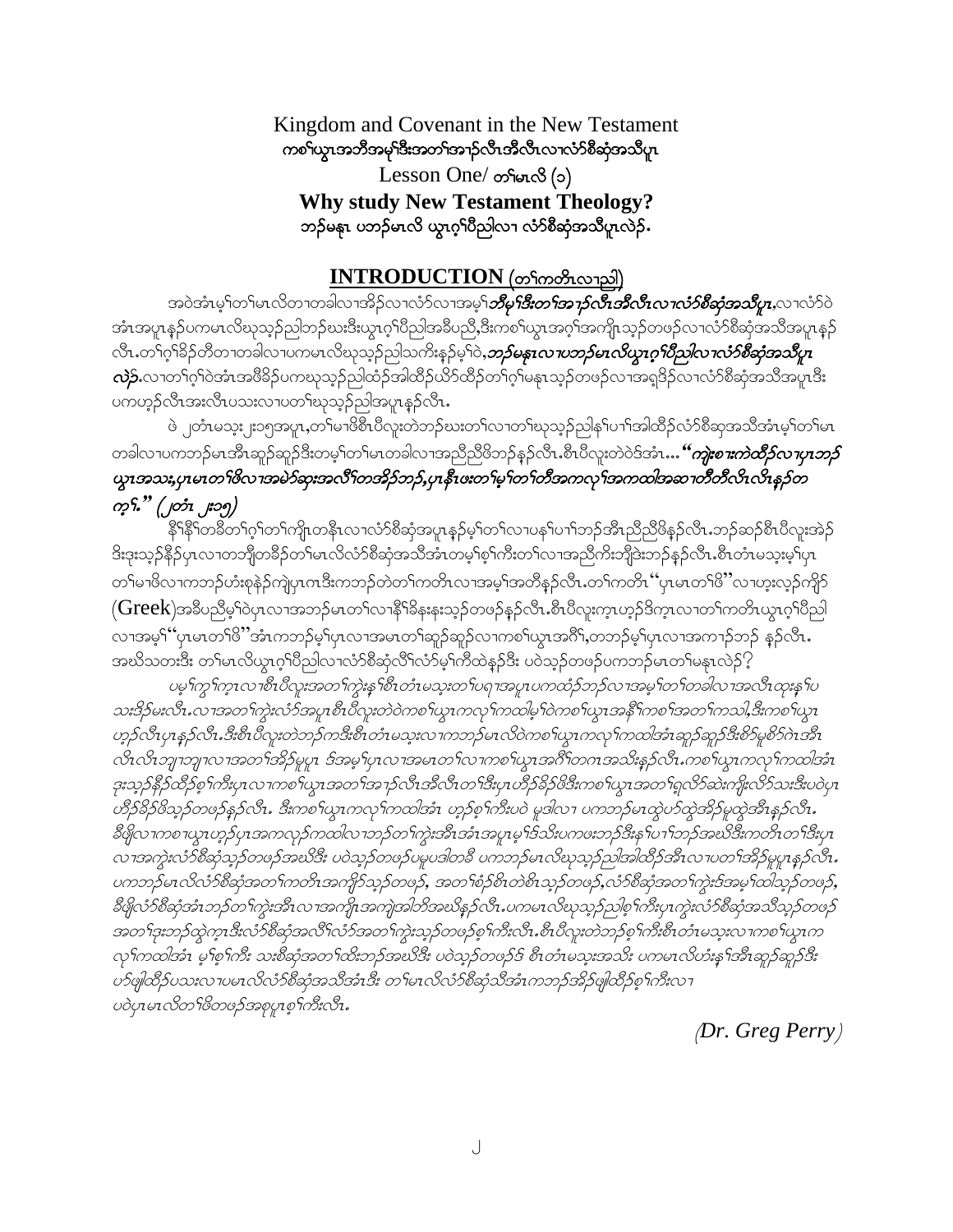ကျဲအိဉ်ဝဲ ခံဘိလ႑ပတၫ်ဃုသ့ဉ်ညါန႑်ပ႑ါဘဉ်ဃးဒီး ဘဉ်မနုၤပဘဉ်မၤလိယွၤဂ့ၢိပိညါလ႑လံာ်စိဆုံအသိအံၤန္ဉာလီၤ. ကျဲတၫတဘိလ႑ အမ့်ၢါဝဲ လံာ်စီဆုံလ႑ပမၤလိအံၤမ့္ပ်ာတြဲ၊ တခါ လ႑ အထိးဘဉ်ပသးႏုိထိးဟူးထိးဂဲၤပသး $"({\rm inspiration})$ ဒိုး မ့်)လံာ်စီဆုံလၢအိဉ်ဒိး ်ဴတၫ်စိတ႑်ကမီး "(authoritative)နဉ်လီး.ဒီးခံခါတခါလၢအမ့္ပါဝဲတ႑်လၢအတၤတ႑်ဒီးပုၤဒီးအတ႑် ဘူါးစဲလိ>်သးလၢခ့ခါဆၢကတိိၤ်လၢပပုၤတဝၢပူၤအိဉ်တအိဉ်. အဃိဒိး မ်ပကမၤလိဒိးဃုထံဉ်သူဉ်ညါဘဉ်ဃးဒိး လံာ်စီဆုံအံၤမ့ၤ် လံာ်လၢအထိးဘဉ်ပုၤဒီးအစိကမီၤဒိဉ်နဉ်တက့်၊.

#### $INSPIRATION AND AUTHORITY (*os58*ဆံုမွ်က်ာ်လျှအထိးဘဉ်ပုံကြီးအိုဉ်ဒီးတက်စိတ်မြီး)$

လၢပတၫ်မၤလိလံာ်စိဆုံအသိ အတၫ်စိတ႑်ကမိၤဒီးအတ႑်ထိဉ်ဟူးထိဉ်ဂဲၤပှၤအံၤ ပကဘဉ်ပာ်သးလၢလံာ်စိဆုံအံၤ မ့်ၫဝဲတၫ်နိ<sup>ုင္မွ</sup>ိတခါလၢ အထိႏဘဉ်ပုၤဒီးအစိကမီၤဒိဉ်ဝဲနိ<sup>ုင္မွ</sup>ိရန္နာလီၤ. ဒီးပကမၤလိစ့ၫ်ကီးလံာ်မဲာ်ဖျာဉ်လၢအမ့<sup>၎</sup> 'အထိႏဘဉ်ပု၊ ' ဒီး ''အစိကမီၤအိဉ်'' အခ်ီပညီလီၤတံၤ်လီၤဆဲးနဉ်လီၤ.

# AFFIRMATIONS (တ<br />unchara (တိုးဆုံးကူး)

ဖဲလၢပုၤတၫ်မၢဖိသ့တဖဉ်က္ၤကွၫ်သမံသမိးလီၤက္ၤအသးဘဉ်ဃးဒီးလံာ်စီဆုံလၢအထိးဘဉ်ပုၤ,အိဉ်ဒီးတၫ်စိတ႑် ကမီးအံၤ အဝဲသ့ဉ်တဖဉ် ကက္ၤကဒါက္ၤဝဲဖဲ (၂တံၤမသ္း ၃း၁၆)အပူး, ဖဲစီၤ၀ိလူးကွဲးဝဲဒ်အံၤ…ကယဲၤ်တၤ်ကွဲးအသးခဲလၫာ် န5့်,ကွဲးအသးလၢယ္ပၤအသးစိဆုံ,ဒီးဂ္ၤလၢသိဉ်တၫ်သိတၫ်အဂိ်ၫ်,လၢဃဉ်လိၤတၫ်အဂိ်ၫ်,လၢသိဉ်လိနဲဉ်လိတၫ်လၢတၫ်တိတ႑် လိၤအပူၤအဂ်ိဳ\နဉ်လီၤ.

ဖဲအံၤပကထံဉ်ဘဉ်လၢ စီၤ၀ီလူးဟံးန5်ဂဲတ်ကတိၤလၢအမ့ဉ် လံာ်စီဆုံအတဉ်ထိးဘဉ်ပုၤ, ဖဲလၢအဝဲတဲဝဲလၢ… ကယဲ<sup>န</sup>တ<sup>န</sup>ကွဲးအသးခဲလ*ာ်နဉ်ကွဲးအသးလၤသးစီဆုံအတ*်းသါဒီးအတ<sup>ှ</sup>ဟံးစုနဲ*ဉ်ကျဲနဉ်လီး.ဒီးအဝဲစိးကါဝဲစ့<sup>န</sup>ကီးတ<sup>န့</sup>ကတိၤလၤ* အမူ ယွားကလု ကထါလ ၊အိဉ်ဒီးတ ်စိတ ်ကမီး,တ ်စိတ ်ကမီးဒ်အမူ ်တ ်သိုက် သိန္တတ ်းသိုက် က ်သိုက် သို့ သို့ သို့ သို့ တာတ**်ာတိတ်လိုက္ခာပူး**သူဉ်တဖဉ်နဉ်လီၤႉအဝဲအံၤမ့္်ာက်လၢအရှုဒိဉ်ဝဲလၤပုၤတ<sup>၎</sup>မၢဖိသူဉ်တဖဉ်အဂိ်ါလၤကနဉ်ဝဲလၤကစ<sup>ြ</sup> ယ္ဇၤကလုိကထါအံၤမ့်ါတၫိလၢအထိးဟူးထိးဂဲၤပုၤဒီးအိဉ်ဒီးတၫိစိတၫ်ကမီၤ လၢအတၫ်မၤတၫ်သးခုကစိဉ်ပူၤန္ဉာလီၤ. ၂တံၤမသူး ၃း၁၅, စီၤပီလူးကွဲးဝဲဒ်အံၤ*ႉ ဒီးလၫနမ္<sup>၄</sup>ဖိသဉ်လံၤလံၤန္ဉ်နသူ<mark>ဉ်ညါတ'်ကွဲးအသးစီဆုံတဖဉ်, လၢအကဒုးကူဉ်သူကူဉ်ဘဉ်န</mark>္,* တုၤလၢတၫ်အှဉ်က္ $\imath$ နီဉ်က္ $\imath$ နၤလၢတ႑်နှာ်ယှဉ်ရှူးခရံဉ်အဃိနဉ်သူလီၤ( ၂တံၤမသူး၃း၁၅).

တၫ်တဲဘဉ်ပုၤဆူဉ်ဆူဉ်ဖဲအံၤႇကစၫ်ယွၤကလုၤ်ကထါစီဆုံစီၤပီလူးကတိၤဝဲလၢအတ႑်ဆိကမိဉ်အပူၤဖဲအံၤန္ဉ်ႇစီၤတံၤမ သူးသူဉ်ညါတ့််လံလံာ်စိဆုံလၢအမှု်ဖိသဉ်လံၤလံၤန္ဉာ်တမှု်ထဲလၢလံာ်စိဆုံအလိ်ိၤလံၤတဘ္ဥ်၆ၤဘဉ်မမှု်တခ်ိလံာ်စိဆုံအသိစ္နှ ကိီးလီၤႉအဃိသတးဒီးဘဉ်မနၤလၢပုၤပိ႒်ကစၢ်ခရံှာ်အခံသူဉ်တဖဉ်လၢအတၤ်ဖံးတၤ်မၤပူၤတဘျိဘျိယ πထိဉ်ဝဲလံာ်စိဆုံအလိၤ် လံာ်ဒီးဒုးဘဉ်ထွဲဃုာ်ဝဲဒီးစီၤပီလူးတၫ်ကွဲးအံၤဒီး ဟ်ဖျ်ထိဉ်လံာ်စီဆုံဒ်အမှၤ်လံာ်လၢ အထိးဘဉ်ပုၤဒီးအိဉ်ဒီးတၫ်စိတ႑်ကမီၤလဲဉ် $\Omega$ 

ပကကွ<code>်းသကိႏ</code>တ႑်ဂ္ှ $\mathfrak{f}(\mathfrak{z})$ ခါဖိလ႑ကမၤစ႑ာပုၤလ႑ပတ႑်နှၤ်ပ႑ာဘည်ဃးဒီးလံာ်စီဆုံလ႑အထိဉ်ဟူးထိဉ်ဂဲၤပုၤဒီးအိဉ်ဒီး တၫ်စိတၫ်ကမီၤဖဲအံၤ.တၫ်တၫတခါလ႑ပကၠၫ်ထံသကိႏကစၫ်ခရံှာ်အတ႑်ဃုထ႑အပျဲ႞အဘိဉ်တဆံခံကႉခံခါတခါလ႑အမှုၤ်ပကက္ဂ႑် သကိႏတၫ်မၢဖိဒြီးဝံသုဉ်တဖဉ်အတၫ်ဖံးတၫ်မၤႉသၢခါတခါလၢအမှၫ်တၫ်မၤလိၤတံၤလိၤဆဲးက္ၤလံာ်စီဆုံအသိတဘ္ဉာ်အံၤအတ႑် ထိးဘဉ်ပုၤ ဒီးအတ<sup>၎</sup>စိတౕကမဵၤႇ

အဃိသတးဒီးမ်ပကွ<sup></sup>ါသကိးတ<sup>ရ</sup>တၢတခါလၢကစ<sup>ရ</sup>ခရံာ်အပျဲ<sup>ရ</sup>အဘိဉ်တဆံခံဂၤအတ<sup>ရ</sup>တူရလိာ်အၫဉ်လီၤလၢလံာ်စီဆုံ အသိဒ်အမှ့်လံာ်လာအိဉ်ဒီးတရစိတ်မြီးဒီး ထိးဘဉ်ပုၤန္ဉာလီၤ.

### $T$ welve Disciples (ကစါ်ခရံာ်အပျိုအဘိ $\beta$ တဆံခံက $)$

ဒ်ကစ<sup>ှ</sup>ယွာယုထာအပုာဃုထာစုၤဒံစုၤကလာအံဉ်စရှလးဖိအကလှာ်ဒူဉ်အကျါအသိႏႇကစၢိခရံာ်ကိုးထိဉ်စ့ၢ်ကိုးအပုၤ တၫ်မၢဖိတဆံခံကစ္ၫ်ကိႈးလံာ်တၫ်သးခုကစိဉ်တဲဘဉ်ပုၤလီၤတံၫလီၤဆဲးလ႑ကစၫ်ခရံာ်ဃုထ႑အပုၤတ႑်မ႑ဖိတဆံခံဂၤဒီးတ႑်မ႑ဖိ လၢအဂုၤအဂၤတဖဉ်စ့ၢ်ကီးလီၤႉဖဲလံဉ်ယိၤဟဉ်၁၆း၁၃တဲဘဉ်ပုၤဘဉ်ဃးကစၢ်ခရံှာ်အတၢ်ကတိၤတၢ်ဒီးအပျဲျ်အဘိဉ်တဆံခံဂၤ န္ဉာလီၤ.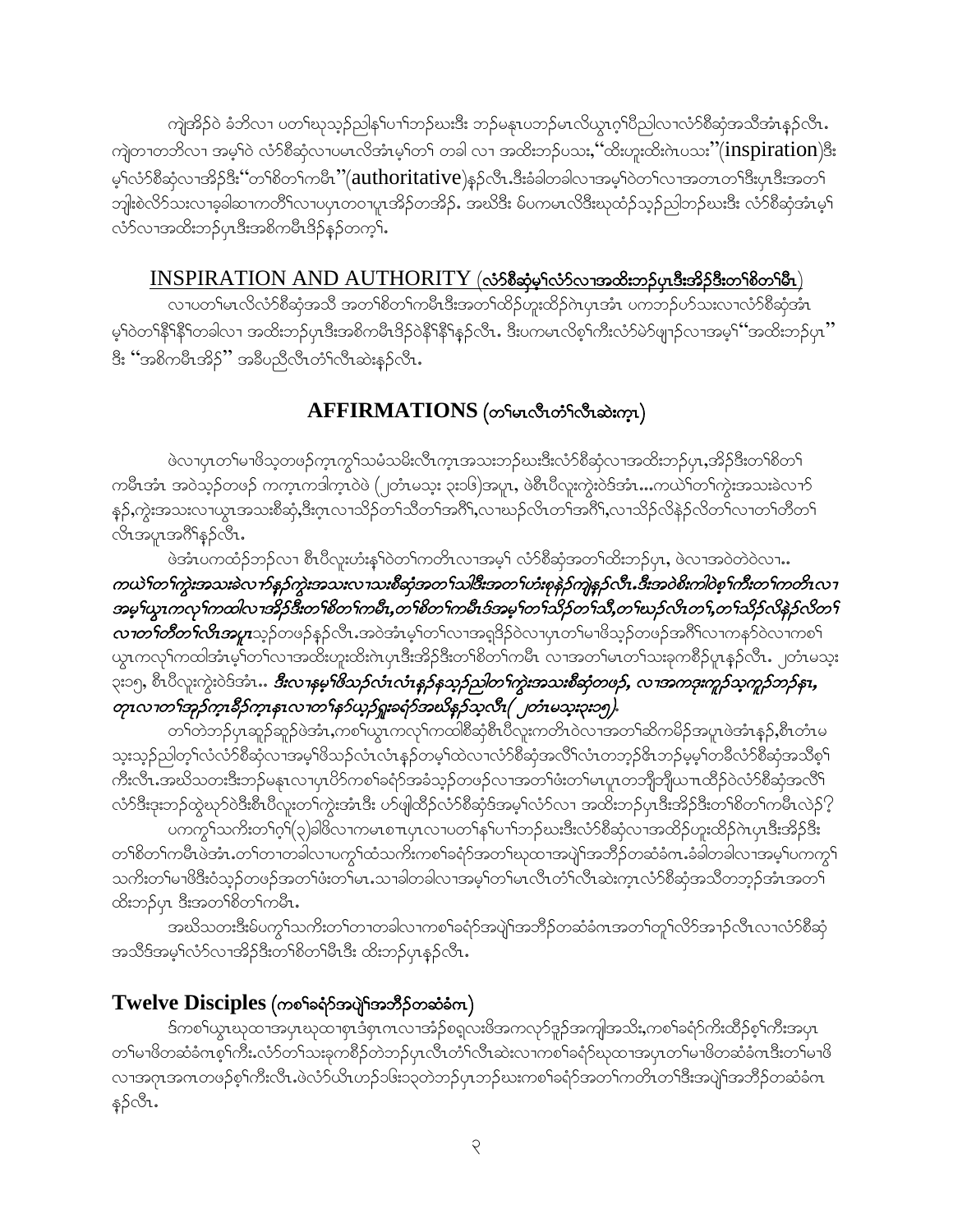### '' မ့မ္ ်သးလၢအဘဉ်ဃးဒီးတ ်မ့ ်တ ်တီနဉ်,တုၤအဟဲဝဲဒီး,ကဆုၫသုလၢတ ်မ့ ်တ ်တိခဲလ႑ာ်အပူၤလီၤ အဂ္ဂ ်ဒ်အံၤ, တကတိၤဘဉ်လၢအဂ္ဂၢိဒဉ်ဝဲဘဉ်.မ့မ့်၊ဖဲဒဉ်အန႑်ဟူတ႑်ဒီး,ကကတိၤဝဲဒီးကစံဉ်တဲၤတဲလီၤသုတ႑်လၢအကဟဲတဖဉ်နဉ်လီး. `  $\alpha$ းတည် ၁၆း၁၃)

လံာ်စိဆုံတဆၢဝဲအံၤဟ်ဖျါထိဉ်ဝဲလၢ တ႑်လၢကစ႑်ခရံာ်အပျဲ႑်အဘိဉ်တဖဉ် ကဘဉ်မၤလိန္1်ဝဲန္ဉာအိဉ်ဒံးဝဲအါမးလိၤ. အဃိသတးဒီး်သးလၢအဘဉ်ဃးဒီးတၫ်မှ႞တ႑်တိႛကဟဲဝဲဒီးပၢဆုၢဟံးစုနဲဉ်ကျဲမၤစπအဝဲသ္ဉ်လၢတ႑်လၢကမၤသးခါဆူညါ သူဉ်တဖဉ် လၢတၫ်မ့ၢ်တၫ်တိအပူၤန္ဉာလီၤႉ ပကထံဉ်ဘဉ်ဖဲအံၤလၤ ကစၫ်ခရံဉ်ဟ့ဉ်စိဟ့ဉ်ကမိၤဒီးဃုထၢအပျဲၫ်အဘိဉ်သုဉ်တဖဉ် လၫကလဲၤသိဉ်လိပုၤအကသ့ဉ်တဖဉ် ခ်ီဖျိသးစိဆုံအတၫ်မၤစ႑ာအပူၤန္ဉာ်လိၤႉ အဝဲအံၤမ့်ၫ်တာခါလ႑ အလီၤပလိဉ်လိဉ်သးဒီး ပတ1်နဉ်လၢအမှ1် လံဉ်စီဆုံအသိအတ1်ထိးဘဉ်ပှၤ ခီဖျိသးစီဆုံအတ1်ထိးဘဉ်ပှၤနဉ်လိၤ

ခဲအံၤႇတၫ်မၫဖိစီၤပီလူးႇလၫအမ့ၢိပှၤအတ႑်ကွဲးအါတဂၤလ႑လံာ်စီဆုံအသိအပူၤဒီးပမ့ၢ်ကွ႑်အဝဲတမ့ၢ်ဒဉ်လဲၤကစၫ်ခရံာ် အပျဲ<sup>ရ</sup>အဘိဉ်တဆံခံဂၤအကျါတဂၤနှဉ်လီၤ.ဘဉ်ဆဉ်သနာ်က့လံာ်စိဆုံပာ်ဖျဲထိဉ်လီၤတံ<sup>၎</sup>လီၤဆဲးလ<sup>ု</sup>တ်မြာဖိစီၤ၀ိလူးမ့<sup>၎</sup>ပုၤတ<sup>၎</sup>မ႑ ဖိတဂၤလၢအိဉ်ဒီးတၫ်စိတ႑်ကမီၤဒီးအတ႑်ဖံးတ႑်မၤလၢကစ႑်ယွၤမၢလီၤအီၤန္ဉာိတုၤသိးထဲသိးလိ်ာသးဒီးကစ႑်ခရံာ်အပျဲ႑်အဘိဉ် ာဆံခံကစ္1်ကီးနဉ်လီၤ (မၤတ႑် ၁း၂၁-၂၂). ခ်ီဖျိလၢတ႑်ဂ့ၫ်ဝဲအီၤအဃိသတးဒီး စီၤလူၤကဉ် ဟ်ဖျံထိဉ်ဝဲစီၤပီလူးအတ႑်လဲၤခ်ီဖျိ ဘဉ်သဂၢၢိဒီးကစၫ်ခရံဉ်လၢဝ့ၫ်ဒၤမ့ၤစူးအကျဲ<sup>88</sup>ဉ်ခံဘျိန္ဉ်လီၤ.တၢတဘျိဖဲ−လံာ်မၤတၢ်ဨး၁−၁၉ဒိးမၤတ႑် ၆း၉−၁၈အပူၤန္ဉဉ် လီး.ဒီး ကလာတံ ၁း၁၁–၂း၁၀ ပ9်ပျံထိဉ်ဝဲ စီၤပီလူး အတ႑်အိဉ်ဆိုးလၫ (Arabia) အမဲးမှ<sup>ရ်</sup>ခိုဉ်လၫသ႑နဉ်အတိ<sup>ရ</sup>ပူးနှဉ်လီး. စီးပိလူး တဲဖျဲထိဉ်စ့်ကားဖဲ ၁ကရံဉ်သူး ၁၅း၈–၉ , ဖဲကစါခရံဉ်ဟ်ဖျဲထိဉ်သးလ ၊ ပု၊ ၅၀၀ အမဲဉ်ညါနဉ်လိုး

### " ဒီးလၫခံကတ႑), ယဲဒဉ်အံၤ, ဒ်ပှၤလၢအမု႞အလါတဘဉ်ဘဉ်ဒီး, အိဉ်ဖျဲ့ဉ်အသိးနဉ်, ယထံဉ်စ္႑်ကီးအီၤယဲဒဉ်လီၤ. အဂ္ဒ္မาဒ်အား,ယဲဒဉ်အားယမ္စ္မျဟုတ္ျမ 18အဆုံးကတ႑္ပါလ႑ယမၤအ႑မၤသိယ္လၤအတ္ပြဲအိဉ်ဖိုဉ်အဃိ,ဒီးတ႑်တဂူၤကိုးဘဉ်ယၤလ႑ ပုၤတ႑်မၢဗိဘဉ်." (ယိၤဟဉ် ၁၅း၈–၉)

.<br>ဒ်တၫ်မၢဖိတဂၤအသိးစီၤ၀ီလူးကိုးလိာ်အသးလၢအမ့ါ်ပှၤလၢအိဉ်ဖျဲဉ်နှၤ်ဃုာ်ဒီးခိဉ်နူာ်တပှဲၤအမုၢ်အလါတဘဉ်ဘဉ်တ ဂၤဒီးတၫမၢၖိလၢအဆံးကတၫၢိတဂၤနှဉ်လီၤ.အဝဲမ့ၢိပှၤတၫမၢၖိတဂၤလၢဒၗိဉ်ဒီးတၫ်စိတၢ်ကမီၤလၢအတပဉ်ဃုာ်လၢကစၢ်ခရံှာ အပျိၤ်တဆံခံဂၤအကျါနဉ်လီၤ.ဘဉ်ဆဉ်ဒီးစီၤပီလူးမ့္ပ်ြပ္ၤလၢအအိဉ်ဒီးတ႑်အုဉ်သးတ႑်လဲၤဒီဖျိလၢအမ့္ပ်တ႑်ထံဉ်လိ်ာဘဉ်သဂၤြ လိ>်သးဒီးကစၢ်ခရံာ်ဖဲကစၢ်ခရံာ်ဂဲၤဆၤထၤာ်သမူထိဉ်ဝံၤအလိၢ်ခံနဉ်လီၤႉလၤတၢ်မၤလီၤတံၢလီၤဆဲးက္ၤဘဉ်ဃးဒီးကစၢ်ခရံာ်အ တၫိဃုထၢအပျဲၫ်အဘိဉ်တဆံခံဂၤနှဉ် ပကြၢးတဲဖျိမၤလိၤတံၢိဃှာ်စ့်ၫ်ကီးဒီးကစၫ်ခရံဉ်အပှၤတၫ်မၢဖိဒီးဝံသှဉ်တဖဉ် လၢအအိဉ် ဒီးတၫ်စိတၫ်ကမီၤဒီး တၫ်ထိးဟူးထိးဂဲၤပှၤက<sup>8</sup>ဖိုသးစိဆုံအတၫ်မၤစ႑ာအဝဲသုဉ်တဖဉ်နဉ်လီၤ.

# $\Delta$ postles and Prophets (တ<br/>ာမေဒါ် ဒီးဝံသွဉ်တဖဉ်)

ပကကွ¶သကိႏၶိၤပိလူးအတၫ်စံးကတိၤဝဲဖဲ အ့ဖ့စူး ၃း၄–၅, ဟ်ဖျါထိဉ်ဘဉ်ဃးဒီးကစၫ်ယွၤအတ႑်လိဉ်ဖျါထိဉ်အသး, ၮၜၫၑၯၟၬအတၫၲလိဉ်ဖျါသးအံၤတမ့ၫၳထဲလိဉ်ဖျါသးဒီးစီၤပိလူးထဲတက်ေးတက်းဘဉ်မ့မ့ၫ်တခ်ိဳဃုာ်ဒီးကစၫ်ခရံာအပှၤတၫ်မၢဖိတ ဖဉ်ဒီး ဝံသုဉ်တဖဉ်စ့<်ကီးလီၤ.

# .<br>`လၢအဝဲနဉ်သုမ္<sup>ငှ</sup>ဖးဒီး,သုကထံဉ်ယတ႑်န႑်ပ႑ာ်လၢခရံဉ်အတ႑်ခူသူဉ်နဉ်လီး တ႑်ခူသူဉ်နဉ်လၢတ႑်အစိၤအဃဉ်အ ဂၤအပူၤန္5,တဒုးသုဉ်ညါဘဉ်ပုၤကညီဖိချွဲတဖဉ်ဒ်အလီဉ်ဖျံထိဉ်အီၤခဲကနံဉ်အီၤလၫအပှၤတ<sup>၎ိ</sup>မ<sup>ျိ</sup>ဖိစိဆံ့ဒီးဝံသုဉ်တဖဉ်လ႑သးနှဉ် **အဘူးလယ္နယ္ (**အဲဂံစစ္မ်ိဳး *၁*:၁-*၁*)

ဖဲအံၤစီၤပီလူးကတ်ၤ၀ဲဘဉ်ဃးဒီးပုၤခရံဉ်ဖိအတ႑်သိဉ်တ႑်သိတဖဉ်မ့ှါတ႑်တခါလၤအိဉ်၀ဲလၤကစ႑်ခရံှာ်အတ႑်ခူသူဉ်အ ပူၤႇတၫ်အစိၤအဃဉ်တဂၤအပူၤႇတုၤလၢကစၫ်ယွၤအသးစိဆုံဟဲပာ်ဖျါထိဉ်က္ၤအိၤဒီဖျိတၫ်မၢဖိဒြီးဝံသ့ဉ်တဖဉ်အတၫ်ဖံးတၫ်မၤနှဉ် လီၤ.တမ့<sup>၎</sup>စ့်ၫကိီးတၫ်လၢအလီၤကမၢကမဉ်ဘဉ်,ဖဲစီၤပီလူးတဲဝဲဖဲအ့ဖ့စူး၂း၂၀–၂၁လၢအဘဉ်ဃးဒီးကစၢ်ခရံာ်တၫ်မၢဖိဒီးဝံသ့ဉ် တဖဉ်လၢကစၢ်ခရံှာ်အစိၤဆၢကတိိၢ.

'' ဒီးတ<sup>ှ</sup>မၤထိိဉ်သုလ႑ပုၤတ႑်မ႑ဖိ,ဒီးဝံသူဉ်တဖဉ်အခဵဉ်ထံးအဖိခိဉ်,ဒီးယူဉ်ရူးခရံဉ်အကစ႑်ဒဉ်ဝဲမှြဟံဉ်အသန႑ာ့်အ 8ိဉ်ထံးလီၤ.လၫအဝဲဒဉ်အပူၤဟႆဉ်နှဉ်ခဲလ႑ာ်ဘဉ်လိ5&ႏာ့လိ5အသးဒီဖျ႑ာ်ညါသတးဒီး,9ိဉ်ထိဉ်ဒီးကဲထိဉ်ဝဲလ႑ယ္ပၤအဟံဉ်စီ **ဆုံလီး.''** (အဲ့ဖဲ့စုံး ၂း၂၀–၂၁.)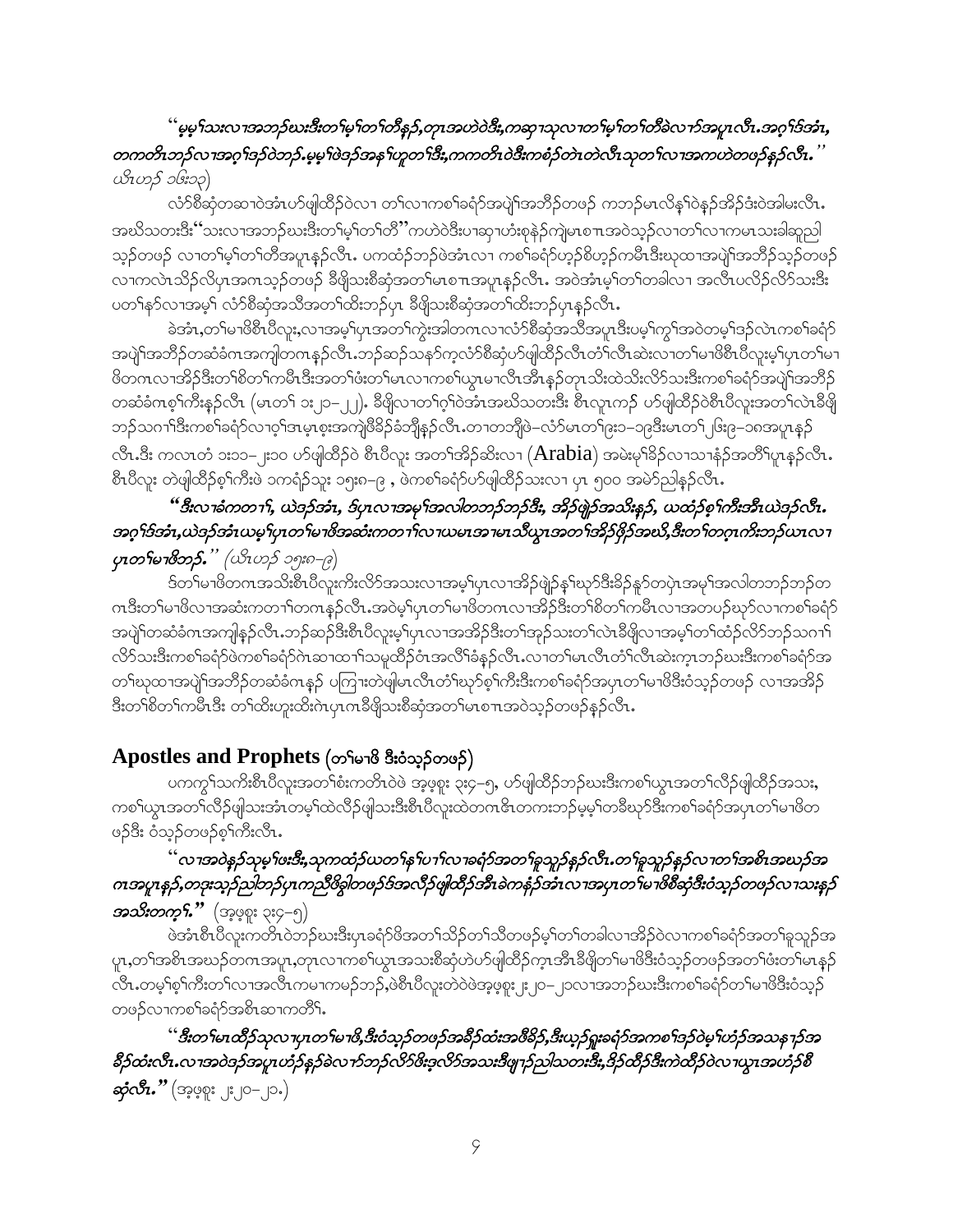လံာ်စီဆုံဆၢ၀ဲအံၤပာ်ဖျါထိဉ်၀ဲလ႑ဘဉ်ဃးကစါယွၤတ့ထိဉ်တၫ်အိဉ်ဖှိဉ်လ႑ကစၢ်ယွၤအတ႑်လုၤ်ဟံဉ်စီဆုံအပူၤဒီး ကစါ်ခရံာ်မ့ါ်ဝဲတါအိဉ်ဖိုဉ်အငံ္ဂါခ်ီဉ်ထံးနဉ်လီၤ.စီၤပီလူးစ့ါ်ကီးတဲဖျါထိဉ်ဝဲတါလၤကစါ်ခရံာ်တါမၢဖိဒီးဝံသ့ဉ်တဖဉ်နဉ်အဝဲသွဉ် တဖဉ်နဉ်မ့<sup>ရ</sup>ဝဲတ<sup>ရ</sup>အငံ<sup>ရ</sup>ခိဉ်ကျπ်လၢတ<sup>ရ</sup>အိဉ်ဖိုဉ်အဂိ<sup>ု</sup>နဉ်လီၤ.ကစါယွၤသူဉ်ထိဉ်ဝဲတ<sup>ရအိ</sup>ဉ်ဖိုဉ်အံၤလၢအအိဉ်လၢပုံၤဒီးတ<sup>ရ</sup>စိ တၫိမိၤ.ဒီးဒ်ပထံဉ်ဘဉ်အသိးပုၤတၫ်မၢဖိသ့ဉ်တဖဉ်ဒိးဝံသ့ဉ်တဖဉ်နှဉ်မ့ၢ်ပုၤလၢအိဉ်ဒိးတၫ်စိတၫ်ကမိၤလၢတၫ်ဖံးတ႑်မၤဒီဖျိသးစိ ဆှံအတၫ်ထိဉ်ဟူးထိဉ်ဂဲၤန္ဉာလီၤ.ပဂြာၫးဟာ်သူဉ်ဟ်သးစ့ၢ်ကိဳးဖဲပှၤတၫ်မၫဖိအနိ<sup>႖</sup>ကစၫ်ဒဉ်ဝဲနဉ်မှၤ်ပှၤသ့ဉ်တဖဉ်လ႑ပာ်ဃုာဝဲလံာ် စိဆုံအသိဒီးအလိ်၊လံၤန္ဉာမ့်၊တ႑်လ႑ အဘဉ်တွဲလိာ်သးဒီး ဃူဖိး လီၤပလိၤလိာ်အသးနဉ်လီၤ. ဘဉ်ဃးဒီးတ႑်ဂ့ၤ်ဝဲအံၤအဖိခိဉ် ပကမၤလိသက်ိးတၫ်အဒိအတဲဉ် ခံခါ ဒုံးလၢလာ်အံၤအသိႏ

### New Testament Books (လံ58ဆုံအသီ)

ပကစးထိဉ်ကွ<sup>င်ျ</sup>၀ဲ ၁တံၤမသူး ၅း၁၈, စီၤပီလူးစံးဝဲ ''**အ***ဂ္ဒ<sup>င္မ</sup>်အာကကွဲးအသးစံးဝဲဒဉ်, ဂ်ီၤဖံးလၫအယိ<sup>6</sup>ာာ့န<i>ဉ်* သုတပသံးဃာ်အထးခိဉ်တဂူး, ဒီးပုၤတ႑်မၢဗိန္နဉ် ဂူးန႑်ဘဉ်အဘူးအလဲလီး.ႆ

လံာ်စီဆုံဆၢဝဲအံၤဖျိဒ်သိး ဘဉ်သ့ဉ်သ့ဉ်ကကဲထိဉ်သးသ့ လၢပဝဲသ့ဉ်တဖဉ်အဂိ်၊ ဘဉ်ဆဉ်တ႑်လၢအရဒိဉ်ဖဲအံၤန္ဉဉ် မ့်)ဝဲပတၤ်ထိဉ်ဖိုဉ်လိ်ာသးခိဉ်ဒီးတၤ်တ႑ာ်ပိဉ်တ႑ာ်ပိန္ဉာ်လီၤႉ ခ်ီဖိုလ႑ စီၤပီလူးစးထိဉ်ဝဲ အတၤ်ကတိၤလ႑ အမ့ၤ် *''တ¶ကွဲးအသးစံးဝဲဒ5*'' နဉ်လီၤ. ဖဲအံၤစီၤပီလူး ဟံးန5်တ5်ကတိၤခံကိုုၤ, တၢတကိုု၊ဖဲ အစံးဝဲ *''ဂ်ီၤဖီးလၢအယိ<sup>ရ</sup>ဘုန္*ဉ် *သုတပသီးဃာ်အထးနိဉ်တဂူ*း ဖဲအံၤအဝဲဒုးဘဉ်ထွဲဃုာ်ဝဲဒီးလံာ်စီဆုံအလိၤ်လံၤဖဲလံာ်၅မိၤၡ၂၅း၄အပူၤန္ဉာလီၤ.ခံကိုု၊ တကိုု၊ လၢအမ္ါ်*ပ္၊တ<sup>ရု</sup>းစိနဉ့်ဂ္စန<sup>ရ</sup>ာဉ်အဘူးအလဲလီး*'' အဝဲအံၤအိဉ်ဖျစ့်၊ကီးဖဲလူၤကၢ်၁၀း၇လၢလံာ်စိဆုံအသိပူၤန္ဉာ်လီၤ.လံာ်စိ ဆုံလိ<sup>ု</sup>လံၤဒီးအသိအတ<sup>1</sup>ာဉ်ထွဲလိာ်သးဝဲအံၤပာ်ဖျံဘဉ်ဃးစီၤပီလူးအတ႑်ပာ်သးလၢတ႑်မၢဖိသ့ဉ်တဖဉ်ဒီးဝံသ့ဉ်တဖဉ်အတ႑် ကွဲးလၢလံာ်စိဆုံအသိပူၤန္ဉာ် ဒ်သီးထဲသိးလိာ်သးဒီးလံာ်စိဆုံအလိ<sup>ု</sup>လံၤစ့<sup>၎</sup>ကီးလီၤ.

ပထံဉ်ဘဉ်စ့<sup>၎</sup>ကီးလံာ်စီဆုံအတ<sup>၎</sup>လီဉ်က်လိာ်သးဖဲ လံာ်၂ပူးတရူး ၃း၁၅–၁၆ ဖဲလၢ စီၤ၀ီလူးတဲဘဉ်ဝဲစီၤပူးတရူး**…** 

### "ဒီးပာ်ပကစၫ်အတၫ်ဝံသးစူၤလၢတၫ်အုဉ်က္ၤခ်ိဉ်က္ၤတက္႑်ားဒ်ပဒိပုၫ်ဝဲ႑်သးဘိစီၤပိလူးကွဲးနှၤစ့ၫ်ကီးသုဒ်တ႑်ကူဉ်သူကူဉ်ဘဉ်လ႑ တ<sup>ရ</sup>ဟ္မာ့်လီးအီးအသိးနဉ်လီး.ဒ်အကတိၤတ<sup>ရ</sup>လၤအလံဉ်ကွဲးခဲလ<sup>ု</sup>ာ်လၤအကတိၤတ<sup>ြ</sup>လၤအပူၤလၤတ<sup>ရ</sup>တဖဉ်အံၤအဂ္ဂ<sup>ရစ်ေ့</sup>ဂ်ကီး အသိးလီး လၢအဝဲန္ ဉ်အပူး တ႑်တနိၤနီးပှၤန႑်ပ႑်ကိ, ဒီးပှၤတသ္ဓဘဉ်လံဉ်ဒီးပှၤတဂ႑်တကျၤာဉ်တဖဉ်နဉ်, ဘီးကဒါဝဲ, *ဒ်တ<sup>ရ</sup>ကွဲးအသးအကတဖဉ်အသိးစု<sup>ရ</sup>ကီး, လၫအကစ<sup>ရ</sup>အှဉ်ဝဲအတ<sup>ရ</sup>ဟးဂီၤအဂီ<sup>ရ</sup>လီၤ.'' <sub>၂</sub>ပူးတရူး ၃း၁၅–၁၆)*

ဖဲလံာ်စီဆုံဆၢဝဲအံၤအပူၤ,စီၤပ့<sup>၎</sup>တရူးဃုသ့ဉ်ညါဘဉ်ဃးဒီးစီၤပီလူးအတၫ်ကွဲးလၢအမ့<sup>၎</sup>တၫ်ကတိၤ ''်*တၢ်ကွဲးနှ<sup>ေရွာ</sup>ဂါာီးသု ៜတ<sup>၎</sup>ကူဉ်သူကူဉ်ဘဉ်လၫတ႑်(ကစ႑်ယွၤ၂)ဟုဉ်နီၤလီၤအီး''.ပမ့*်ါတဲလၢတ႑်ကတိၤအဂၤတခ်ိ,စီၤပီလူးအတ႑်ကွဲးအံၤမ့်၊တ႑်လၢ အအိဉ်ဒီးကစ<sup>ု</sup>ယ္ပၤအနီ<sup>ရ</sup>ကစၫ်ဒဉ်ဝဲအတ႑်စိတ႑်ကမီၤန္ဉာလီၤ.အဃိသတးဒီးပကထံဉ်ဘဉ်ဖဲအံၤလ<sup>ျာွ</sup>ပေးတရူးစ့<sup>၎</sup>ကီးပာ်ဖျထိဉ်ဝဲ ဒဉ်တ<sup>်</sup>လาလံာ်စိဆုံအသိအံၤမှ<sup>ု</sup>စ့<sup>၎</sup>ကီးတ<sup>ှ</sup>လာအထိဉ်ဟူးထိဉ်ဂဲၤဘဉ်ပှၤဒီးအိဉ်ဒီးကစ<ယွၤအတ<sup>ှ</sup>စိတ်ကမီၤဒံးလံာ်စိဆုံအလိြ လံၤအသိးနဉ်လီၤ.

လံာ်စိဆုံတဲဘဉ်ပုၤစ့ါ်ကိုးလၢလံာ်စိဆုံအသိအံၤမ့ါလံာ်လၢအိဉ်ဒီးကစါယွၤအတါထိးဘဉ်ပုၤဒိးအတါစိတါကမီၤ လၫကစၫ်ယွၤအတၫ်အိဉ်ဖိုဉ်ဖိသ့ဉ်တဖဉ်အဂိ်ၢိန္ဉာလိၤ.ကစၫ်ခရံာ်စ့ၫ်ကိီးအၫဉ်လိၤတၫ်ဒီးအပုၤတၫ်မၢဖိလ႑သးစိဆုံကသိဉ်လိ အဝဲသူဉ်နဉ်လီၤႉလၢတၫ်နှဉ်အဃိႇအဝဲဃုထၢဝဲအပုၤတ႑်မၢဖိဒြီးဝံသူဉ်တဖဉ်ဒံးအမှ1်ခိဉ်တဃာ်တခါလၢအတ႑်အိဉ်ဖိုဉ်အဂိၤ် နှဉ်လီၤ.ဒ်နဉ်အသိႏႇဒ်ကစါယွၤအပုၤဃုထၢဖိလၢပျ႑တဖဉ်ဒိးနှၤ်ဘဉ်ဝဲလံာ်စီဆုံအလိၤ်လံၤလၢအထိးဘဉ်အဝဲသ့ဉ်ဒီးအိဉ်ဒီး တၫ်စိတၫ်ကမီၤအသိႏႇလၢလံာ်စီဆုံအသိစ့ၫ်ကိႏႇယ္ပၤတၫ်အိဉ်ဖိုဉ်သ္ဉ်တဖဉ်ဒိးန္1ဘဉ်ဝဲခရံာ်အတၫ်မၢဖိဒိီးဝံသ့ဉ်တဖဉ်အတၫ်ကွဲး လၢအိဉ်ဒီးအတၫ်ထိးဘဉ်ပုၤဂၤဒိး တၫ်ကွဲးလၢအိဉ်ဒီးယွၤအတၫ်စိတ႑်ကမီၤစ့ၫ်ကီးလီၤ.

ဒ်ပထံဉ်ဒိးသူဉ်ညါတ့်လံဒီးပနဉ်တဲ့ လံလၤလံဉ်စိဆုံအသိအတ႑်ထိးဘဉ်ပုၤဒီးအတ႑်စိတ႑်ကမီၤအိဉ်ဝဲဒီးဘဉ်တ႑်ပာ်ဖျါထိဉ်ဒီးပာ် ပနိုဉ်စ့ါ်ကိီးလၢလံာ်စိဆုံတဘျုးဆၢအပူၤ, အဃိသတးဒီးပဝဲသ့ဉ်တဖဉ်စ့ါကိီး မ်ပကၰသ့ဉ်ညါနှါပၢါက္ၤတါကွဲးသ့ဉ်တဖဉ်အံၤ ရဲရဲဖျံဖျံ တက့်.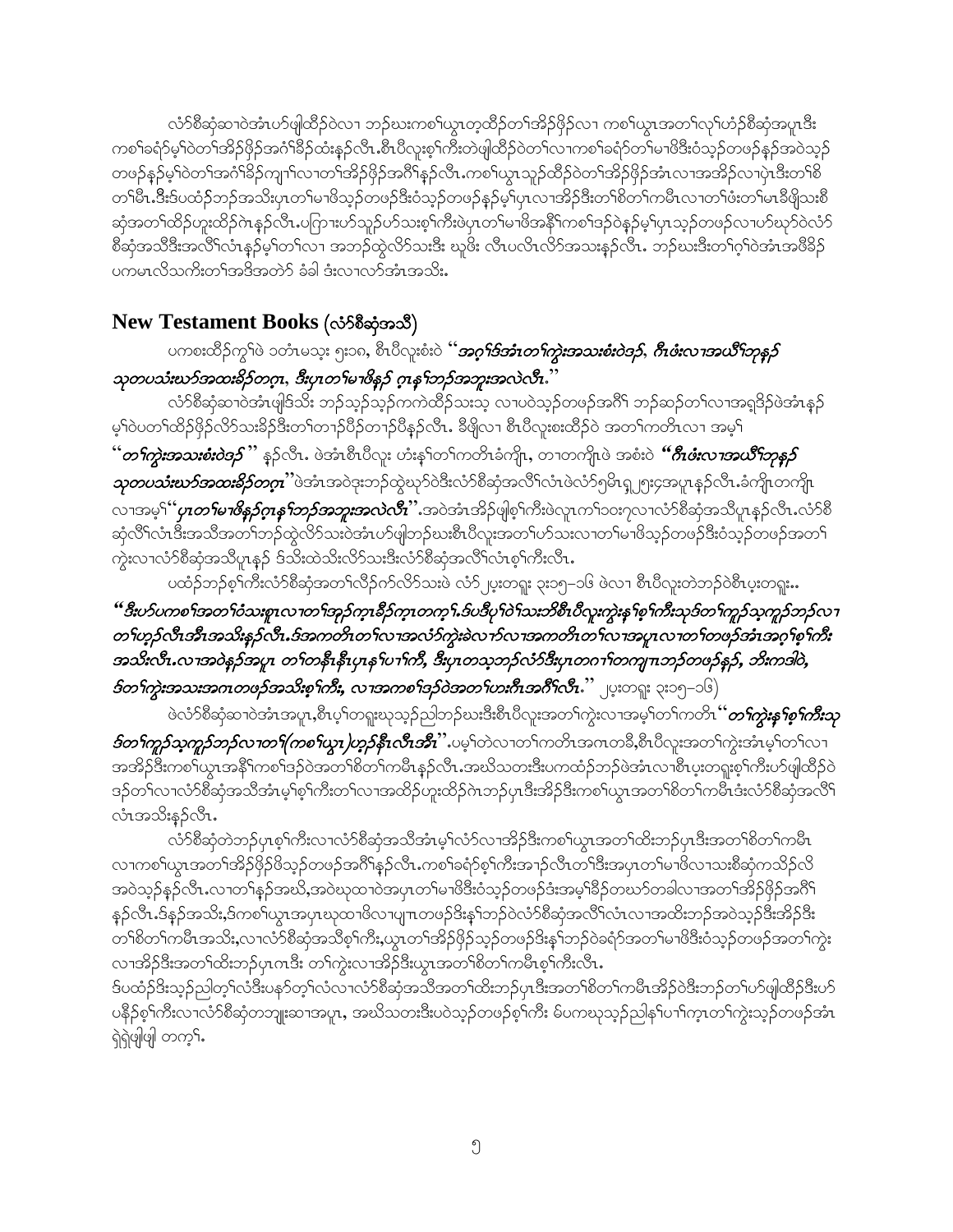### CLARIFICATIONS (တ<sup>ရ</sup>မာန5ပော်ရဲအါထိဉ်)

တၫိကတိၤလၢအမ့္ပ် (inspiration) လံာစိဆုံအသိ ''အတ႑်ထိးဘဉ်ပု၊'' ဒီး(authority)''အတ႑်စိတ႑်ကမီး'' အံၤႇပုၤအါဒံအါကနှ ်ပၫ်ကမဉ်ဝဲအခ်ဳပညိန္ဉာလိၤႉအဃိသတးဒိီးတ႑်ဝဲအံၤမ္ ်တ႑်ကတိၤလၢအကါဒိဉ်ဝဲလၢပကနှ ်ပၫ်အိၤလိၤ တံၫ်လီၤဆဲးနှဉ်လီၤ.ဒီးပကဘဉ်မၤလီၤတံၫ်က္ၤပတၫ်နှၤ်ပၫၤ်ဘဉ်ဃးဒီးတၤ်ကတိၤခံဖျာဉ်အံၤဒီးပတၤ်နှၤ်ပၫၤ်အံၤကဘဉ်မှၤ်ဝဲတၤ်နှၤ် ပၢၢိလၢအမ့ၢ်အတိနဉ်လိၤ.

မ်ပက္ဂၤ်သက်းတၤ်ကတိၤခံဖျာဉ်အံၤအခ်ီပညီ လီၤလီၤဆီဆီ… တၤ်တၢတခါလၢအမ့ၤ်လံာ်စိဆုံအသိအတၤ်ထိးဘဉ်ပုၤက  $(inspiration).$ 

### $\mathbf{Inspiration}$  (လံ $\delta$ စီဆုံအတ $\delta$ ထိးဘ $\delta$ ပုၤ)

လၢတၫ်စံဉ်စိၤတဲစိၤအပူၤပုၤအါဂၤတဲဖျါဝဲဘဉ်ဃးဒီးကစၫ်ခရံာ်တၫ်မၫဖိသ့ဉ်တဖဉ်အတ႑်နှၤ်ပၫၤ်ဘဉ်ဃးဒီးလံာ်စီဆုံ အတၫ်ထိးဘဉ်ပုၤဒီးလံာ်စီဆုံဒ်အမှ့၂်ကစ၂်ယွာ အတ႑်ကသါအံာ နှ1်ပ႑ါ၀ဲလ႑ကျဲလီၤဆီလိဉ်အသးနှဉ်လီၤ. အ၀ဲမာစ႑ာပုာလ႑ ပကဆိကမိ်ါတၫ်ဂ့ၢ်သွဉ်တဖဉ်အံၤလၢကျဲအါဘိအပူၤန္ဉာ်လီၤ.

တနိ1နိ1, ပုၤမၤလိယ္ပၤဂ့ါ၀ိညါသ့ဉ်တဖဉ် နှၤ်ပၢါ၀ဲဘဉ်ဃးဒိး လံာ်စိဆုံအတၤ်ထိးဘဉ်ပုၤဂၤလၢကျဲအါဘိစ္႑်ကိႈလိၤ. တနိ1နဉ်ဝဲလ1သးစိဆုံထိးဘဉ်ဝဲပုၤလ1အကွဲးလံဉ်စိဆုံသ့ဉ်တဖဉ်ဒိီးနှာ်စ့<sup>၎</sup>ကိဳးဝဲလ1သးစိဆုံထိးဘဉ်စ့<sup>၎</sup>ကိီးပုၤကွဲးထါဒီးတ<sup>၎</sup>သးဝံဉ် သ့ဉ်တဖဉ်စ့<sup>၎</sup>ကီးနှဉ်လီၤႉအဝဲသ့ဉ်နှာ်ဝဲစ့<sup>၎</sup>ကီးလၤလံာ်စိဆုံအသိအံၤမ့ၢ်ဝဲပုၤကွဲးတၫ်အတၫ်ဆိကမိဉ်ကွဲးနှၤ်ဝဲဒီးမ့ၢ်စ့ၫ်ကီးနိုၤ်ကစၤ် အတၫ်က္ၤက္ဂၤ်ထံလီၤက္ၤအသးအတ႑်က္ပဲးတခါန္ဥာလီၤ.အဝဲသ္ဥနာဴဝဲလၤပုၤက္ပဲးလံာ်စီဆုံအံၤမ္ ပုၤကူၫ်ဘဥ်ကူၫ်သူဒီးအတ႑်က စိဉ်သွဉ်တဖဉ်လၢကဲဘျုးကဲဖိုဉ်လၢပဂိၢိန္ဉာ်လီၤ.ဘဉ်ဆဉ်ဒီးအဝဲသ့ဉ်သမၢကွံာ်ဝဲလၢလံာ်စီဆုံအံၤမ့ါ်ကစါယွၤအတၤ်ကွဲးမၤနိႝၤမၤ ဃါဝဲဒီးသမၫက္ဂံာ်ဝဲကစၫ်ယွၤအတ႑်ဘဉ်အသးလ႑ပကဖးဒီးနာ်အိၤႇပလ႑ၢ်ဘဉ်အိၤႇဒိးကစ႑်ယွၤမ႑ပမၤတ႑်ဒီးလံာ်စိဆုံဟ်ဖျံပုၤ အသိးသုဉ်တဖဉ်, အဝဲသုဉ်သမၢကွံာ်ဝဲခဲလၢာ်နဉ်လီၤ.

ဒီးလၫကျဲအဂၤတဘိစ့ၫ်ကီးပုၤမၤလိယ္မၤဂ့ၫ်ပိညါတနိၱၤနာ်ဝဲလ႑လံာ်စိဆုံအနိၤ်ကစၫ်ဒဉ်ဝဲအတ႑်ထိးဘဉ်ပုၤ,တမ့ၫ်ဘဉ် သးစိဆုံအတၫ်ထိးဘဉ်ပုၤဘဉ်နှဉ်လီၤ.ဒီးပုၤဒံးအံၤသ္ဥ်ာတဖဉ်အဝဲသ့ဉ်အိဉ်ဒိီးအတ႑်နှာ်လၢနှာ်ဝဲလံာ်စီဆုံအသိအံၤမ္ ်ာက်မှ ် တၫ်တီဒီးတၫ်စိတ႑်ကမိၢႇဘဉ်ဆဉ်ဒီးအဝဲသ့ဉ်သမၢကွံာ်ဝဲပုၤကွဲးလံာ်စီဆုံသ့ဉ်တဖဉ်မ့ၤ်ပုၤလၢအကါဒိဉ်လီၤန္ဉာ်အဝဲသ့ဉ်သမၢ ဝဲနဉ်လီၤ.

ဒြီးလၢခံကတ႑ာ်တခါန္ ဉ်ႇပုၤမၤတ႑်သးခုကစိဉ်သူဉ်တဖဉ်နာ်ဝဲလၢလံာစိဆုံအံၤမ္နါလံာ်လၢအမူဝဲဒိီးသးစိဆုံအတ႑်ထိး ဘဉ်ပုၤန္ဉာ်လီၤ.အဝဲအံၤအဲဉ်ဒိးဟ်ဖျဲထိဉ်အခ်ဳပညီလၢတၫ်မၤလီၤဆီကွံာ်ကစၫ်ယွၤသးစိဆုံအတၫ်ထိးဘဉ်ပုၤဒိးပုၤကွဲးလံာ်စိဆုံဖိ အတၫ်ဟုဉ်လီၤသးအံၤတမ့ၢ်တၫလၢအညီဘဉ်နဉ်လီၤႉလၢတၫ်ထံဉ်ဝဲအံၤအဖိခိဉ်,သးစိဆုံမှၤ်ပုၤလၢအထိးဘဉ်ပုၤကွဲးတၫ်ဖိသူဉ် တဖဉ်လၢအတၫ်ကွဲးဝဲလံာ်စီဆုံအပူၤန္ဉာလိၤႉသးစီဆုံမ့္ပ်ပုၤလၢအပၢဆုၢဒုးကွဲးဝဲပုၤကွဲးတၫ်ဖိသ္ဉာ်တဖဉ်ဒ်သိးကကွဲးဝဲကစ႑်ယွၤအ ကလုိကထါနဉ်လီၤ.ဒ်ပသ္ဉဉ်ညါဘဉ်အသိး,တ ်ကတိၤလံာ်မဲာ်ဖျာ ်လၢဘဉ်တ ်ကွဲးလီၤအီၤဆူလံာ်စီဆုံပူ၊အံၤ,တ ်ပာ်ဝဲဒ်အမှ ် စ့်ကြီးကစါယွာကလု၊်ကထါနိ<sup>ု</sup>နိ<sup>ု</sup>နှဉ်လီာ. ဖဲဆၢကတိ်၊ဝဲနှဉ် သးစိဆုံသူအိဉ်ဝဲ, ပုာကွဲးလံာ်နိ<sup>ု</sup>တကဘဉ်တကအတ<sup>ှ</sup>လဲာခ်ီဖိုဒြီး ဟံးစုနဲဉ်ကျဲဝဲဖဲလၢအဝဲကွဲးဝဲလံာ်စီဆုံအသိန္ဉာ်လီၤ.လၢတ႑်နှဉ်အဃိကစ႑်ယွၤကလှၤ်ကထါအံၤဟာ်ဃှာ်ဝဲစ့ၤ်ကီးဒီးပုၤကွဲးလံာ်ဖိ သ့ဉ်တဖဉ်အတ<sup>၎</sup>ကွဲးနဉ်လီၤႉတ<sup>၎</sup>ထိးဘဉ်ပုၤလၢ သၢခါတခါလၢအမ့<sup>၎</sup> လံာ်စီဆုံနသ႑ာ် အတ<sup>၎</sup>ထိးဘဉ်ပုၤန္ဉာလီၤႉ

ပမ္ဒါက္ဒါကဒါက္စ္မွၤဖဲ "organic inspiration" တ႑်လၤပအဲ့ဉ်ဒီးတဲဖဲအံၤန္နဉ်ကစ႑်ယ္လ္စၤက လုၤ်ကထါအံၤတမ္န တ႑်တခါလ ၊အဟဲလီၤတဲဉ်လ႑မှုခိဉ်ဘဉ်ဒီးတမ္ ၊်စ့ ၊်ကီးပုၤကွဲးလံဉ်ဗိသ္ဥတဗဉ်ထ႑ထိဉ်နှဉ်ဝဲကစ႑်ယွၤကလု ၊်ကထါလ ၊အလီၤ တဲ9်လ မူခိဉ်နှဉ်တမ့္ပ်ဘဉ်. ဘဉ်ဆဉ်တခ်ိမ့္ပ်တ္ပ်တခါလ ၊ သးစိဆုံထိးဘဉ်ပုကွဲးလံ9်ဗိဒီးပုကွဲးလံ9်ဗိသုဉ်တဖဉ်ဖးဝဲနှဉ်လီး. တ႑်လ႑ပအဲဉ်ဒိးစံးတခ်ိႇလံဉ်စီဆုံမှ Toဲကစ႑်ယွၤအတ႑်ကစိဉ်ဘဉ်ဆဉ်ခ်ဳပျိမှ Tပုၤကညီအတ႑်ကွဲးစ့႑်ကိုးနှဉ်လိၤနာဝဲအံၤမ္ Tတ႑တ ခါလ ၊အဲဉ်ဒိးပာ်ဖျံထိဉ်ဝဲပုၤကညီဒိုးကစ ၊်ယွၤအတ႑်ရှလိာ်ဘဉ်ထွဲလိာ်သးနှဉ်လီၤ.ပသုဉ်ညါလ ၊ဖဲလ ၊ယဖးလံာ်စိဆုံအခါယသုဉ် ည္ပါလ 1တ 1ဝဲအံၤမ္ 1ဝဲကစ 1ယ္မွၤအတ 1ကစီဉ်ဒီး ကဲထိဉ်တ 1မၤစ πဒီးတ 1ဘူူးတ 1ဗိုဉ်လ 1ယဂ်ီ1န္နဉ်လီၤ. မ့ 1ကစ 1ယ္မွၤအတ 1ကစီဉ် ဘဉ်ဆဉ်မှ1်ဝဲပုၤကညီအတ1်ကွဲးလၤအသုဉ်ညှယတ1်လဲၤဒီဖို့, မ့1်တ1်လဲၤဒီဖိုတခါလၤအလီၤပလိဉ်လိဉ်သးဒီးယၤနှဉ်လီၤ.အဃိ, လၢတၫ်နိ႑ိနိ႑အပူး ယွၤကလု႑်ကထါလၢအထိႏဘဉ်ပုၤအံၤပန႑်ပ႑ာအီးသူနိပ္ပိုလ႑ပတ႑်လဲၤနိပ္ပိုနှဉ်လီၤ.တမ္5တ႑်ကစီဉ်တခါလ႑ တ႑်လီးပလိ $5$ တအိဉ်ဃုဉ်ဒီးပတ႑်အိဉ်မူတ႑်လဲၤနီဖျိုတမ္ $\widehat{t}$ တဉ်. အဃိသတးဒီး ဖဲလ႑ပတဲလ႑  $"Organic$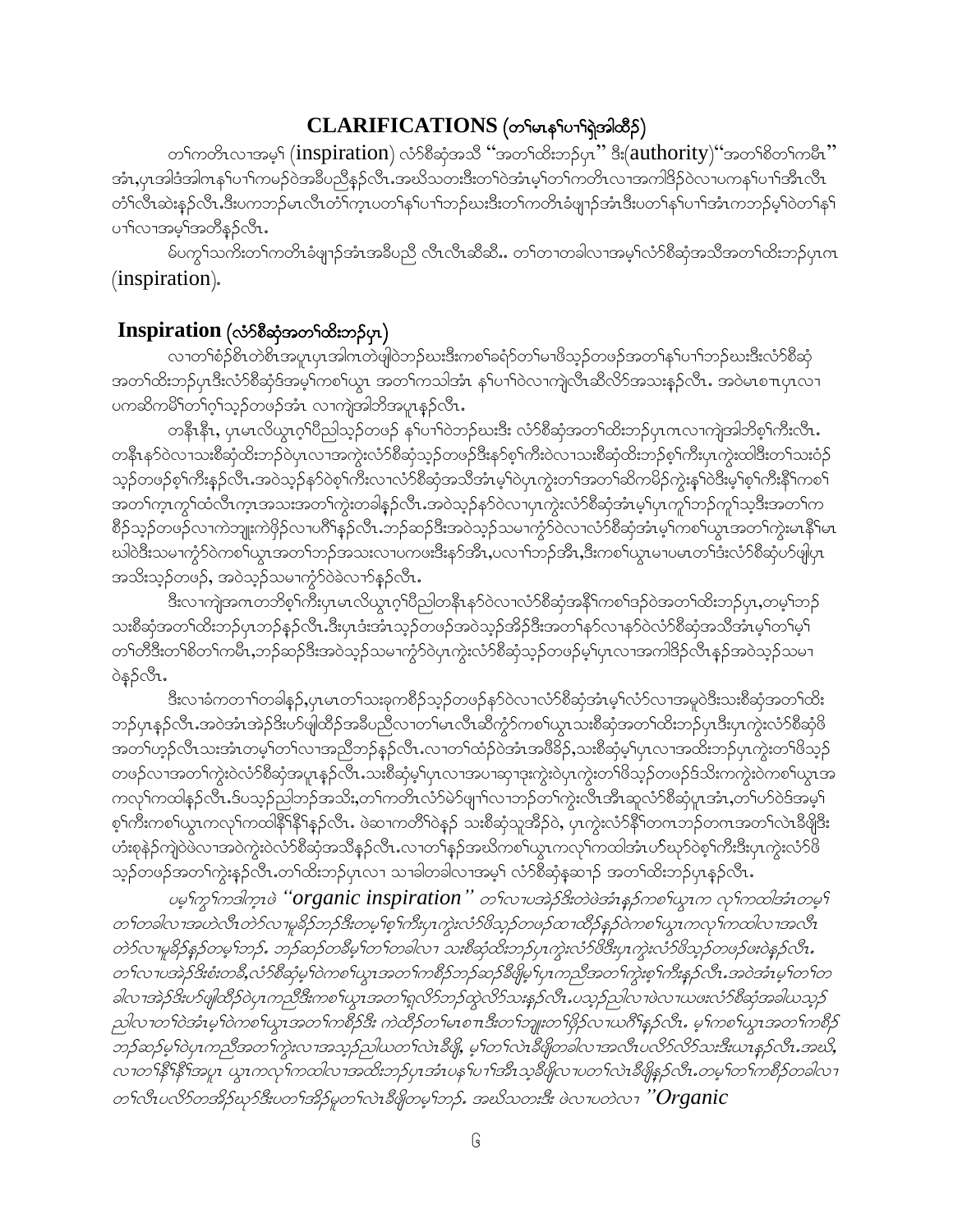inspiration" အံၤန္နဉ္, မ့္ပ်ာက္ရွဴခါလ္ ၊အိုဥဖျထိဉ်နီးနီးလ ၊ပတ္ပ္ပ်အိုဥမ္ေတ္လလဲ၊ ဒီဖျာတ္ပ်က္မိတ္ပ္ပြဲခဲ့ပူးန္နည္လည္းအႀသတ္မႈအိ ၑဲလၢအဝဲသုဉ်ကွဲးလံဉ်အခါနဉ်အဝဲသုဉ်တဖဉ်နဉ်ကွဲးဝဲကစ<sup>်</sup>ါယ္မၤတ<sup>ရ</sup>ကစိဉ်လၤအပဉ်ဃှာဒီးပုၤဟိဉ်ခိဉ်ဖိအတ<sup>ရ</sup>သုဉ်ညါန1်ပ19,ဒီး အတ႑်လဲၤဒီဖိုစ္ ဂ်ားိန္နာလီၤ.

Rev. Ric Rodeheaver

အဒိန္ဉာ်, ပကကနာ်သကိႏကဒီးတဘိျကဒီးတၫ်လၫစီၤပိလူးတဲဝဲဖဲ ၂ ပူးတရူး ၃း၁၅–၁၆…

## " စီးပီလူးကွဲးနက်စ့်ကြီးသုဒ်တ<sup>င္</sup>ကုဉ်သူကုဉ်ဘဉ်လ႑တ<sup>င္</sup>ဟုဉ်လီးအီးအသိးနဉ်လီး .ဒ်အကတိၤတ<sup>င္</sup>လ႑အလံ၁်ကွဲးခဲ့လ႑ာ်လ႑အ ကတိၤတ<sup>ြ</sup>လၢအပူၤလၢတ<sup>6</sup>တဖြဉ်အံၤအဂ္ဂ<sup>ရစ္စ</sup>်ကီးအသီးလီၤလၢအဝဲနဉ်အပူၤတနီၤနီၤပုၤန<sup>ေ</sup>ျာကီ,ဒီးပုၤတသ္စ္ကာဉ်လံာ်ဒီးပုၤတ  $\sigma$ าโတကျ $\pi$ ဘဉ်တဖဉ်နဉ်, ဘိးကဒါဝဲ, ဒ်တ႑်ကွဲးအသးအဂၤတဖဉ်အသိးစ္<code>sကိ</code>း, လ $\tau$ အကစ႑်ဒဉ်ဝဲအတ႑်ဟးဂီၤအဂီးလီ $\tau$ ိ

၂ပူးတရူး၃း၁၅–၁၆)ဒ်ပတဲတ့ၫ်လံလၫအခ်ိႆဉ်ထံးအသိႏႇစိၤပူးတရူးတဲဖျ်ထိဉ်ဝဲဘဉ်ဃးကစၫ်ယွာ သးစိဆုံထိးဘဉ်ဝဲစီၤပီလူးအတ႑် ကွဲးနဉ်လီၤ.ဘဉ်ဆဉ်ဒီးစီၤပူးတရူးတဲဖျါထိဉ်စ့ၢ်ကိုးဝဲဘဉ်ဃးဒီးလံာ်စိဆုံအတၫ်ထိးဘဉ်ပုၤအံၤမ့ၢ်ဝဲတ႑်မှုနိုၤနို႑နှဉ်လီၤ.ဖဲစီၤပူးတရူး ကွဲးဝဲဘဉ်ဃးအတၫ်ကွဲးတနိၤနိၤလၢပုၤနှၤ်ပၢၤ်ဘဉ်အီၤကိန္ဉာ်အဝဲအဲဉ်ဒိးက္ၤမၤဘဉ်ထွဲဃုာ်ဒီးစီၤပိလူးအတၤ်အိဉ်မူလိၤ်လံၤဒိးအ နိုဂ်ကစา်ဒီးအတၫ်ကွဲးအကျို ကျဲသွဉ်တဖဉ်နဉ်လိုၤန်မှဂ်စွဂ်ကိုးတ႑်တခါလၫအဘဉ်ထွဲဒီးစီၤပီလူးအတ႑်အိဉ်မှလိြလံၤလၫအမှ႑်ပုၤ သလံာ်တၫ်သိဉ်တၫ်သိန္ဉဉ်လိုၤ.စီၤ၀ိလူးအတၫ်သ့တၫ်ဘဉ်လၢအဘဉ်ဃးဒီးယွၤဂုၤ်၀ိညါအံၤမ့ၤ်တ႑်လၢအတၤတၤ်ဒီးပုၤမၤညဉ် $8$ စီၤပူးတရူးလၢအတသွလံာ်သူလဲဉ်တဂၤအပူၤစ္<sup>၎</sup>က်ိဳးန္ဉာ်လီၤ.

.<br>စီၤပူးတရူးတဲဘဉ်စ့ၢ်ကီးပုၤတၫ်ဒိတ်ၫတဲဉ်လ ၊ပဂြာၫးလူၤပိဉ်ထွဲဝဲလံဉ်စီဆုံအသိဒ်ပသုးဘူးပသးအါထိဉ်အါထိဉ်အသိးနှဉ် လီၤ.ပကဘဉ်ပ႑ာဃာ်လျပခိဉ်နူးပူးလျတ႑်လျလံဉ်စီဆိုအံၤမ္ ဝဲကစ႑်ယွာအတ႑်အူသဖိုလီၤအကလံၤ၊အတ႑်သါန္ဉဉ်လီၤ.လံဉ်စီ ဆုံအံၤမ့္ပ်ာက်မ့္ပ်ာတ္ပါတ္ခန္မႈလဲ႕ကမ္မႈဘမ္နီးကားမွန္မႈတဲ့ခရိုပါတ္ေသာက္ေတာ့လုပ္သက္ေတြက အသံုးမွာေပါက္မႈလုပ္ပါတ္ပ ကါဒိဉ်စ့ၢ်ကီးလၢပကဘဉ်မၤလိန္၊်ပှၤဟိဉ်8်ဉ်ဖိလၢအကွဲးလံာ်စိဆုံသ့ဉ်တဖဉ်အတၢ်ပာ်သူဉ်ပာ်သးဒီးအတၢ်ဃုသ့ဉ်ညါန၊်ပၢၢိ ဘဉ်ဃးကစါယွာလၢ လံာ်စီဆုံအသိပူာနဉ်လီာ.

တၫ်နိ<sup>႖</sup>နိႝၫိတၶိႇတၫ်လၢအရုဒိဉ်ကါဒိဉ်လၢပကဘဉ်အိဉ်မူပိဉ်ထွဲဘဉ်ဃးဒီးလံာ်စီဆုံအတၫ်ထိးဘဉ်ပှၤလၢအမူဝဲအံၤလၢ ပတၫ်အိဉ်မူတခ်ိမ့်ၫ်ဝဲတ႑်လၤပမၤန္ ၫ်ဘဉ်အီၤလၤလံာ်စိဆုံအသိပူၤမ့ၫ်တ႑်မနုၤသ့ဉ်တဖဉ်လဲဉ်ႇပမ့ၢ်နှၤ်ပၫ်လံာ်စိဆုံအတ႑်ထိးဘဉ် ပုၤအံၤထဲလၫနိ<sup>႖႙ၟ</sup>တကပၤဒီးဘဉ်သ့ဉ်သ့ဉ်ပကသမ႑ကွံာ်နိ႖ဩးအတ႑်ထိးဘဉ်ပုၤဒီးတ႑်လ႑ပုၤဟိဉ်<sup>႙ွ</sup>ဉ်ဖိကွဲးဝဲသုဉ်တဖဉ်ပကသ မၢအိၤသ့ဝဲနဉ်လီၤႉလံာ်စိဆုံအတၫ်ထိးဘဉ်ပုၤလၢအမူဝဲအံၤမၢန္ ၊်ဆိဉ်ခံပုၤလၢပကဘဉ်ဃုသ္ဉဉ်ညါအါထိဉ်ယွၤဂ့ၢိပိညါလၢလံာ်စိ ဆုံအသိပူး လၫက္ပုံ (၃) ပတိႝန္၄်လီး.

.<br>တၫ်တၫတပတိႝၫနဉ်မှဂ်တ႑်လၫအဘဉ်ဃးဒီးတ႑်မၤလိလံာ်စိဆုံအကျိဉ်အဖျာဉ်လၫအကွဲးလိၤအသးလ႑လံာ်ပူၤ.အဝဲ အံၤမၤစπပုၤသ့လၢကသိဉ်လိပုၤလၢကစၫ်ယွၤအဂ္ဂၢ်အကျိုၤလၢလံာ်စိဆုံအသိပူၤန္ဉာ်လီၤ.ခံခါတခါလၢအမ့ၢ်တၫ်ဃုမၤလိအါထိဉ် ပုၤကွဲးလံာ်စိဆုံအတၫ်ဟ်ဖျါထိဉ်ပိညါတၫ်မၤလိဘဉ်ဃးဒီးယွၤအဂ့ၫ်လၢလံာ်စိဆုံအသိပူၤန္ဉာလိၤ.ပကြားမၤလိအဝဲသုဉ်အတ႑် အိဉ်မူလၢအပူၤကွံာ်ဖုဉ်ကိာ်ဒီးအတ႑်စူ႑်တ႑်နှာ်သှဉ်တဖဉ်နှဉ်လီၤ.ဒီးလၢပဝဲတခ်ိစ့႑်ကိုးပကြားဃုသှဉ်ညါအဝဲသှဉ်တ႑်အိဉ်မူလၢ ပူးကွဲ၁်,အဂ္ဂါအကျိုးလီးတိၤ်လီးဆဲးမှုးမှု၊ နိ<sup>ု</sup>နိ<sup>ု</sup>ဒ်အဝဲသ့ဉ်ဘဉ်မနုးလၢအဝဲသ့ဉ်ဘဉ်ကွဲးလံာ်စိဆုံအံၤလဲဉ်ႉသၢပတိႝ်၊တပတိိ<sup>ု</sup> လၫအမှၫိတၫိဃုသုဉ်ညါဘဉိဃးပှၤကွဲးတၫိဖိ(ပှၤကွဲးလံာ်စီဆုံ)အတၫ်တိာ်တၫ်မှၢ်လၢ်သုဉ်တဖဉ်လၫအတၫ်ကွဲးလံာ်အံၤမှၫိတ႑်မ နπလဲဉ်ႉတၫ်တဲလၫကဲုအကတဘိ နှဉ် တ႑်လၫပုၤကွဲးလံာ်စိဆုံအဲဉ်ဒိးကွဲးဝဲဆူပှၤဖးတ႑်ဖိသ့ဉ်တဖဉ်အိဉ်မ့ှ်တ႑်မနုၤလဲဉ်နဉ်လီၤ. ႜ<br>အဝဲသူဉ်တဖဉ်နဉ်ထိဘိမှ<sup>ရ</sup>လ<sup>ှ</sup>ဝဲလျှပျဖူးတ<sup>ှ</sup>ဖြသူဉ်တဖဉ်ကဘဉ်သူဉ်ညါအိဉ်မူပိဉ်ထွဲဒ်လံာ်စီဆုံတ<sup>ှ</sup>ကွဲးသူသူဉ်တဖဉ်အခံဒ်လဲဉ် *§* 05 \$ 50 07.

အဃိဒိႏနဆိကမိဉ်ကွ¶့တ႑်လ႑ပကမၤလိန္ဉာိတ႑်သ့ဉ်တဖဉ်အံၤအဂ်ီၫ်ပမ့ၫ်ကွ႑်လ႑ကျဲအကတဘိတမ့ၢိစ့ၫ်ကိဳးတ႑်လ႑ အညီဘဉ်နဉ်လီၤႉ ထိဘိ ပကဘဉ်မၤလိအိၤလီၤတံၤ်လီၤဆဲးနဉ်လီၤ.ဘဉ်ဆဉ်သနာ်က္ဒဒီးလံာ်စီဆုံလၢအထိးဘဉ်ပုၤလၢအမူဝဲအံၤ မာစπပုာဒ်သိးပကဃုသူဉ်ညါအါထိဉ်ဘဉ်တၢလဲၤဒီဖျိလၢ တၫ်ဂ္ု် (၃) ပတိႝန္နဉ်လီၤ.

ပထံဉ်ဘဉ်လၢ တြကဲနှုပ်ၫ်အါထိဉ်ပုံကည်ဃးဒီး လံာ်စိဆုံအတြထိးဘဉ်ပုံလၢအမှု လၢလံာ်စိဆုံအသိပူးနှဉ်လီး အဃိဒီးခဲအံၤပကဃုသူဉ်ညါဘဉ်ဃးဒီးလံာ်စီဆုံအသိလၢအအိဉ်ဒီး 'ဴတၫ်စိတၫ်ကမီၤ ''(authority)စံးတ႑်နှဉ်မှ႞တ႑်မနုၤလဲဉ် ဒီး တၫ်လၢပကဘဉ်ကူးတဲဆၢကဒါကူးဘဉ်ဃးဒီး လံာ်စီဆုံအုံးအိဉ်ဒီးတၫ်စိတ႑်ကမီးလီးနှဉ်လၢကျဲ့ဒ်လဲဉ်.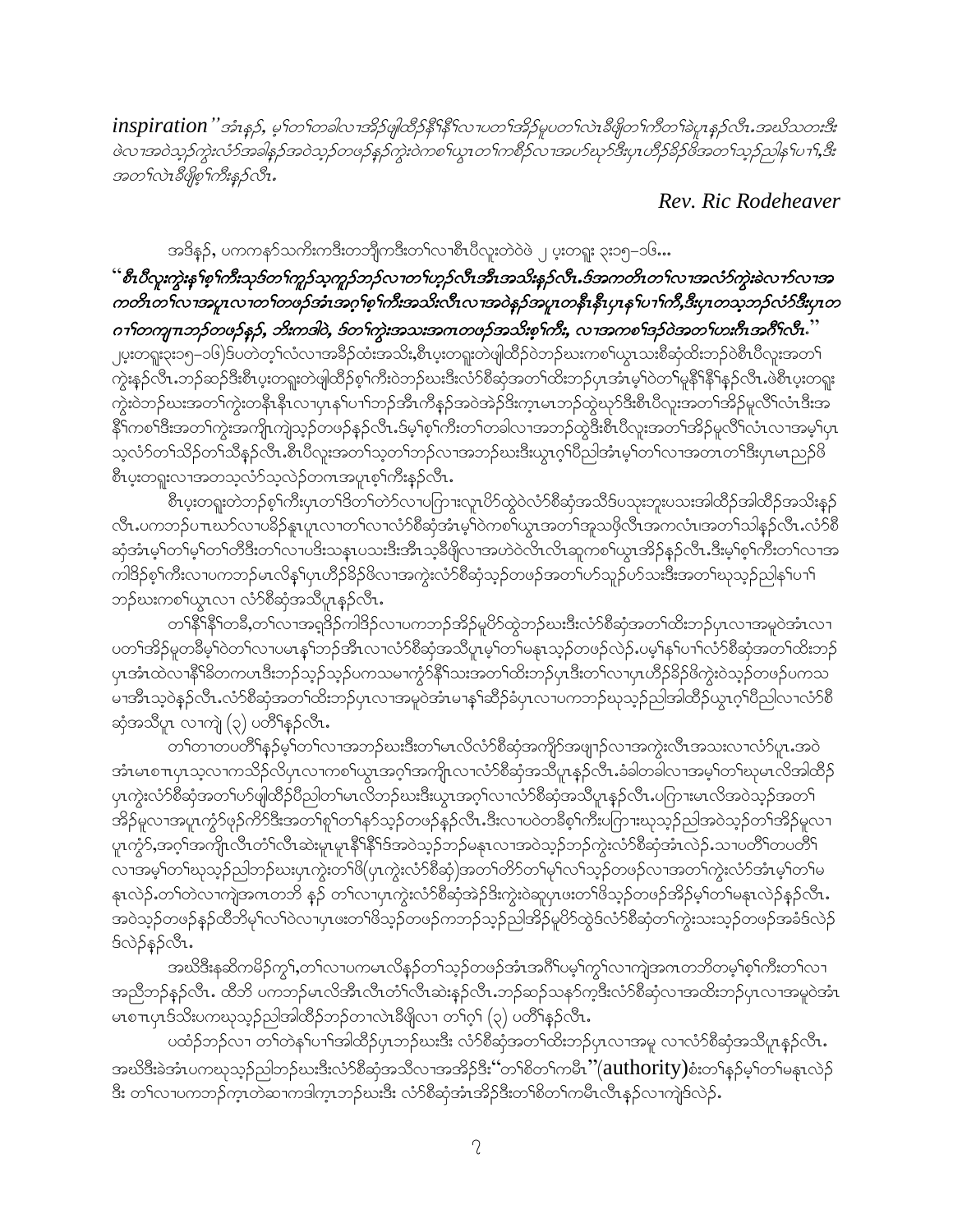#### Authority (လံ5စီဆုံအတ<sup>5</sup>စိတ<sup>5</sup>ကမ်ိဳၤ)

ပှၤမာတ<sup>၎</sup>သးခုကစိဉ်သ့ဉ်တဖဉ်နာ်ဝဲဒဉ်လၢ လံာ်စိဆုံအသိအံၤ မ့<sup>၎</sup>လံာ်လၢအအိဉ်ဒိးအတ<sup>ှ</sup>စိဒိဉ်ကမိၤထိန္ဉာ်လီၤ. ဘဉ်ဆဉ်ဒီးတၫ်စိတၫ်ကမီၤအခ်ဳပညီဝဲအံၤပဂြာၫးဃုသူဉ်ညါအခ်ဳပညီလီၤတံၤလီၤဆဲးနှဉ်လီၤ.တၫ်လၢအတမၤမှာ်ပသး,ပုၤခရံှာ် ဖိအါဒံအါဂၤလီၤတဲာ်ကွံာ်လၢအတ႑်နာ်လံာ်စီဆုံအသိအံၤဒီးနာ်ဝဲလၢလံာ်ဝဲအံၤတမ့္ပ်လံာတာ့ဉ်လၢဟဲလီၤတဘိျဃီလိၤလိၤဆူ အဝဲသူဉ်အိဉ်ဘဉ်.ဒီးပမ့ါတဲလၢကျဲအဂၤတဘိန္ဉ်,လံဉ်စီဆုံအသိအံၤဘဉ်တၫ်ကွဲးအီၤလၢပဝဲသူဉ်တဖဉ်အဂိၢိလိၤ,ဘဉ်ဆဉ်တမ့ါ ဟဲလီၤတဘိုုဃီဆူပအိဉ်ဘဉ်ႉ ပသု့ဉ်ညါတ့််လံလၢလံာ်စီဆုံအသိအံၤဘဉ်တၤ်ကွဲးတ့ၤ်လံအီၤလၢအနံ့ဉ်အကထိတဖဉ်အကထိဒီး ဘဉ်တၫ်ကွဲအီးဆူပုၤအါဂၤလၢကအိဉ်မူပိ5်ထွဲဝဲအဂ်ိါဖဲစိၤဆၢကတိႝၤဖဲနဉ်နဉ်လီၤႉတ႑်လၢပတဲအီၤဖဲအံၤန္ဉာ်အဲဉ်ဒိးစံးဝဲလၢတ႑် လၢလံာစိဆုံအသိန္ဥအိဥဒိုးတ႑်စိတ႑်ကမိၤစ္႑်ကိုးဝဲန္ဥလိၤႉ လံာစိဆုံအသိယ္ဓၤဂ္န္ကုပ္မိညါသူဥဖိတဖဥ္, ကွဲးဝဲအသးပုံၤလု၁်က္နာဒိုး ဒုးသှဉ်ညါအါထိဉ်ဘဉ်ဃးတၫ်စိတ႑်ကမီၤလၢအအိဉ်ဝဲလၢခရံဉ်အတ႑်မၢဖိလၢမှ႑်မဆါတနံၤညါအံၤန္ဉာ်လီၤႉထိဘိန္နဉ်ပဘဉ်ထံဉ် ဖိုဉ်တၫ်ပိဉ်သကိးလံာ်စီဆုံအဆၢအံၤတဘျီဃီ အခ်ိပညီလီၤတံၤ်လီၤဆဲးလၢ ပှၤဖးတၤ်ဖိသှဉ်တဖဉ်ဂိါနှဉ်လီၤ $\centerdot$ 

ဖဲလၢကစၫ်ခရံာ်အပှၤတၫ်မၢဖိသ့ဉ်တဖဉ်စးထိဉ်ဖးဝဲလံာ်စီဆုံအသိအံၤဒီးအဝဲသုဉ်သူဝဲစိးကါဃုာ်စ့ၢ်ကီးလၢအတ႑်သိဉ် လိသီလိပှၤကအပူၤစ့ၫ်ကီးလီၤႉအဝဲသ့ဉ်ဖးဝဲတ႑်ဂ့ၫ်ဘဉ်ဃး ်ဴယ့ဉ်ရူးမ့ၫ်ကစ႑ိႆႇပိႝၤ်ယ႑်လီၤက္ၤသးဒီးစူၫ်က္ၤနှာ်က္ၤတ႑်သးခုကစိဉ် ,အဲ့ဉ်ပုၤလၢပ<sup>္မ</sup>ဉ်ပဃπဒီးမၤစπလိာ်သကိႏပတၫ်သိဉ်လိသိလိသ့ဉ်တဖဉ်တကဘဉ်တကႉပုၤတၫ်မၢဖိသ့ဉ်တဖဉ်လၢအဖးလံာ်စီ ဆုံအသိအံၤအဝဲသူဉ်တဖဉ်တတဲဝဲပုၤကွဲးတၫ်ဖိအဂ္ဂါအါအါဘဉ်နဉ်လီၤ.မ့မ့္ပါတခ်ီတ႑်လၢအဝဲသူဉ်မၤဝဲတဖဉ်အါဒဉ်တ႑်တက္န ် လၢတၫ်အိဉ်မူပိႆာ်ထွဲကစၢ်ယွၤအကလှၤ်ကထါအတၤ်တိာ်လၢလံာ်စီဆုံအပူၤသူဉ်တဖဉ်နှဉ်လီၤ.ဘဉ်ဆဉ်ဖဲလၢပဝဲသူဉ်တဖဉ်ပမၤ လိဘဉ်လံာ်စီဆုံအသိယွၤဂ့ၫ်ပိညါအါထိဉ်အါထိဉ်ဒီးပသ္ဉာညါလ ပဝဲသူဉ်တဖဉ်ပကဘဉ်ဃုသူဉ်ညါနှၤ်အီၤလီၤတံၤ်လီၤဆဲးဒီးဃု သုဉ်ညါလံာ်စီဆုံအသိအံၤအခ်ိဉ်ထံးခ်ိဉ်ဘိ ဒ်သိးပကသုဉ်ညါဝဲ လံာ်စီဆုံအံၤအိဉ်ဒီးတၫ်စိတ႑်ကမီၤလၢကျဲဒ်လဲဉ်အဂ္ဂါနဉ်တက္၄ါ. ပကဘဉ်န<်ပၫ်စ့််ကိုးပုၤကွဲးလံာ်ဖိအတ ်စံဉ်စိၤတဲစိၤခ်ိဉ်ထံးခ်ိဉ်ဘိႇတ ်မၤအသးဒီးႇတ ်လၢအအဲဉ်ဒိးတဲဘဉ်ပုၤဖးလံာ်သ့ဉ်တဖဉ် တၫ်မနုၤလဲဉ်သ့ဉ်တဖဉ်နှဉ်တက့်ၤ.ဒီးပမ့ၢ်သ့ဉ်ညါတ႑်သ့ဉ်တဖဉ်ဝံၤမးဒီးပကတဲဖျါထိဉ်ဒီးမၤလိၤတံၤ်က္ၤလံာ်စိဆုံဒ်အမ့ၤ်လံာ်လ႑ အအိဉ်ဒီးအစိအကမီၤန္ ဉ်တက့ౕ၊.

တ႑်သံကွ ျားများနဲ့လာပြက္စြားဆိုက္မွန္ပြဲတို႔သံ….ဒီမျှလာလံဉစိဆုံအံုးဘဉ်တ႑်ကွဲးအီၤလာပုၤအဂၤအဃိသတးဒီးပတဲ အီၤသ္ဇလ႑ အအိဉ်ဒီးတ႑်စိတ႑်ကမီၤသ္ဇလ႑ကျဲ့ဒ်လဲဉ် ? တ႑်တ႑ခါ ဖဲပတဲလ႑လံဉ်စီဆုံအံၤအိဉ်ဒီးတ႑်စိတ႑်ကမီၤ အခ်ဳပညီမှ (၀ဲ– အိဉ်ဒီးတၫ်ကွဲလီၤသးလ႑အဘဉ်,တ႑်ကွဲးလ႑အိဉ်ဒီးတ႑်စိကမိၤန္နှဉ်လီၤ.တ႑်ဂု႑်အိဉ်ဝဲခံခါလ႑အမ္ ါတ႑်လီၤဆီလိဉ်သးလ႑ပန္ဒိၤ်က္ စ<်ပတ ်ပးလံာ်စီဆုံအခ်ီပညီဒီးလံာ်စီဆုံတ ်ကွဲးလ ၊အခ်ီဉ်ထံးခ်ီဉ်ဘိအခ်ီပည်ိ.တ ်တ ၊တ ၊တခါ,ပုၤကွဲးလံာ်ဗိလ ၊အမ္ ၊်ပုၤကည်ိဒိုး ုၫကွဲးလံာ်လၢအမွှာ်စွာ်ကိုးကစဉ်ယူးနှဉ်မှကြဲပုၤလၢပျπလၢကစπ,ပုၤလၢစိၤခဲအံၤဒီးမှာ်ဝဲပုၤလိၤထူလီၤယိာ်နှဉ်လီၤအဝဲမှာ်ပုၤတ ဂၤလ ၊ပဘဉ်မၤဘဉ်ထွဲပသးဒိုးအိၤထိဘိႉခံခါတခါလ ၊အမ္9ုဟု ပိဉ်ကစ9်ခရာသော့ဉ်တဖဉ်,ပဝဲသူဉ်တဖဉ်စုှ ၊်ကီးပဘဉ်ထွဲစုှ ၊်ကီး ဒီးယွၤအပုၤဃုထ႑.ယွၤအပုၤဃုထ႑လ႑ပျ႑ာလ႑ကစ႑ာ သူ၌တဖဉ်မူ ်တ႑်လ႑အဘဉ်ထွဲလိ်ာသးဒီးပဝဲခ်ဳပ္ပိုလ႑ပဝဲသူ၌တဖဉ်အံၤပ မ့်စု်ကီးကစ်ယွားအဖိအံၤ အပုၤဃုထ႑ ဒီဖျိလၢကစၢ်ခရံဉ်အတ႑်သံလၢပဂၢိန္နဉ်လီး.

#### Dr. Glen G. Scorgie

ဒ်လဲဉ်ဂုၤဒ်လဲဉ်ဂုၤ,တၫ်ဒိတၢ်တဲသူဉ်တဖဉ်ကမာစπမာရှဲပုၤလၢပတၢ်နှၤ်ပၢၤ်ဘဉ်ဃးလံာ်စီဆုံအသိအံၤန္ဉာလီၤ.မိၤ်ပ႑် လၢအဖိအိဉ်အါသ့ဉ်တဖဉ်သ့ဉ်ညါလီၤအသးမှု၊နိ<sup>၎</sup>လၢအဝဲသ့ဉ်ကဘဉ်သူစိးကါဝဲအတ<sup>ု</sup>စိတၤ်ကမိၤလၢအတ<sup>ု</sup>သိဉ်ဖိသိဉ်လံၤဖိ ခိဉ်ဒ်လဲဉ်နဉ်လီၤ.ပကဆိကမိဉ်ကွ<sup>၎ဌ</sup>ိပါလၢအဒူအဖိလိၤဆူဉ်ဆူဉ်သ့ဉ်တဖဉ်ခီဖျိဖိလံၤတ<sup>၎</sup>သကဲးပဝးလၢအကမဉ်သ့ဉ်တဖဉ်အ ဃိဒိး အဝဲသုဉ်တဖဉ်ကစံဉ်ညိဉ်အဖိဒိီးစံး ''ကူးဆွဉ်နိုးဒိီး ဆိဉ်ကမိဉ်လီးကူးတၫ်ကမဉ်လၫနမၤတ့ၫ်သုဉ်တဖဉ်'' ဒီးဖိသဉ်ဖိဝဲနှဉ် ကဆုဉ်နိၤဒိး ထံဉ်ဝဲအပုၫ်ဒ့မှၫ်ဃ္ဉာထိဉ်ဃ္ဉာလိၤလိဉ်ကွဲပုံၤဒိးတ႑်သးခုန္ဉာလိၤႉ ဒိး ဖဲန္ဉာအမိါပ႑်တဖဉ်ကတဲဘဉ်ကဒိး ၀ိဉ်မှာဖိနဉ် ိနမ္နါတဒ်ိးကနဉ်ယကလု၊်ဒီးယကမၤဒ်ယမၤနဒိႆးပု၊်ဝဲခွါလီၤႉ''ဖဲအံၤန္ဉာပထံဉ်ဘဉ်လၢမိ၊်ပါသ္ဉာ်တဖဉ်အဲဉ်ဒိးဟ္ဥာ်ဝဲအဖိကိႏၵၤအ တၫ်သိဉ်လိလၢ ခ်ီဖိုဖိလၢအဆိကတၫ်ာတကအတၫ်မၤကမဉ်တ႑်နှဉ်လီၤႉ တၫ်သိဉ်လိအံၤ အတဟဲလိၤလိၤဆူနိ်ါကစၫ်အိဉ်ဘဉ်, မ့မ့်ၫတ<sup>88</sup>ရွိရွိဆူပုၤအဂၤဒီးမၤလိန္်ကာၤတ႑်လ႑ပုၤအဂၤန္၁်လီၤ.တ႑ိစိတ႑်ကမိၤလ႑မိ႑်ပ႑်သိဉ်အဖိအလံၤတခါအံၤႇအဲဉ်ဒိးတဲဝဲ လၢ မိ်ါပါသ့ဉ်တဖဉ် သူစိးကါဝဲပှၤအဂၤဒီးမၢအဖိအလံၤကွၢ်လိဝဲ ဒီးမၤလိန်ၢ်တၢ်လၢပုၤတဂၤနှဉ်အိဉ်နဉ်လီၤ.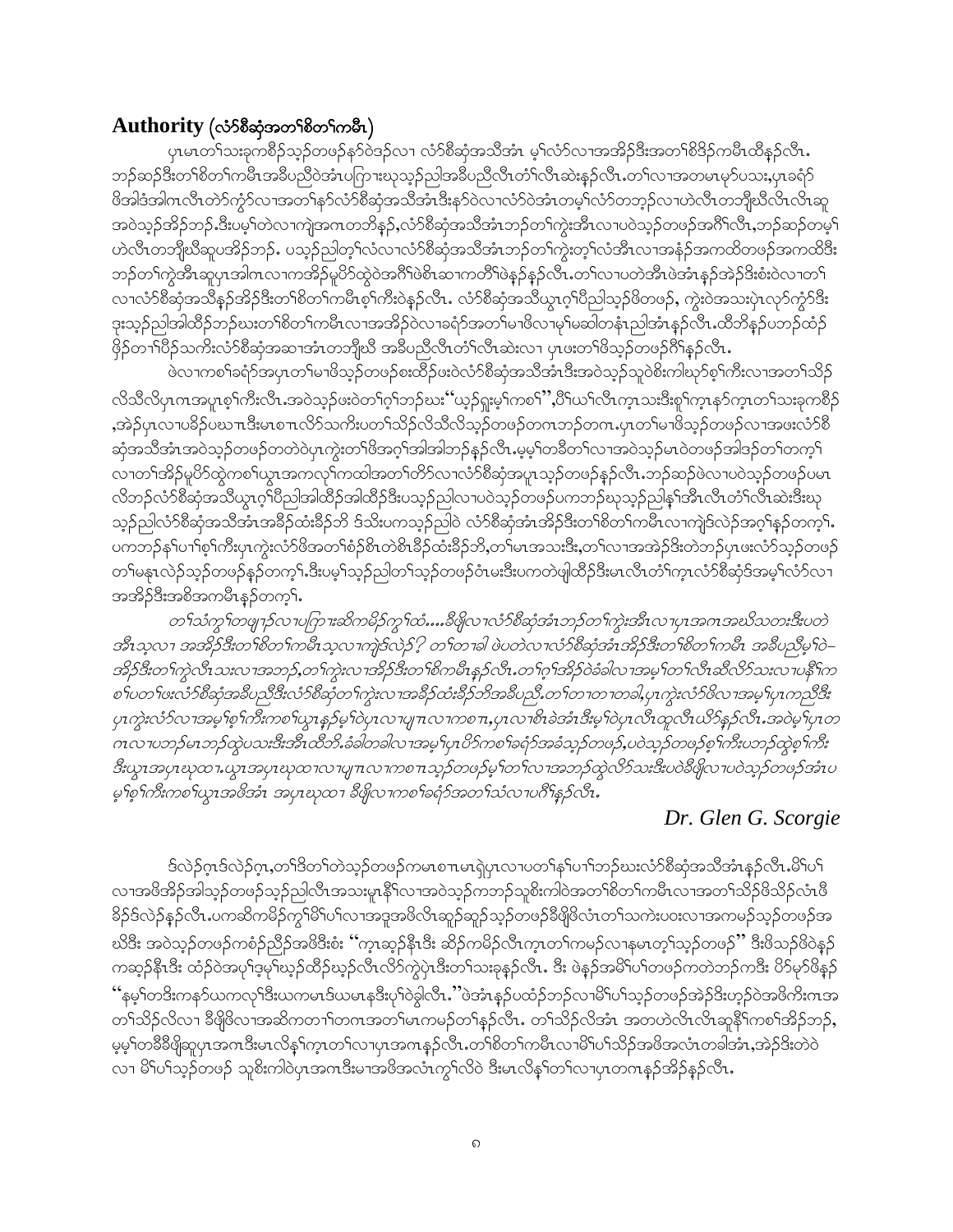အဝဲအံၤမ့ါဝဲတၫ်အခ်ဳပညီလၫအမ့ါ်လံာစိဆုံအတ႑်ထိးဘဉ်ပုံ၊ဒီးဒုးသ့ဉ်ညါ့အါထိဉ်ဃှာ်စ့ၢ်ကီးပုံ၊ လ႑လံာစိဆုံအတ႑်စိ တၫ်ကမီၤန္ဥပမၤလိန္ၤ်ာဥ်အီၤဒီဖျိလၢပုၤအဂၤအိဥ်လၢအမ့ၤ်ဴတၤ်မၢဖိသူဥ်တဖဉ်ႛအိဉ်န္ဥဴလီၤႉလံာ်စီဆုံအသီအံၤကတိၤတၤ် ဒီးပုၤလိၤလၤအအိဉ်ဒီးအတၫ်စိတ႑်ကမဵာနှဉ်လီၤႉပဘဉ်သ့ဉ်ညါလၤကစ႑်ယွၤတ႑်မၢဖိသ့ဉ်တဖဉ်လၢစိၤခဲအံၤစံးကတိၤဝဲက စါယွၤကလုိကထါလ႑အလၢပှဲၤဒီးတၫ်စိကမ်ိဴၤန္နဉ်လီၤႉ ပှၤလၢအစံးလီၤအသးလၢကစၫ်ခရံာ်အပှၤတၫ်မၢဖိလၢအတိသ့ဉ်တဖဉ် အဝဲသ္ဉ်တကြားတဲလၫ ဴဴ*ယမ့<sup>၎</sup>သိဉ်လိလံဉ်စီဆုံအသိဒု* ''နဉ်ဘဉ်ႉဘဉ်ဆဉ်တၫ်လၢအဝဲသ့ဉ်ဂြားတဲတခ်ိမ့<sup>၎</sup>ဝဲလံဉ်စီဆုံသိအတ<sup>၎</sup>စိ တၫ်ကမီၤအိဉ်ဒီး, ပကဘဉ်ဟ့ဉ်လီၤအးလီၤက္ၤသးလၢ လံာ်စိဆုံသိတၫ်စိကမိၤပူၤန္ဉာ်လီၤ. ပကဘဉ်တဲဖျါထိဉ်လံာ်စိဆုံသိအံၤ, အိဉ်ဒီးတၫ်စိတ႑်ကမီၤလၢကျဲဒ်လဲဉ်ဒီးပကဘဉ်အိဉ်ဒီးတ႑်ကတဲၤကတိၤလၢပကဘဉ်ကွ႑်က္ၤလံာ်စီဆုံသိအံၤအတ႑်စံဉ်စိၤဆူအ လိ်ိုခံ, အတၤ်တိ၁်တၤ်မှၤ်လၤ်ဒီး, တၤ်လၤအကွဲးဝဲနဉ် အဲဉ်ဒိးဟ်ဝဲအခ်ဳပညီဒ်လဲဉ်နဉ်တက့ၤ်.

တ႑်သံကွ ျားများသမားမား လွတ္ေပါတီသို့ သားလုံသို့နဲ့ သံုးသံုး ပြဲတည်းမားဒီးကစ႑်ယွာ ကလုံကထါနည်မှ 1,တ႑်ကွဲးအသး လၢအပူၤက္ဂုံးနံ့ဉ်၂၀၀၀န္ ဉ်ပကဘဉ်အိဉ်မူပာဖျါထိဉ်က္ၤလၢပတ႑်အိဉ်မူဒ်လဲဉ်ခ်ီလဲဉ် ?ုတ႑်ကွဲးဝဲအံၤပပာ်ပနိုဉ်အီၤလၢကစ႑်ယွၤ အကလု†သူလ $\eta$ ကျဲဒ်လဲဉ် $\ell$ အနီ $\lceil$ ဝံဉ်ခံအိဉ်ဖဲအံ $\textsf{1}-$ လံဉ်စီဆုံမှတမူ $\lceil \textsf{3}$ ဉ်လဲ $\textsf{1}$ ကစ $\lceil \textsf{4}$ ဟုအ $\lceil \textsf{4} \textsf{2} \rceil$ က်ဒဉ်ကစ $\lceil \textsf{4} \textsf{2} \rceil$ တြ တ႑်ကတိၤတ႑်ဒီးပွၤန္နဉ်လီၤ.ဒီးတ႑်တခါလ ၊ပကထံဉ်ဘဉ်လံဉ်တ႑်ကွဲးကိႏဘ္ဉ်ာဒဲးလ ၊လံဉ်စီဆုံအပူၤပဉ်ဖျံထိဉ်ဝဲန္နဉ်မှ႑်ဝဲကစ႑ယွၤ အန္စဆ႑ာဴသကဲ႒်ပဝးဒီးကစၫ်ယ္မွၤမ္ မတၤတဂၤန္နာဴလီၤ.ကစ႑်ယ္ယ္ယ္ယ္ယ္အ၊ လီဥဖ္ျထိဳဥအသးဒီးပုၤလၢအရူလိွဴဘဉ်ထွဲလိွဴသးဒီးအီၤတ ဖဉ်နဉ်လီၤ.ကစၫ်ယွၤလီဉ်ဖျါထိဉ်စ့ၫ်ကီးအတ႑်တိဉ်တ႑ပညိဉ်လ႑ပဂီၫ်ဒီးပကဘဉ်တဲဖျါထိဉ်က္ၤအတ႑်လိဉ်ဖျါထိဉ်အသးသ္ဉာ်တ ဖဉ်ဆူပုၤလၢပဃၤာတဂၤဘဉ်တဂၤစ္စ္ပါကီးလီၤ.တ႑်လၢပမၤလိန္နှြလၤကစ္ပါယ္မွၤအကလုၤ်ကထါပူၤတခ်ဳမ္1၀ဲကစ္ပါယ္မွၤအသးန္နဉ လီၤ.ကစ႑်ယ္ဇၤအတိာ်တ႑်ပညိဉ်ဒီးကစ႑်ယ္ဇၤအန္နဆ႑ာဴသကဲာ်ပဝးသ္၄်တဖဉ်န္၄လီၤ.ဒီးပမၤလိန႑်ပ႑ာအါထိဉ်စ္႑်ကီးလံာ်စီဆုံအ သိအံၤ မ့ၫ်ကွဲးအသးဆူပုၤဂၢအိဉ်, တ႑်အိဉ်သးလီၤဆီ, ဒီးကစ႑်ယွၤဟ္ဥာလီၤတ႑်ကလု႑်ဆူပုၤဂၢအိဉ် မ့႑်တတဲတ႑်ဒီးပုၤလိၤလိၤ ဘဉ်ဆဉ်ဒီးပဖးဒီးပပလ႑ါဘဉ်လ႑ပမၤလိန္ ါကစ႑်ယ္မ႑အတ႑်တိဉ်ကျဲ၊ ဒီးကစ႑်ယ္မ႑အန္ဒဆ႑ာ်တ႑်သကဲဉ်ပဝးသုဉ်တဖဉ်,ပမ့္ပြား ဒ် လဲဉ်တဂၤဒီးပကဘဉ်အိဉ်မူမၤထွဲလိ်ာသးဒီးကစ<ယ္ပၤဒ်လဲဉ်အဂ္ဂါတဖဉ်နဉ်လီၤအဃိဒီးယကတဲယဲနိ်နိ််ါလံာစီဆုံသိဉ်လိပုၤဘဉ် ဃးဒီးကစၢ်ယွၤအသးဒီးအတ႑်တိဉ်တ႑်ပညှိဉ်နဉ်လီး.ဒီးကစ႑်ယွၤအတ႑်ပၢဆုၢကဟုကယဉ်ပုၤလၢပကဘဉ်အိဉ်မူတ႑်အိဉ်မူ လ႑ပကဘဉ်ရှလိာ်ဘဉ်ထွဲပသးဒီးအီးဒီး ရှလိာ်ဘဉ်ထွဲလိာ်သးဒီးပုၤဂုၤပုၤဂၤန္နာ်လီး.

#### Dr. Mark L. Strauss

တၫ်အဒိတခါ,ဖဲလံာ်မးသဲ၁၉း၂၁…ကစၫ်ခရံာ်ဟုဉ်ဝဲတ႑်သိဉ်လိလၤလီၤလီၤဆီဆီလၤပုၤသးစ႑်လၤအထူးတိၤတဂၤအံၤ…ဒီးယှဉ် ရူးစံးဘဉ်အိၤ, နသးမ့ၢ်အိဉ်လ႑နကလ႑ထိဉ်ပုံၤထိဉ်ဒီး, လဲၤဆါလီၤက္ဂံာ်နစုလိၢနုဒိဉ်ခ်ဉ်, ဒီးဟ္ဥတ႑်လ႑ပုဒိုဉ်ဖိယာ်ဖိတက္႑်. ဒီးနကအိဉ်ဒီးနတၤ်လုၤ်ဒိဉ်ပှၤဒိဉ်လၤမူခိဉ်လိၤ. ဒီးဟဲပိဉ်ယခံတက့ၤ်.

လံာ်စီဆုံဆၢဝဲအံၤပကဘဉ်အိဉ်မူပိာ်ထွဲလၢပတၫ်အိဉ်မူပူးသ့လၢကျဲဒ်လဲဉ်?့လၢတၫ်အိဉ်သးကလှာ်ကလှာ်ကိုးကပၤဒဲး ဂ္ဂၤပဝဲသ့ဉ်တဖဉ်ပသးအိဉ်ဆါလီၤကွံာ်ပစုလိႝ်၊ခ်ိဉ်ခိန်းဟ့ဉ်လီၤကွံာ်လၢပှၤဖှိဉ်ဖိယာ်ဖိအိဉ်ကဲကစိဒိီးဖါ?ကျဲအိဉ်ထဲတဘိလၢပက ဘဉ်စံးဆၢတၫ်သံကွၢ်အံၤဒီးမၤလိဃုသူဉ်ညါပုၤထူးပုၤတိၤသးစၢ်တဂၤအံၤအတ႑်ဟ်သးဒီးဘဉ်မနုၤလၢကစၢ်ခရံာ်ကတိၤတၫ်ဒီး အီၤလၫကျဲဒ်အံၤလဲဉ်နဉ်လီၤ.

ပမ့်ၫ်ကွ႑်ကဒါကူးပုၤထူးပုၤတိၤသးစ႑်တဂၤအံၤလၢအတ႑်စီးတ႑်ကတိၤလၢယ့႑်ရူးအဖိခြံ၌,ပသူ၌ညါလၢအဝဲမ့္ပ်ံပုၤတဲ လိၤစπလၢပှၤယူအဖိအစπအသွဲဉ်ဒီးအိဉ်ဒီးကျိဉ်ဖိစ့ဖိအတၤ်ဟဲနုၤလၢလၢပှဲၤပှဲၤလၢအတၤ်ဖံးသကိႏမၤသကိႏတၤ်လၢအပှၤတ ၀ၢပူးနှဉ်လီး.ဒီးလၢအတၫ်အိဉ်ဖျံအပူးပကထံဉ်ဘဉ်လၢအဝဲမ့ၢ်ပှၤလၢလူၤပိဉ်ထွဲဝဲပှၤယူအဖိအတ႑်သိဉ်တ႑်သိအလုၤ်အလ႑် လၫလၫပုံၤပုံၤန္ဉဴလီၤ.ပမ့္ပ်က္ဂၤ်တၤအသံကွၤ်ကစၤ်ခရံှာ် သရဉ်ေး,ဒ်သိးယကန္ၤ်ဘုိတၤ်မှုထူယိာ်အဂ်ီၤ်ယကဘဉ်မၤမန္၊ာတ မံၤလဲဉ် $?$ ိ' ကစါခရံဉ်စံးဆၢအိၤ ''တိၢန္ ်ပီးဃာ်တါမၤလိာ်တဖဉ်နှဉ်တက့ ််း ဒီးဖဲနဉ်ပုၤသးစါဝဲအံၤလၢတၤ်ဟာ်ကဖၢလၢသးပူၤ စံးဝဲလၢတၫ်မၤလိ႒်သ့ဉ်တဖဉ်နှဉ်မှၤ်တၤ်လၢအမၤတ့ၤ်ဝဲခဲလၢာ်လံနဉ်လီၤ.ဖဲအံၤကစၢ်ခရံာ်အဲဉ်ဒိးဟ်ဖျဲထိဉ်ဝဲပုၤထူးပုၤတိၤအတၤ် ပာ်သးမ့္ပ်တ႑်ဒ်လဲဉ်တကလှာ်လဲဉ်ဒီးတ႑်ထူးတ႑်တိၤသ္ဉ်တဖဉ်ဒုးဟ်ကဖ႑လ႑ပုၤအသးဒ်လဲဉ်အဂ္ဂါနဉ်လိၤႉလံာ်စီဆုံကစ႑်ယွက လှၤ်ကထါပ>်ဖျါထိဉ်ဝဲလၤတၤ်ဒိးန္1ပၤဘဉ်တၤ်စုလိၤ်ခိဉ်ခိဉ်အါအါန္ဥတမ့ၤ်တၤ်လၤအဂ္ဂၤဒိးအဒိဉ်အအါဆုၤပုၤလၤတၤ်ဒဲးဘးသ့. တမ့်ၫစ့်ၫက်ိဳးတ႑်တခါလၢအကမၤစ႑ာပုၤလၢပကကဲထိဉ်ကစ႑်ခရံဉ်အပျဲ႑်အဘိဉ်နို<sup>ု</sup>န်႑နှဉ်ဘဉ်ႉဒ်လဲဉ်ဂ္ဂၤဒ်လဲဉ်ဂူႇဒ်ပမ့်ၫပုၤ<sup>ပွ</sup>ာ်က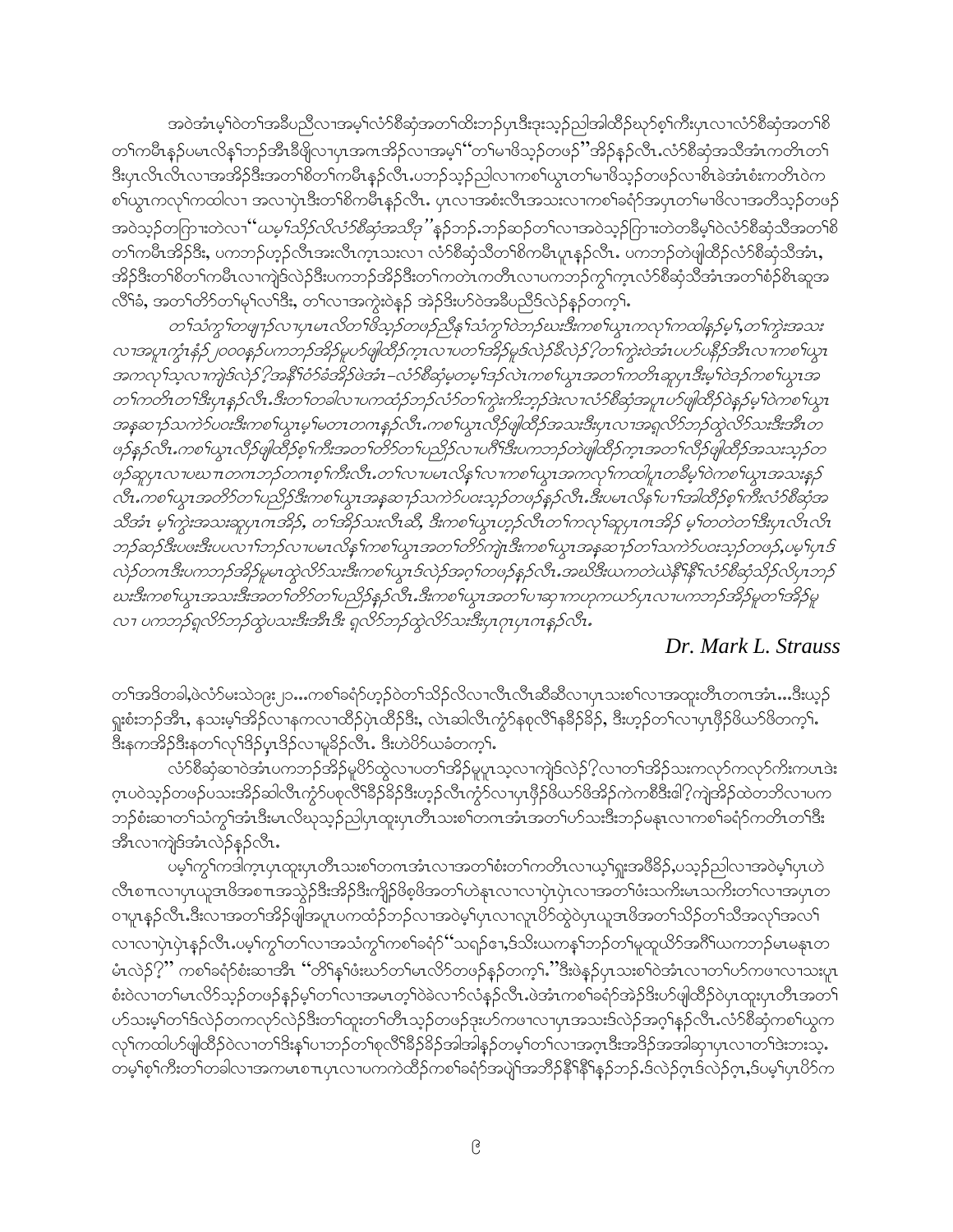စါ်ခရံာ်အခံသတးဒီးပတ<sup>ရ</sup>ဟ်သးကဘဉ်ကတဲၤကတိၤသးထိဘိလၤပကဘဉ်စူးကွံာ်ဟ်တ့ါ်ကွံာ်ပတ<sup>ရ</sup>ဘဉ်သးလၤပတ<sup>ရ</sup>ဖံးတ<sup>ရ</sup>မာ ကစၫ်ယွာအတ႑်သးခုကစိဉ်ပူာန္ ဉ်လီာ.

တၫ်အဒိခံခါတခါ ပကထံဉ်ဘဉ်ဖဲ လံာ်မၤတ႑် ၅း၁–၁၁ ဖဲစီၤအနၤနံဒီး အမါနိ<sup>ု</sup>စးဖံးရး ဟ်မဉ်အသးဒီးတဲလိတ႑်လ႑ အဝဲဟ့ဉ်က္ၤကစၢိယ္ပၤစ္ဝာၫတၫအိဉ်ဖိုဉ်အဂ်ိဳၤလံနှဉ်လီၤ.ဘဉ်ဆဉ်တၫ်နိ<sup>ု</sup>နိ<sup>ု</sup>တခ်ီအဝဲဟ်ခူသူဉ်ဃာ်ဝဲလၢအဝဲသ့ဉ်နိ<sup>ု</sup>ကစၫ်ဒဉ် ဝဲအဂ်ိဳရန္ဥ်လိုၤ.ဖဲအံၤပထံဥ်ဘဥ်လ႑တ႑်ကမၣဴတမ္နါလ႑ၶိဖျိလ႑အဝဲသူဥတဟူဥတ႑်လ႑အိဥ္မွဴဒိုးအီၤခဲလ႑ာတမ္နါဘဥ္,မွမ္နါတ ခ်ိဳ,တၫ်ကမဉ်တၫ်ဒဲးဘးအံၤမ့ၢ်ဝဲတ႑်တဲလိတ႑်တ္ဝတ႑်လ႑ကထူးတိၤထိဉ်အဂိၢဒိး, မံၤကဟူသဉ်ကဖျါအဂိၢန္နဉ်လိၤ.

ကစါ်ခရံာ်စံးဘဉ်ပုၤထူးပုၤတိၤတဂၤအံၤလၤလဲၤဆါလီၤက္ဂံာ်အတၫ်ထူးတၫ်တိၤအံၤတမ့ၢ်ထဲလၤဘဉ်ထွဲလၤကျိဉ်စ့တ ခါဇိၤဘဉ်မ့မ့်ၫတခ်ီတ႑်လၢအအဲဉ်ဒိုးတဲန္ဉာမ့်ၫဝဲပုၤကညီအတ႑်ဟ်သးလၢကဘဉ်ဟ့ဉ်လိၤတူၫဆါသးလၢပုၤကဂိၢိဒ်လဲဉ်အဂ္ဂၢိန္ဉ လိၤ.ကစ<sup>ၡ</sup>ခရံာ်တဲဖျါထိဉ်ဝဲဖြိုဖြိုဖျိုလျပုၤထူးပုၤတိၤအံၤအဝဲတသးအိဉ်ဟ့ဉ်လိၤကွံာ်အသးဒီးအတ<sup>ၡ</sup>စုလိ<sup>ရရွှ</sup>ဉ်ခိဉ်ဘဉ်အဂ္ဂ<sup>ရ</sup>နဉ် cSı.

တၫ်အဒိအတဲာ်အံၤႇမၤစ႑ာပုၤလ႑ပကသ္ဥဉ်ာန်-ပ႑ာသည်စားႇပဝဲသူဥတဖဥ်ပမ့္ပ်ာပာထိဥပသးပန္ဒိ<sup>ု</sup>ခ်ိဆူကစ႑်ယူၤအက လှ\ကထါလၫအအိဉ်ဒီးတ\်စိကမိၤအံၤဒီးပကဘဉ်ဃုသူဉ်ညါဝဲလံာ်စီဆုံဆ႑အခ်ဳပညီလီၤတံ်ၤလီၤဆဲးဒီးတ\်လ႑လံာ်စီဆုံဆ႑ဝဲအံၤ အဲဉ်3ိးတဲဘဉ်ပုၤဖးလံာ်ဖိလၢတၢ်မနုၤလဲဉ်အဂ္ဂါနဉ်လီၤ.

လံာ်စီဆုံအသိဒီးအလိ†လံၤအံၤ, တမ္+တ+မၤလိဘဉ်ဃး ''တ†သ္ခ္အဆိကမိဉ်အါထိဉ်တ†အတ†မၤလိ'' ဘဉ်  $\emph{(philosophy)}$ , မ့္ပ်ာတ်တခါလၤမၤစ႑ာပုၤလ႑, ပကဘဉ်မူးပုၤလၤသ့လဲၤခ်ဳပ္ဖို ပုၤအဂၤအကအတ႑်အိဉ်သးတ႑်ဆဲးတ႑်လၤ ညီညီ8 လ ပတ ၊်အိဉ်မူတ ၊်လဲၤကျဲနှဉ်လီၤ. လံဉ်စီဆုံအသီအတ ၊်လီၤဆီ မ့ ၊်ဝဲ ဘဉ်ဃးဒီးကစ ၊်ခရံဉ် ''အတ ၊်စံဉ်စိၤတဲစိၤ'' အတ<sup>ှ</sup>ကွဲးနှဉ်လီး*(Historical).တ*်ဂွာ်တဉ်ကျာသှဉ်တဖဉ်မှာ်တဉ်မှာတဉ်တီလီး.ကစဉ်ယွာလီးဖျါထိဉ်အသးလၢလံဉ်စီဆုံအ လီ<sup>ငှ</sup>လံၤုုးဒီးအသိပ္ပ႑နှဉ်လိၤ.ဒီးဖဲကစ႑်ယ္ယၤလိဉ်ဖျါထိဉ်အသးဆ႑ကတိႝၤန္နဉ်အဝဲလိဉ်ဖျါထိဉ်အသးဒီးပုၤလိၤလိၤဆိဆိတဖုတက လှာ်နှဉ်လီး အတလီဉ်ဖျါထိဉ်သးလၢပုၤကိးကလှာ်ဒဲးအမဲာ်ညါဘဉ်,မ့ ်အဂ္ဂါဒ်လဲဉ်အဝဲမှ ်လီဉ်ဖျါထိဉ်အသးလၢပုၤခဲလ႑ာ်အမဲ၁် ညါဒီးပုၤအါဒံအါဂၤတပဉ်လှ'ၢပာ်ပုၤအတ'်၊လိဉ်ဖျါထိဉ်အသးအံၤအဂ္ဂၢိန္နဉ်လီၤ.လ႑တ'၊န္နဉ်အဃိ,ကစ'ါယ္ဂၤလိဉ်ဖျါထိဉ်အသးဒိးစိၤ အာဘြာဟဉ်,စီၤအံဴးစဲးစီၤယၤကိ႒်စီၤမိၤရူစီၤအဝံံးဒီးဆူဝံယရှါယၤဝံယရံးမံယၤဒီးပ႑ါတုၤလ႑ကစ႑်ခရံ႒်အနိ႑်ကစ႑်အတ႑်လိဉ်ဖျိ ထိဉ်အသးဒီးအပျဲၫအဘိဉ်,စီၤပူးတရူးဒီးစီၤပီလူးသုဉ်တဖဉ်နဉ်လီၤ.အဃိဒီးပထံဉ်ဘဉ်လ႑ကစ႑်ယွၤအတ႑်အိဉ်လိဉ်ဖျံထိဉ်အ သးဒီးပုၤလၢအလီၤဆီသူဉ်တဖဉ်အံၤဒီးလၢတၫ်ဆၢကတိၤ်လီၤဆီအပူၤလီဉ်ဖျဲထိဉ်ဝဲအသးနှဉ်လီၤ.အဝဲအံၤအလီၤအိဉ်ဝဲသပု႑် ကတ႑ၢိန္နာ်လီၤ.ကစ႑်ယ္ဓၤမ္ ၊်ပုၤလ႑အတဲ့လီၤတ႑်ဒီးတ႑်ဘဉ်တဲ့သူဉ်တဖဉ်အိဉ်မူဝဲလ႑ဟိဉ်ခ်ိဉ်လိၤဒီးမူကပိၤလိၤဒီးဖဲလ႑ကစ႑် ယ္မွၤလိဉ်ဖျါထိဉ်အသးနှဉ်လိဉဖျါထိဉ်ဝဲသူလ႑တ႑်လိ႑်ကိုးတိၤဒဲးဒီးတ႑်ဆ႑ကတိ႑်ကိုးကတိ႑်ဒဲးနှဉ်လိၤ

#### Dr. Eckhard J. Schnabel

လၢပတ<sup>ၡ</sup>မၤလိဘဉ်ဃးဒီး*''ဘဉ်မနုၤလၢပဘဉ်မၤလိလံဉ်စိဆုံအသိယ္ဓၤဂ္<sup>ရ</sup>ပိညါလဲဉ်*''အံၤန္ဉ်ပကထံဉ်ဘဉ်လံဉ်စိဆုံအ သိအံၤအိဉ်ဝဲဒီးအတၫ်စိတ႑်ကမီၤဒီးအတ႑်ထိးဘဉ်ပုၤသ့ဉ်တဖဉ်ဒီးဟ့ဉ်ပုၤတ႑်သဘျှလ႑ပကမၤလိန္ဉာအီၤအါအါဒ်ပမၤလိကဲအ သိးဒီးလၢအဘဉ်ဃးဒီးလံာ်စိဆုံအသိအံၤတၢ်စံဉ်စိၤတဲစိၤလၢအပူၤက္ဂံာ်နဉ်လီၤ.ခဲအံၤန္ဉာ်ပကကွၢ်ဆဲးမၤလိကဒီးတၢ်ဂ့ၢ်တၢ်ကိုုၤ လာအမှ<sup>င္</sup> "တ<sup>ရ</sup>ဘဉ်တွဲဆဲးလီးသး" ဒီး "တ<sup>ရ</sup>လာအတဘဉ်တွဲဆဲးဒီးပုာ" (Continuities and Discontinuities) လၢ ပစိၤဆၢကတိ်္ဂါဒီးလၢ လံာ်စီဆုံအသိဆၢကတိ်္ဂန္နာ်လီၤ.

#### CONTINUITIES AND DISCONTINUITIES (တ<sup>ရ</sup>တဉ်ထွဲဆဲးလိ<sup>5</sup>သးဒီး တ႑်လၫအတဘဉ်ထဲ့ဆဲးဒီးပုၤတဖဉ်)

ဟ်လီၤတၫ်အဒိတခါ,လ႑နဟံးထိဉ်လံာ်တဘ့ဉ်လ႑ဘဉ်တ႑်ကွဲးအသးအိဉ်လံလ႑နံဉ်၅၀၀ဃဉ်ဃဉ်တဘ့ဉ်ႉဘဉ်သွဉ် သ့ဉ် ကျိဉ်အတၫ်ကွဲးသး ကဘဉ်လီၤဆီလိာ်အသးဒိီးနနိၤ်ကစၤ်တ႑်ကတိၤကျိဉ်လၢနစိၤခ့ခါဆၢကတိၢ်နှဉ်လီၤႉလံာ်အတၤ်ကွဲးသး, တ<sup>်</sup>၊အိဉ်သးသ့ဉ်တဖဉ်, ဘဉ်သ့ဉ်သ့ဉ်ကလီၤဆီလိ5်သးဒီးနတ<sup>ရ</sup>အိဉ်သး. ဒ်နဉ်အသိး တ<sup>ရ</sup>ဆဲးတ<sup>ရ</sup>လၤ လု<sup>ရ</sup>လၢ်ထူသနူသ့ဉ်တဖဉ် တၫ်ကွဲးဖျအိၤလၢ အဖျလိႝၤလံၤလၢပျ႑ာလၢကစ႑ာနှဉ်လီၤႉ ဘဉ်ဆဉ်သန5်က္ နမ့္ပ်ဖးအီၤမာလိအီၤလီၤတိၤလီၤဆဲးသပုၤ်ပုၤ်ဒီး နကပလၫ်ာဘ်လၢလံာ်တၫ်ကွဲးဝဲအံၤဘဉ်ထွဲလိာ်သးဒီးနတၤ်အိဉ်မှုနဉ်လီၤႉလံာ်မ့်ၢ်ဘဉ်တၢ်ကွဲးအီၤလၢပျ႑လၢကစ႑ာဘဉ်ဆဉ်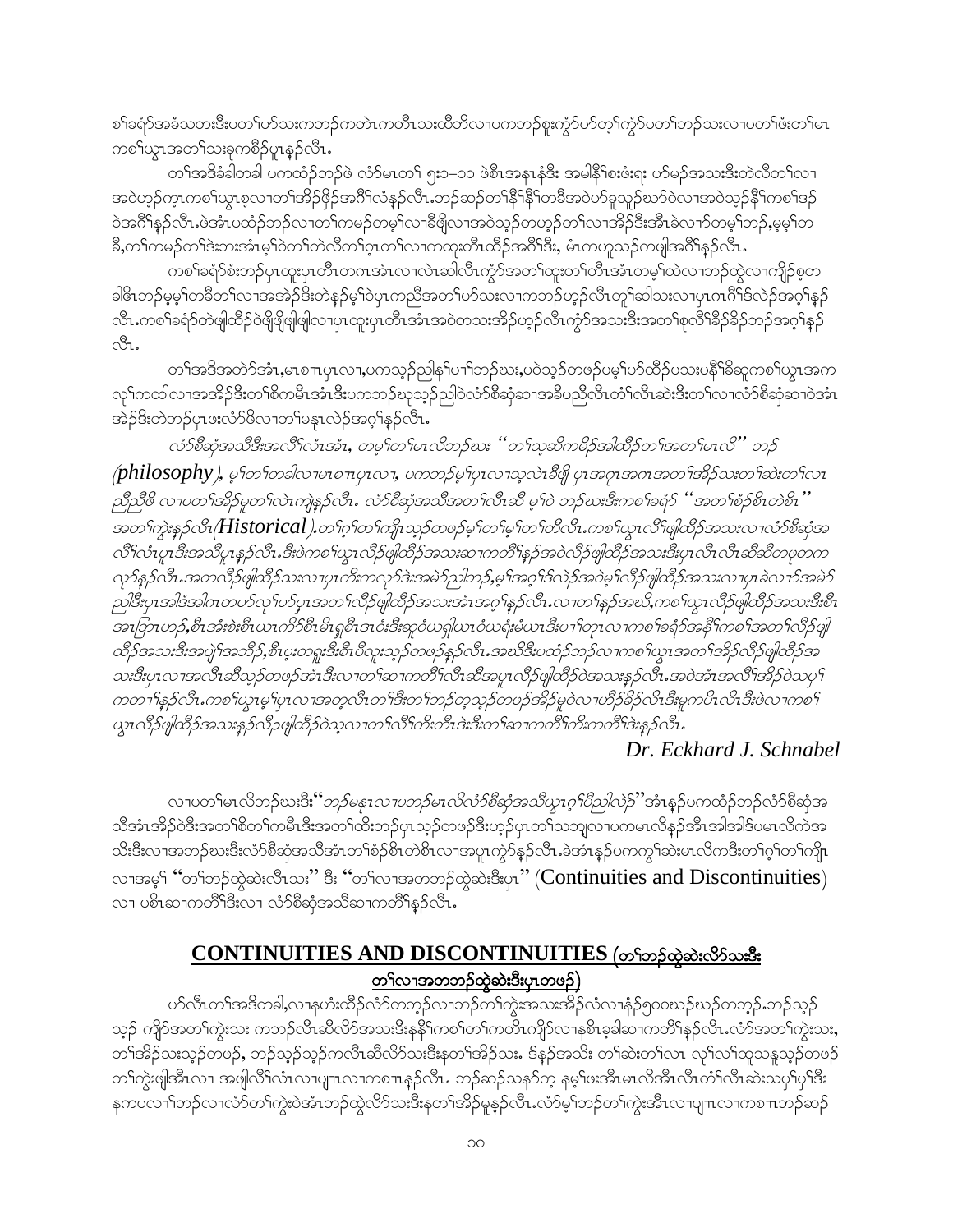သနာ်က္ခအတၫ်လီၤဆီလိာ်သးတအိဉ်အါအါဒီးဟိဉ်ခ်ိလ႑နအိဉ်တဘ့ဉ်အံၤဘဉ်နှဉ်လီၤႉလံာ်တဘ့ဉ်အံၤကကိဝဲတစိဉ်ဖိဖဲနမၤလိ အိၤအဆၢကတိႝ<sup>၎</sup> ဘဉ်ဆဉ်တုၤမ့<sup>ရ</sup>နန်<sup>ရ</sup>ပၫ်ဒ<sup>ဌှ</sup>ၤလံနဉ် နသ့ဉ်ညါဝဲတၫ်လၢလံာ်လၢတၫ်ကွဲးအိၤလၢပျπတဘ့ဉ်အံၤအခ်ီပညီ တ႑်လၫအအဲဉ်ဒိတဲတ႑်မန္နၤလဲဉ်နဉ်လီၤ.

အဝဲအံၤမ့ါဝဲတၫ်ဂ့ါတၫ်ကျုဖဲလၢအမၤလိဝဲလံာ်စီဆုံအသိအခါနဉ်လီၤ.ဘဉ်တၫ်ကွဲးတ့ၫ်လံလၢနံဉ်၂၀၀၀နံဉ်လံၤလံၤ အခါနဉ်လီၤ.ဒီးခ်ီဖျိလၢတၫ်ဂ့ၢ်ဝဲအံၤဒီး,တ႑်ကတိၤမ့ၢ်ဂူၤ,တ႑်ဆိကမိဉ်မ့ၢ်ဂူၤ,လှ႑်လ႑်ထူသနူမ့ၫ်ဂူၤဒီးတ႑်ဆဲးတ႑်လၤမ့ၫ်ဂူၤ,မ့႑်တ႑ လၢအလီၤဆီလိ်ာသးဒီး,ပတၫ်လဲၤဒီဖျိလၢမှၢ်မဆါတနံၤအံၤန္ဉာ်လီၤ.ဘဉ်ဆဉ်ဖဲဆၢကတိႝၤ်တကတိႝၤ်ဃိန္ဉာ်,အမ့ၤ်ဟ့ဉ်လီၤဆၢက တိ်ါလၢပနိ်ါကစါလၢပတါမၤလိလံာ်စိဆုံအသိအံၤဒီးပကထံဉ်ဘဉ်လၢလံာ်စိဆုံအသိဝဲအံၤ,မ့ါတ1်လၢအလီၤပလိးလိာ်သးဒီးပ တၫ်အိဉ်သးလၢမှၢ်မဆါတနံၤအံၤလၢကျဲအါဘိန္နဉ်လိၤႉ

တ1်ဂုၤ်လ1လံ၁စီဆုံအံၤဘဉ်တ1်ကွဲးတဲ့1အီၤလ1နံဉ်၂၀၀၀နဉ်လံၤလံ1,ဘဉ်ဆဉ်မှ1လံ၁်လ1လီၤပလိၤလိ၁်သးဒီးပတ1် အိဉ်သးဒီးအရှုဒိုဉ်ဝဲန္နဉ်ခ်ီဖျိုလ ၊လံာ်အံၤဘဉ်တ႑်ကွဲးအသႏ္တတ႑်ဆ႑ကတိ ၊ဒီးလှ ၊်လ႑ထူသန္ဒလိၤလိၤဆိဆိန္နဉ်လိၤ.ဒီးတ႑်လ႑လံဉ စီဆုံအံၤ့ကဲဝဲယူၤအကလု ်ကထါဒီႏွအိုဉ်ဒီးတ႑်လီၤပလိၤလိဉ်သးဒီးပုၤလ႑မှ မဆါတနံၤအံၤန္နဉ်လီၤ.ခ်ီဖျှိလ႑ကစ ်ယူၤဃုထ႑က တိၤတၫ်ဒီးပုၤဒီဖျိုအတ႑်ဆိဉ်ဂူၤဒီးအတ႑်ဘူူးတ႑်ဖိုဉ်နှဉ်လီၤ.ဒီးလံဉ်ဇူးဘြာံၤတဲဘဉ်စု႑်ကိဳးပုၤလ ၊ကစ႑်ယွၤကလု႑်ကထါနှဉ်မူ၂တ႑် လၢအကနဉ်အူဉ်နှ ်ဒီးနူးကနဉ်ခံခ်ီလ႑ာ်နှဉ်လီၤ.တ႑်နှိ႑်နှိ႑်တခ်ဳယ္ပၤကလု ကာထါအံၤလီၤဂၤလိဉ်သးဒီးနူး၊ဒီဗိဆံးဆံးဗိတဘ္နဉ်စ္႑်ကိ နှဉ်လီၤ.လၢတ႑်နှဉ်အဃိကစ႑်ယ္ပၤကျိသိဉ်တဲဉ်နှၤ်ပတ႑်ဒီးဆ႑ထ႑ာဴဝဲလ႑ပဗိခိဉ်လ႑အလ႑ပုံၤဒီးတ႑်စိတ႑်ကမိ႑နှဉ်လီၤ.ဒီးသိဉ် လိသီလိစ္ ဂ်ားပုၤလ ၊ပကဘဉ်ဒိကန ၫ်တ႑်ပကဘဉ်အဲဉ်တ႑်ဒ်လဲဉ်နဉ်လီၤ.တမ္1ထဲဒိကနဉ်တ႑်,စူၫ်တ႑်အေဘှဉ်,မမ္|်တခ်ိဳပကဘဉ် အဲဉ်စ္ ၫ်ကီးဒီးတိ႑်ရူးစ္ ၫ်ကီးကစ ႑်ယ္မွာ ကလု ၫ်ကထါန္ ဉ်လီး အသိဒီးအဝဲန္ ဉ်မ္ ၫ်တ ႑်လ ၫအကါဒိဉ်ဝဲ, ခ်ဳပ္ဖိုလ ႑တ ၫဝဲန္ ဉ်မ္ ၫ်ဝဲကစ ႑်ယ္မွာ ကလှၫ်ကထါနဉ်လီး.

#### Dr. Jason Oakes

ပထံဉ်ဘဉ်လၢ တၫ်လၢပဃုသ့ဉ်ညါတၫ်လီၤတံၫ်လီၤဆဲးနဉ် မ့ှ်တ႑်လၢအမၤစ႑ာပုၤလၢပတ႑်နှၤ်ပ႑ါအါထိဉ်ဘဉ်ဃးဒီး  $``$ တ $\mathfrak f$ တွ်ဆဲးလီးသး $``$  ဒီး  $``$ တ $\mathfrak f$ လ $\tau$ အတဘ $\mathfrak f$ တွဲဆဲးလိ $\mathfrak f$ သး $``$  (Continuities and Discontinuities )  $\circlearrowright$   $\circ$ နိ<sup>ု</sup>ကစၫ်ဒဉ်ဝဲဒီးလံာ်စိဆုံသိအဘ႑ာ်စπနဉ်လိၤႉပကကွ႑်သက်းတ႑်ဂ့ၫ်(၃)ထံဉ်–တ႑်ဆ႑ကတိႝၤ်တစိၤဘဉ်တစိၤတ႑်ဆဲးတ႑်လၤတ စိၤဘဉ်တစိၤဒီးနိံ<sup>၎</sup>ကစၫ်အတ႑်ဘဉ်ထွဲနဉ်လိၤႉတ႑်(၃)ထံဉ်အံၤမ့ၢ်တ႑်လၢအရလိာ်ဘဉ်ထွဲလိာ်သးဒီးမ့ၢ်တ႑်လၢအကဲဘျုးကဲဖှိဉ် လၢပနိ<sup>၎</sup>ကစၫ်အတၫ်ဘဉ်ထွဲစ့ၫ်ကီးလီၤႉမ်ပက္ဂၤ်သကိႏတၤ်တၢတခါလၢအရှ<sup>ဌ</sup>ဉ်လၢအမ့<sup>၎</sup>်တ႑်ဆၢကတိၤ်တစိၤဘဉ်တစိၤ" (Epochal considerations).

#### $EPOCHAL$  (တ<sup>ှ</sup>ဆၫကတိ်ႝကစိၤဘဉ်တစ်ၤ)

ဖဲလၢပတဲဘဉ်ဃး တၫ်ဆၢကတိႝၤ်တစိၤဘဉ်တစိၤလၢ လံာ်စီဆုံအတၫ်စံဉ်စိၤတဲစိၤအပူၤန္ဉ\$, မ့ၢ်တၫ်လၢအဒုးနှၤ်ပၢၤ်ပုၤ တၫ်ဆၢကတိႝ႞တကတိႝ႞ဘဉ်တကတိိၢႇအတ႑်လီၤဆီလိ်ာသးတတိၤဘဉ်တတိၤန္ဉာ်လီၤ.တၫ်စံဉ်စိၤတဲစိၤသ္ဉ်တဖဉ်ပနိၤဖးလီၤ အိၤသ့လၢကျဲအါဘိဒိီးတၫ်ဆၢကတိႝၤ်လၢအဂ္ဂၤလီၤဆီလိ်ာသးဒိီးတၫ်ဆၢကတိႝၤ်လၢအဂၤန္ ဉ်တအိဉ်ဘဉ်နဉ်လိၤ.ပညိန္န<sup>႖</sup>န္မဵၤဖးတ႑် ဆၢကတိႝ်််််ခံတိၤလၢအမ့်််၊ လံာစိဆုံအသိဆၢကတိ်ိုဒီးလံာ်စိဆုံအလိ်််လံၤဆၢကတိ်န္၌လိၤ.ဖဲန္၌ပတဲလၢတၢ်ဆၢကတိ််ာလၢ လံာ်စိဆုံအသိပူၤန္ဉာ်,မ့<sup>ရ</sup>စ့်ၢကိဳးတၫ်အၫဉ်လီၤအိလီၤလၢအသိန္ဉာ်လီၤ.လံာ်စိဆုံတၫ်ဆၢကတိၢ်အံၤစးထိဉ်သးလၢ,ကစၫ်ခရံာ်ဘူး ကဟဲဆၢကတိ်၊ဒီးတုၤလၢ,ကစၢ်ခရံာ်က္ၤထိဉ်ကဒါက္ၤတစုန္ဉာ်လီၤ.တၫ်အၢဉ်လီၤအိလီၤအသိအံၤ,မ့ၢ်တ႑်လၢအလီၤဆီလိာ်သး ဒီးတၫ်ဆၢကတိႝၤ်အဂၤႇဒီဖျိလၤအမ့္ပ်မ္းရုံအၤအတ႑်ဟဲလီၤဒီးအိဉ်ဆိးဒီးပုၤဟိဉ်ခ်ဉ်ဖိဆၢကတိႝၤန္နဉ်လီၤ.မ့္ပ်ဆၢကတိႝၤ်လၤကစ႑် ခရံာ်လၢအမ့်္ဂါစီၤဒၤဝံၤအဖိခွါပၢတၤ်လၢကစၤ်ယွၤအခၢဉ်စးဆၢကတိၢိန္ဉာ်လီၤ.ဒ်သိးပကနၤ်ပၢၤ်´´ဘဉ်မနုၤတၤ်မၤလိတၤ်ဆၢက တိႝ႞တစိၤဘဉ်တစိၤအံၤဘဉ်တၫ်ဟ်အီၤလၢတၫ်အရှုဒိဉ်လၢတ႑်မၤလိလံာ်စီဆုံသိအယွၤဂ္ုပိညါလဲဉ်ိႆ ့ိပကမၤလိက္ဂၤ်သက်းတ႑် ဆၢကတိ်၊ တစိၤဘဉ်တစိၤ *အတ<sup>႑့</sup>သဲးလိ5်သ***းိ**း လံာ်စိဆုံအသိအတၫ်အၫဉ်လီၤအိုလီၤသ္ဥ်ာတဖဉ်နှဉ်တက္ု်. ဒီးဖဲနဉ်မှု်ဝံၤမးဒိး ပကစးထိဉ်တဲကဒီးတၫ်ဂ့ၫ်လၢအမှၫ်တၫ်ဆ႑ကတိႝၤ်တစိၤဘဉ်တစိၤ*အတ႑်တဆဲးလိ9်သးဘဉ်လၤ*အအိဉ်ဝဲႉဘဉ်ဆဉ်ခဲအံၤမ်ပက ကွ\သကိႏလၢ တှနသကတိုလစိုးဘဉ်တစိၤအတှကည်ထွဲဆဲးလိ်ာသးတက့်ၫ.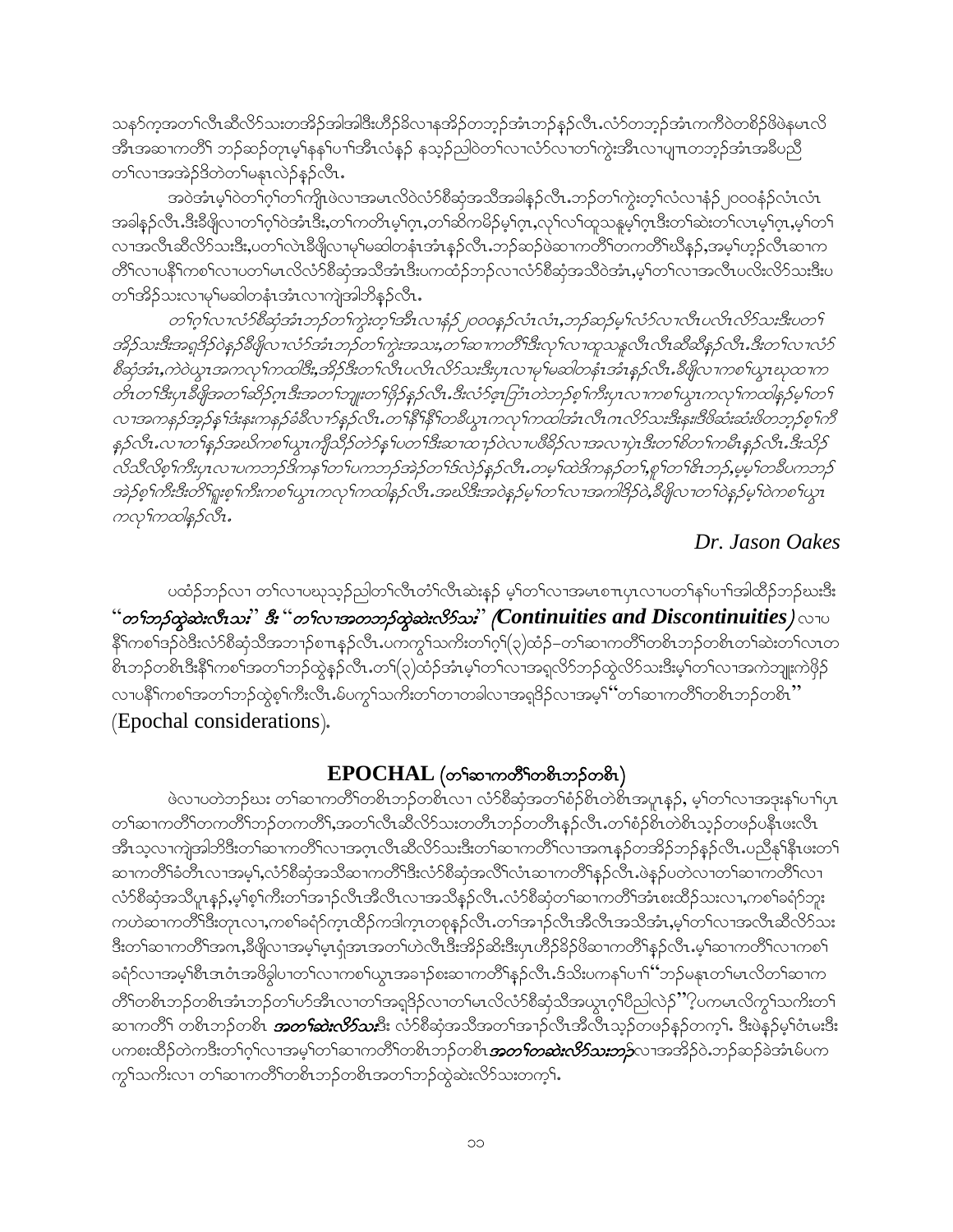### $\text{Continuous}$  (တ<br/>်ဘဉ်ထွဲဆဲးလိ $5$ သးတဖဉ်)

တၫ်ဆၢကတိႝ႞တစိၤဘဉ်တစိၤအတ႑်ဘဉ်ထွဲလိဉ်သးလၢပဝဲသူဉ်တဖဉ်ပစိၤခဲအံၤဒီးစိၤလၢလံာ်စီဆုံအသိဘၤါစ πအိဉ် ဝဲအါမးနဉ်လီၤႉကျဲအဂ္ၤကတ႑်အကျါတဘိလ႑,ပထံဉ်ဘဉ်တ႑်ဘဉ်ထွဲလိာ်သးနှဉ်မှ ်ဝဲပုၤခရံာ်ဖိမှ ်မဆါတနံၤအံၤအကစ ်ယွၤ လၢအမၤ၀ဲအတၫ်မၤန္နဉ်လီၤက်လိာ်သးဒီးကစၢ်ခရံာ်အပျဲ႞အဘိဉ်သ့ဉ်တဖဉ်မၤ၀ဲလၢပျ႑ၤလၢကစ႑ၤလၢနံဉ်ယၤဖိုဉ်တၢဆၢက တိႝၫ်လံႇန္ဉ်လီၤႉဒ်တၫ်လှၫ်တ႑်အသိးပုၤမၤလိယ္ပၤဂ့ၫ်ပီညါသူဉ်တဖဉ်ဖိဉ်ထိဉ်ဟံးန္႑်ဝဲလ႑လံာစိဆုံပူၤဒိးႇတဲဝဲကစ႑်ယ္ပၤန္ဉဉ်မ္႑်က စါယွာလၢ အတဆိတလဲအသးဒီးအဟးဂ်ီၤတသ့နိတဘိျိတဉ်တဂၤန္ဉာ်လီာႉအဝဲသ့ဉ်ဟ်သးမှုာမှု၊နိ<sup>ု</sup>နိ<sup>ု</sup>လၫကစါယွာမ့ါကစၤ်လၢ အတဆီတလဲအသးနိတဘျိ တကန္ဉာ်လီၤႉ အဝဲအတ႑်တိ႒်တ႑်ပညိဉ်လ႑တ႑်မှုထူယိ႒်ဒီးအတ႑်အ႑ာ်လီၤအီလီၤ န္5ဖျါဝဲစ့႑်ကီးဖဲ လံာ်စီဆုံအဆၢဖဲ,၄မိၤရ္စ္ကုဒ္မာ၀ု,ဝံယရှါယၤ၄၆း၁၀ဒီးယၤကိ5်ား၁၇န္ ဉ်လီၤ.ခ်ီဖျိလၢပမၤ၀ဲဒဉ်ကစ႑်ယ္၊ လၢအတဆီတလဲသးတဂၤ အံၤအတၲမၤာအဃိ ပဆၢမုၢိလၢိလၢ တ႑်လၢအလီၤပလိဉ်သးဒီးယွၤအခ့အပှၤလၢလံာ်စီဆုံဒီး လီၤက်လိဉ်သးဒီးကျဲအါတိလၢ ပခ့ခါစိၤ မှ နံၤဝဲအံၤန္ ဉ်လီၤ.

### 'ပုၤလၢအကဲတ္'ၢိသုလ႑အစံ့ဉ်တဲၤတဲလီၤသုလ႑ယ္မွၤအကလု'ၢကထါတဖဉ်န္၄,သူဉ်နိုဉ်အီၤတက္'ၢ.ဒီးကွ'ၢထံအတ႑် ကျဲးစၫးကတ႑)ဒိီးမၤထွဲအတ႑်နၥ်ခံတက္ ၊်.မဟါဒိီးမဆါအံၤဒိီးအစိၤစိၤဃဉ်ဃဉ်နဉ်,ယှဉ်ရူးခရံဉ်မှ ၊်တ႑်ဒိလိ႑်လိုးစ္ ၊်ကီးနဉ်လိၤ."  $(\epsilon \overrightarrow{q} \overrightarrow{q}$  ၁၃း၇–၈)

.<br>ဖဲအီးပုၤကွဲးလံာ်ငှာဘြီးစီးဘဉ်ပုၤဖးလံာ်ကိႏၵၤဒဲး–လၢပကဘဉ်ကွSလိခိဉ်နSလၢအလဲၤပူၤကွံာ်တဖဉ်ဒီးပကဘဉ်လူၤပိဉ် ထွဲအတၫ်စူၫ်တ႑်နှာ်အခံစ့ၫ်ကီးလီၤႉအဝဲဟ့ဉ်ဂံၫ်ဟ့ဉ်ဘါပုၤဒီးဒုးသ့ဉ်နိဉ်ထိဉ်က္ၤပုၤလၢကစၫ်ယွၤတဂၤလၢအတဆီလဲသးနိတဘျို တဂၤအဂ္ဂါနဉ်လီၤႉလံာ်ဖှာဘြံၤစံးစ့<sup>၎</sup>ကီးဝဲလၢႇကစ<sup>၎</sup>ခရံာမ့<sup>1</sup>တ႑်ဒ်လိ႑်လိြမဟါ,မဆါဒီးအစိၤစႝၤဃဉ်ဃဉ်နဉ်လီၤ.ပုၤဖးလံာ်ဖိသှဉ် တဖဉ်ကဘဉ်အိဉ်ဒီးတၫ်နှာ်နှၤ်လိာ်သးလၢတၫ်အိဉ်မူပိာ်ထွဲအဝဲသုဉ်ခိဉ်နှၤ်တဖဉ်အတ႑်စူၫ်တ႑်နှာ်လၢအပူၤကွံာ်ဒီးဖဲနှဉ်အဝဲသုဉ် ကပလၫ်ာဘဉ်ဝဲတၤ်လီၤပလိၤလိဉ်သးဒီးအဝဲသူဉ်အတၤ်အိဉ်သးဆၢကတိႝၤန္နဉ်လီၤ.ခ်ီဖျိလၢကစၢ်ခရံှာ်မ့ၤ်ကစ႑်လၢတဆိတလဲအ သးနိတဘိုတဂၤန္ဉာ်လီၤ.ဒ်ပုၤဖးလံာ်စီဆုံအသိလ႑ညါသူဉ်တဖဉ်အသိးပဝဲသူဉ်တဖဉ်ပအိဉ်မူဘဉ်ဖဲကစၢ်ခရံာ်သံဝံၤအလိၤ်ခံဖဲအ လှၤ်ထိဉ်ကွဲာ်အသးသမှုလၤပတၤ်ဒဲးဘးဝံၤလိ်ၤ်ခံနဉ်လိၤႉဖဲကစါ်ခရံာ်ဂဲၤဆၤထၤဉ်အခါပဝဲသ့ဉ်တဖဉ်ပဂဲၤဆၤထၤဉ်ဃှာ်ဒိီးခရံာ်လၤ ပုၤလၢညါတစိၤန္ဉ်လိၤ.ခဲအံၤပအိဉ်ဘဉ်စိၤဆၢကတိၲါလၢအမူ်သးစီဆုံအစိၤဆၢကတိၲါဒိီးအတၤ်အိဉ်ဒီးပုၤဒ်သိးအတၤ်အိဉ်ဒီးပုၤ လၫညါတစိၤလၢလံာ်စီဆုံအလိ်ၤလံၤပူၤန္ဉာ်လီၤ.ပကဲဝဲကစၫ်ခရံာ်အက္ဒၤ်အဂ်ီၤလၢ,မၤကစၤ်ယွၤအတၤ်မၤတမံၤဃိဒိီး,စံဉ်တဲၤတဲ လီးတၫ်သးခုကစိဉ်, ဒ်ကစၫ်ခရံဉ်သိဉ်လိပုၤအသိးန္ဉာ်လီး. တ႑်လၢ အမၤအိဉ်ထိဉ်တ႑်ဘ႑္စစ႑ားဖဲ့အံုနှဉ်,မ့္ပ်ဒဉ်တ႑်စံဉ်စိၤတဲစိၤ, လၢအဒုးအိဉ်ထိဉ်တၫ်ဘ႑ာ်စ႑ာလၢလံာ်စီဆုံအသိဒိႆး,ပ၀ဲပစိၤဆ႑ကတိႝၤ်တၫာဉ်စ႑ာနှဉ်လီၤ.လၢတ႑်နှဉ်အဃိ,ကစၤ်ယွၤလၢအ မ့်ျပာတဲ့လီၤတၫ်တဂၤ,အဝဲက္ၤဒုးအိဉ်ထိဉ်ကဒါက္٦,ဒုးဘဉ်ထွဲကဒါက္٦တၫ်ဘ႑ာ်စ႑ာတခါအံ႑ဒီးလ႑တ႑်နှဉ်အဃိႇပဝဲသူဉ်တဖဉ်, ပဒုးဘဉ်ထွဲပသးဒီးလံာ်စီဆုံအသီ လ ပစိၤပဆ ကတိ်၊အံၤသ့ဝဲနဉ်လီၤ.

ခဲအံၤႇတၫ်လၢပက္ဂၤ်ထံမၤလိသက်ိးကဒီးအိၤန္ဥဴမ္႑်ာ၀ဲႇတ႑်ာ႗ဥစ႑ာလၢပစိၤပဆ႑ကတိၤ်ဒီးလ႑လံ႒်စိဆုံအသိစိၤဆ႑က တိႝ႞အတ႞ဘဉ်ထွဲဆဲးလိ်ာသးန္ဉာ်လီၤႉခဲအံၤႇပကကွ'ၢသကိႏတ႑်ာဘည်စ႑ာလ႑တဖျါလ႑အတ႑်ဘဉ်ထွဲဆဲးလီၤသးတအိဉ်သူဉ်တ ဖဉ်လၢလံာ်တၫ်အၫဉ်လီၤအိလီၤအသိအံၤပူးဒီး,အတ႑်ဘဉ်ထွဲဆဲးလ်ာ်သးမ့္ပ်ာတအိဉ်ဘဉ်ဆဉ်သနၥ်က္,တ႑်သူဉ်တဖဉ်လၢပကြားး မာလိအီာလီၤတံၤ်လီၤဆဲး, လၢလံာ်စီဆုံအသိပူၤလၢအမ့္ပ်ယ္လာဂ္<sup>ရ</sup>ပိညါသ့ဉ်တဖဉ်အိဉ်ဝဲစ့<sup>၎</sup>ကီးနဉ်လီၤ.

### $\mathbf{Discontinuities}$  (အတ<sup>ရ</sup>ဘဉ်ထွဲဆဲးလိ<sup>5</sup>သးတအိဉ်သူဉ်တဖဉ်)

ပမ့<sup>၎</sup>ဘဉ်တဲတိတိနှဉ်,တ<sup>၎</sup>ဆၢကတိႝၤတစိၤဘဉ်တစိၤ*အတ<sup>ြ</sup>တဘဉ်တွဲလိ9်သး***လၤ**ပဲဝဲပစိၤပဆၢကတိ်<sup>၎ဌိ</sup>းလံာ်စိဆုံလိ<sup>၎</sup> လံၤစိၤအဘၫဉ်စπအံၤအတၫ်အိဉ်ဖျံအရတဒိဉ်နဉ်ဒံးတၫ်တဘဉ်ထွဲလိ်ာသးလၤပစိၤဒီးလံာ်စိဆှံလိ်ၢလံၤစိၤဆၢကတိၢ်ဘဉ်နဉ် လီၤ.ဒ်လဲဉ်ဂ္ဂၤဒ်လဲဉ်ဂ္ဂၤပကကွၫ်ထံဒီးမၤလိသက်ိးတ႑်လီၤဆီသ့ဉ်တဖဉ်လၢပကဘဉ်ဟ်သူဉ်ဟ်သးလၢပတ႑်မၤလိယ္ဂၤဂ့ၢိပိညါလၢ လံ႒်စီဆုံအသိပူၤန္႒်လိၤ.

လံာ်အူးဖူးစူး၂း၂၀ပူၤန္**ဉ်ႇ**တၤ်မၢဖိစီၤပီလူးတဲဘဉ်ဃးဒီးစိၤဆၢကတိႝၤ်တကတိႝၤ်ဘဉ်တကတိႝၤ်အတၤ်တဘူးစဲလိာ်သး သူဉ်တဖဉ်ဖဲအဝဲစံးဝဲ….*ဒီးတ်မၤထိဉ်သု''တ်းအိဉ်ဖိုဉ်''လၤပုၤတ်မၤဖိဒီးဝံသူဉ်တဖဉ်အဓိဉ်ထံးအဖိဓိဉ်ဒီးယူဉ်ရူးခရံဉ်အကစ</sub>ြ* ဒဉ်ဝဲ မွှ ဟာဉ်အသန႑ာအခီဉ်ထံးနဉ်လီး (အူးဖူးစူး ၂း၂၀).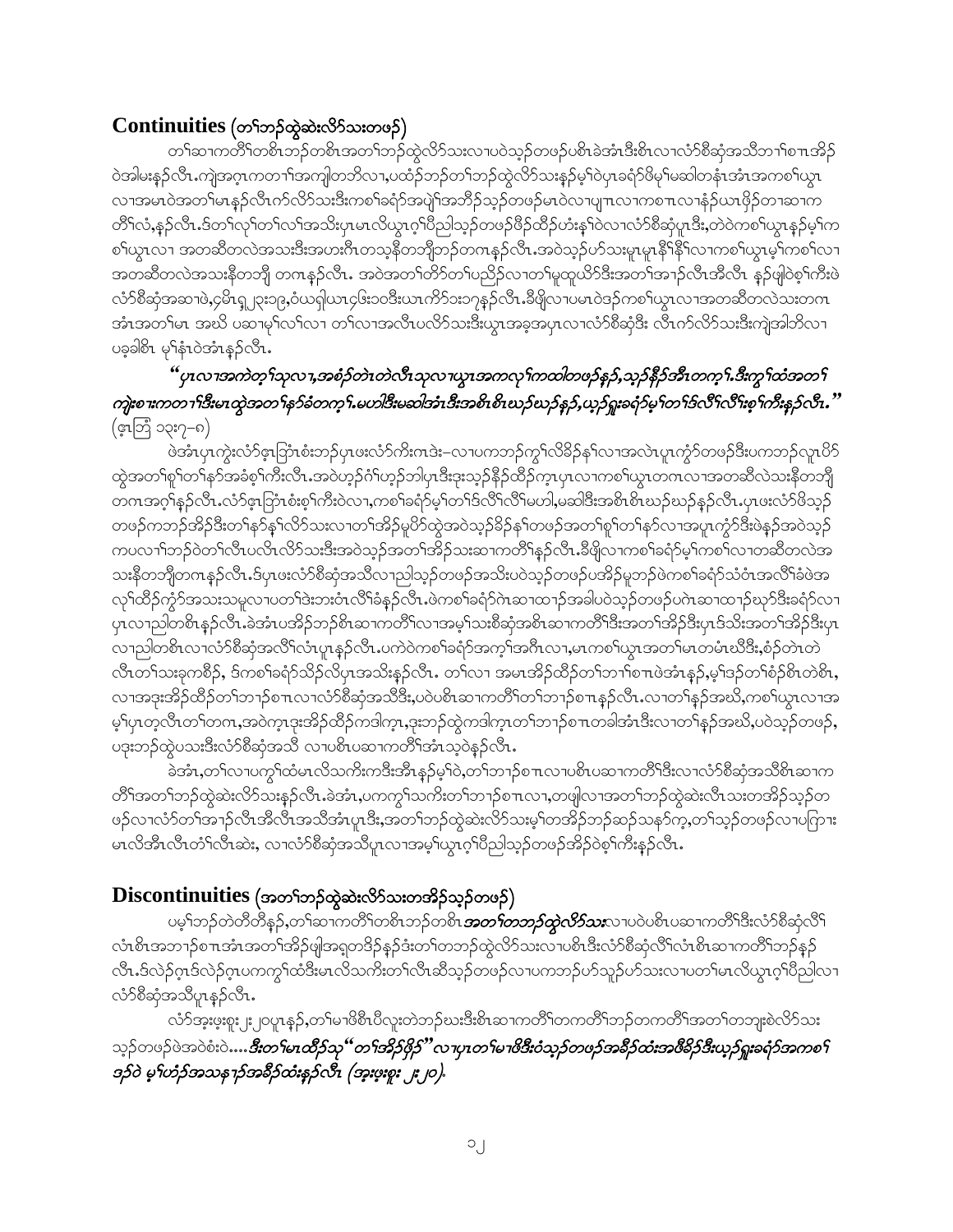ဖဲအံၤစီၤပီလူးအဲဉ်ဒိးဟ်ဖျါထိဉ်ဝဲတၫ်ဒ့ဉ်စ႑ာလီၤဆီလိာ်သးဖဲတ႑်မၢဖိသ့ဉ်တဖဉ်သူဉ်ထိဉ်တ႑်အိဉ်ဖိုဉ်ခ်ိဳဉ်ထံးခိဉ်ဘိဆ႑ ကတိ်ိုဒီးဝံ(လၢအမှက်စာ်ခရံာ်)စိၤဆၢကတိိၢတ႑်ာ႑ာစု ။ ဒီးခ်ိဖျိလၢတ႑်စံဉိစိၤတဲစိၤပူးနှဉ်လီၤ.ဒ်ပတဲတဲ့ ၊လ်အသိႏွဖဲလၢအပူ၊ ကွဲာ် နံဉ် ၂၀၀၀ ဃဉ်ဃဉ်နဉ်,တ်၊အိဉ်ဖိုဉ်ဘဉ်တ၊်ဟ်ပနိ<sup>ု</sup>ဒာီၤလၢအအိဉ်ဒီးတ၊်စိတ၊်ကမီၤခီဖို့,တ၊်မၢဖိသ့ဉ်တဖဉ်,ဝံသ့ဉ်တဖဉ်, ဒီးကစါ်ခရံာ် လၢအဝဲသူဉ်တဖဉ်မှုပြာလၢအိဉ်လၢပဖိခိဉ်သူဉ်တဖဉ်နှဉ်လီၤ.ဘဉ်ဆဉ်ပဘဉ်သူဉ်ညါစ့ါ်ကိုးလၢအဝဲသူဉ်တဖဉ်နှဉ် လၫနိ<sup>႖႙ၟ</sup>နိ႖ိန္နီဉိတအိဉ်လ႑ပသိႏပက္ပါလ႑ာဘာဉ်န္ဉာလိ႑ႉ တ႑်မ္ဒါတ႑်တိတ႑်မ႑သႏန္ဒိ႖န္ဒီ႑ဲဝဲအံ႑ႇ မ္ဒါတ႑်တခါလ႑အဒုႈအိဉ်ထိဉ်ဝဲ တၫ်ဒ့ဉ်စπလၢ အတၫ်ဘဉ်ထွဲဆဲးလိ႒်သးတအိဉ်လၢ,ပစိၤဆၢကတိႝၤ်ခဲအံၤ,ဒီးလံာ်စိဆုံအသိစိၤဆၢကတိႝၤ်တ႑ာဉ်စ႑ာနှဉ်လိၤ. တၫ်တၢတခါနဉ်, လံာ်စီဆုံသိဝဲအံၤတဲဖျါထိဉ်ဝဲဘဉ်ဃးတၫ်စိတၫ်ကမီၤခီဖျိ, တၫ်မၤလီၤလးလၢကစၢ်ခရံှာ်, တ႑်မၢဖိဒြီး

ဝံသွဉ်တဖဉ်မၤဝဲတဖဉ်နှဉ်လီၤႉတၫ်သ့တၫ်ဘဉ်လၢအမှၤ်တ႑်မၤလီၤလးလၢကစၢ်ခရံှာ်မၤဝဲဒီးတ႑်မၢဖိသ့ဉ်တဖဉ်မၤဝဲန္ဉာ,မှၤ်ဝဲတ႑် စိတၫ်ကမီၤတၫ်အဒိတဲာ်,လၢတၫ်အိဉ်ဖိုဉ်ခိဉ်န႑်သူဉ်တဖဉ်အဂိ်ၫ်လၢမှၢ်မဆါတနံၤအံၤန္ဉာ်လီၤ.ကစ႑်ယွၤဆဲးမၤဒံးတ႑်လၢ,တ႑် အိဉ်ဖိုဉ်ပူးလၢမှ1်မဆါတနံးအံၤဒဉ်လဲၤန္ဉာလီၤႉတၫ်အိဉ်ဖိုဉ်အတ႑်စိတ႑်ကမီၤသ္ဉာတဖဉ်ဘဉ်တ႑်ဒုးအိဉ်ထိဉ်အီၤဒီဖို့တ႑်မၤတ္႑် လံအသးလၢလံာ်စီဆုံအသိပူးလံၤလံၤလံနဉ်လီၤႉ လၢတ႑်ဂွါအံၤအဃိဒီး ပကဘဉ်မၤလီၤတံၤ်က္ၤပတၤ်မၤလိလီၤတံၤလီးဆဲး, ဒီးအိဉ်မူဆိုးကါပာ်ဖျါထိဉ်ကူၤတၫ်မၤလိအံၤလၢဆၢကတိႝၫမှၫ်မဆါတနံၤအံၤန္ဉာ်လီၤ.ခံခါတခါလၢအမ့†,လၢလံာ်စိဆုံအသိစိၤဆၢ ကတိႝ႞န္ဉာ်,ပမ့္ပ်ာဘဉ်ပာ်ဖျါကစၫ်ခရံှာ်တ႑်မၢဖိသ္ဉာ်တဖဉ်ဒီးဝံသူဉ်တဖဉ်လိၤလိၤန္ဉာ်သူဝဲန္ဉာ်လီၤ.ပုၤခရံှာ်ဖိသူဉ်တဖဉ်,ပာ်ဖျါထိဉ်အ သးလၢ ဝံ, တၫိမၢဖိသူဉ်တဖဉ် လၢတ႑်ကဟုကယာ်ကူးအဝဲသူဉ်ဒီး တၫိစံးဆၢကူးအဝဲသူဉ်တဖဉ်အတ႑်သံကွ႑်သံဒိုးနှဉ်လီး. ပကထံဉ်ဘဉ်တၫ်အဒိတခါဖဲ စီၤပီလူး အတ႑်စံးဆၢတဲဖျါထိဉ်က္၊ ပုၤလၢအပိဉ်ကစ႑်ခရံာ်အခံသူဉ်တဖဉ်ဖဲ လံာ် ၁ဒီး၂ကရံဉ်သူး, ဒီးဖံးလ့မိဉ်အပူၤန္ဉာလီၤ.အါန1်အနဉ်,လၢလံာ်စီဆုံအသိစိၤဆၢကတိႝၤန္ဉာ်,တၤ်အိဉ်ဖိုဉ်တၤ်ဂ့ၤ်တၤ်ကျိၤသ့ဉ်တဖဉ်နှဉ်,မိနၤ်သ့ဉ်တ ဖဉ်တၫ်တၫ်ါဝိိၤ်တၫ်ါဝိသကိႏ္ၵဒီးတ႑်ဆ႑တဲဉ်သကိုးလ႑တ႑်အိဉ်ဖိုဉ်ပူၤႇဒ်ပစီးတ႑်အသိႏႇတ႑်အိဉ်ဖိုဉ်လ႑ဝှၤ်ယရူးရလူဉ်(မၤတ႑် ၁၅) ဘဉ်ဆဉ်လၢပစိၤဆၢကတိႝၤ်ခဲအံၤႇတၤ်စိတၤ်ကမီၤအခဵဉ်ထံးခဵဉ်ဘိသ့ဉ်တဖဉ်အံၤတအိဉ်မူအိဉ်ဂဲၤလၢပပူၤလπဘဉ်နဉ်လီၤ. လၢတၫ်နဉ်အဃိ ပကဘဉ်က္ $\mathfrak n$ ဖးက္ $\mathfrak k$ း မ $\mathfrak a$ လိက္ $\mathfrak a$ လံာစိဆုံအသိအံ $\mathfrak k$ း အိဉ်မူပိာ်ထွဲဒီး ဟ်ဖျါထိဉ်က္ $\mathfrak n$ တၫ်မ $\mathfrak a$ လိသ္ဉ်ာတဖဉ်လ $\mathfrak k$ မှ\မဆါတနံၤအံၤန္နဉ်လီၤ.

သာခါတခါ,§ပမၤလိဘဉ်ယွၤဂ့ౕါပီညါလၢလံာ်စီဆုံအသိအပူၤအသိႏႇတၤ်လၢပဘဉ်ထံဉ်ဘဉ်အိၤတခါလၢအမ့ၢ်ပှၤကွဲး လံာ်ဖိအတ႑်သူဉ်ညါနှၤ်ပၫ်ဘဉ်ဃးဒီးယွၤန္ဉဉ်, မ့ၤ်တၤ်လၢအကါဒိဉ်စ့ၤ်ကီးဝဲလၢ, တၤ်အိဉ်ဖိုဉ်သူဉ်တဖဉ်အဂိၤ် ဘဉ်ဆဉ်တနိၤနိၤ, တဘဉ်တွဲလီၤပလိၤလိဉ်သးဒီးပုၤအိဉ်ဝဲစ့ဉ်ကီးလီၤႉလံဉ်စီဆုံသီအံၤဘဉ်တဉ်ကွဲးအီၤအဆၢကတိဵါဖဲကစၤ်ယွၤအဖိလံၤသ့ဉ်တဖဉ် ဘဉ်တ်၊သုံးလိ<sup>ရ</sup>သုံးကျဲဖဲလံာ်စီဆုံလိ<sup>ရ</sup>လံၤဒီးအသိဘ႑ာ်စπနှဉ်လီၤႉလၢတၫ်ဂ့ၫ်ဝဲအံၤအဃိသတးဒီးတၫ်ဂ့ၫ်တၫ်ကျိၤအါခါဘဉ်တ႑် တဲဖျါထိဉ်အိၤဖဲလံာ်စိဆုံအသိပူၤႇဒိးတၫ်ဂ့ၫ်တ႑်ကျိုးလၢဘဉ်ဃးပုၤပိာ်ကစ႑်ခရံာ်ခံသှဉ်တဖဉ်အတ႑်ဘဉ်ထွဲလိာ်သးဒိုးလံာ်စိဆုံ လိ<sup>ု</sup>လံၤဒီး ပုၤယူအဖိသ့ဉ်တဖဉ်အတ<sup>ှ</sup>ဆဲးတ<sup>ှ</sup>လၤတဖဉ်စ့<sup>၎</sup>ကီးနဉ်လီၤႉ လၢတၫ်နဉ်အဃိ တၫ်သံကွၢ်တဖျာဉ်လၢ… *ပှၤခရံဉ်ဖိ ပိ5ခွါသူဉ်တဖဉ်ပမ့<sup>ငှ</sup>ကွ* f*လၤယူအဖိအလုၤ်အလ<sup>႑</sup>ဒီးလိ<sup>ု</sup>အံးတ<sup>ု</sup>ကူဉ်တရံးဒံးဖါ*ဒီးအဝဲသုဉ်တဖဉ်*ကဘဉ်မၤပိ5ထွဲပုၤယူ*အဖိအတ1် *သိဉ်တ႑်သိအလိ<sup>ု</sup>အဉ်အံုးပါ*့ပုံ၊ခရံဉ်ဖိသှဉ်တဖဉ်ကဘဉ်သူဉ်ညါနီၤဖးတ႑်လှၤ်တ႑်ပာလၤအမှ္<sup>ဌ</sup>ဆဉ်ဖိကိြပိဒိီးတ႑်လှၤ်တ႑်ပာလၤ အမ့်ၫကစၢိခရံာ်လၢအလှၤ်ထိဉ်သးလၢပတၤ်ဒဲးဘးအဂိါလၢကျဲဒ်လဲဉ်?့ပုၤယူဒၤဖိအတၤ်သိဉ်တၤ်သိ,တၤ်ဘူဉ်တၤ်ဘါ,တၤ်မၤဘူဉ် မာပွဲသွဉ်တဖဉ် လၢကဘဉ်ဘဉ်ထွဲလိ5်သးဒီးပုၤခရံာ်ဖိတ႑်အိဉ်ဖိုဉ်, သ့လၢကျဲဒ်လဲဉ်? တ႑်ဂ့႑်တ႑်ကျုံဝဲအံၤ ဘဉ်တ႑်တဲအိၤဒီး အိဉ်ဖျါထိဉ်စ့်၊ကီးဝဲလၢနံ့ဉ်လၢအပူ၊ကွံဉ်သူဉ်တဖဉ်လံၤလံၤန္နဉ်လီၤ. ဖဲတ႑်ဂ့ၤ်တ႑်ကျိုးတ႑်ကိတ႑်ခဲသူဉ်တဖဉ်အံၤအိဉ်ကတိၤ်ဝဒိး တၫ်ဂ့ၢ်တ႑်ကျိုးတ႑်တၤတ႑်ဒီးပုၤခရံှာ်ဖိသ့ဉ်တဖဉ် ဟဲအိဉ်ထိဉ်ကဒီးအသိန္ဉာလိၤ

ဖဲလၢပဖးလံာ်စိဆုံအသိအံၤဆၢကတိ်၊မ့<sup>1</sup>တ႑်ကိတ႑်ခဲလၢပကဘဉ်နှၤ်ပ႑်္ဂါဒီးမၤန္ πက္ငံာ်တ႑်ဂ့ၢ်တ႑်ကျိုလၢစိၤတစ်ၤ ဘဉ်တစိၤအတၫ်တဘဉ်ထွဲလိ9်သးသူဉ်တဖဉ်နှဉ်လီၤ.ဘဉ်ဆဉ်သန9်က္,ပမ့ၢ်အဲဉ်ဒိးအိဉ်မူပိ9်ထွဲပ9်ဖျါထိဉ်တၫ်စံးဆ႑လ႑လံ9်စီ ဆုံသိအံၤပူး,လၫအမ့္ပ်တ႑်ဂ္ဂါကိသ္ဥဴတဖဥ်လ႑ဟဲဘဥ်ပုၤလ႑မှြမဆါတနံၤအီးးပကေဘဥ်မၤလိအီၤဆူဥ်ဆူဥ်ဒီးဃုနှၤ်ပ႑်အါ ထိဉ်တ႑်ဂ္ဂါတ႑်ကျိုလီၤတံၤ်လီၤဆဲးနဉ်လီၤ.

ဖဲပုၤတဂၤဖးလံာ်စီဆုံအခါ,အဝဲကဘဉ်ဆိကမိဉ်ဝဲတ<sup>ရ</sup>အိဉ်သး,တ<sup>ရု</sup>မၤသးလၢအပူၤက္ခံာ်ဒီးကဘဉ်ဖးဝဲနှဉ်လီၤ.ဖဲလၢပမၤ ဒ်နဉ်အခါတဘိုတခဵဉ်ပကတူ ်ဘဉ်လ ပုၤလ႑သါစိၤသ္ဉ်တဖဉ်လဲၤဒီဖျိဘဉ်တ ်ကီတ ််ဆဲဘု်ဒီဖျိလ ၊အတ ်၊အိဉ်သးတဒ်သိးဒီပုၤ လ ၊မှ မဆါတနံၤအံၤန္နာ လိၤးအဃိဒီးတ ၊်အဒိတခါလ ၊လံဉ်ဗိဆုံသိပူ၊ နှဉ်တ ၊်ဂ့ ၊်တ ၊်ကျိၤလ ၊အဘဉ်ဃးဒီးကစ ၊်ယွၤတ ၊်အ႑ာဴလိၤ အီလီၤသူဉ်တဖဉ်ဘဉ်ဃးဝဲထဲပုၤအံ့ဉ်စရူလးဖိသူဉ်တဖဉ်နှဉ်လီၤ.အဝဲသူဉ်တဖဉ်နှဉ်ဘဉ်အိဉ်ဝဲလၤတၤ်အၤဉ်လီၤအီလီၤအလီၤ် လံၤအဗီလၤဒီးဖဲကစ1်ခရံှာ်ဟဲဒီးမၤပုဲၤကစ1်ယွၤတ1်အ႑ာ်လီၤတဘိုုၿၖိဒီးတ1်အ႑ာ်လီၤအိလီၤအသီအိဉ်ထိဉ်ဝဲဒီးကဲထိဉ်ဝဲတ1်ဂူ ၊်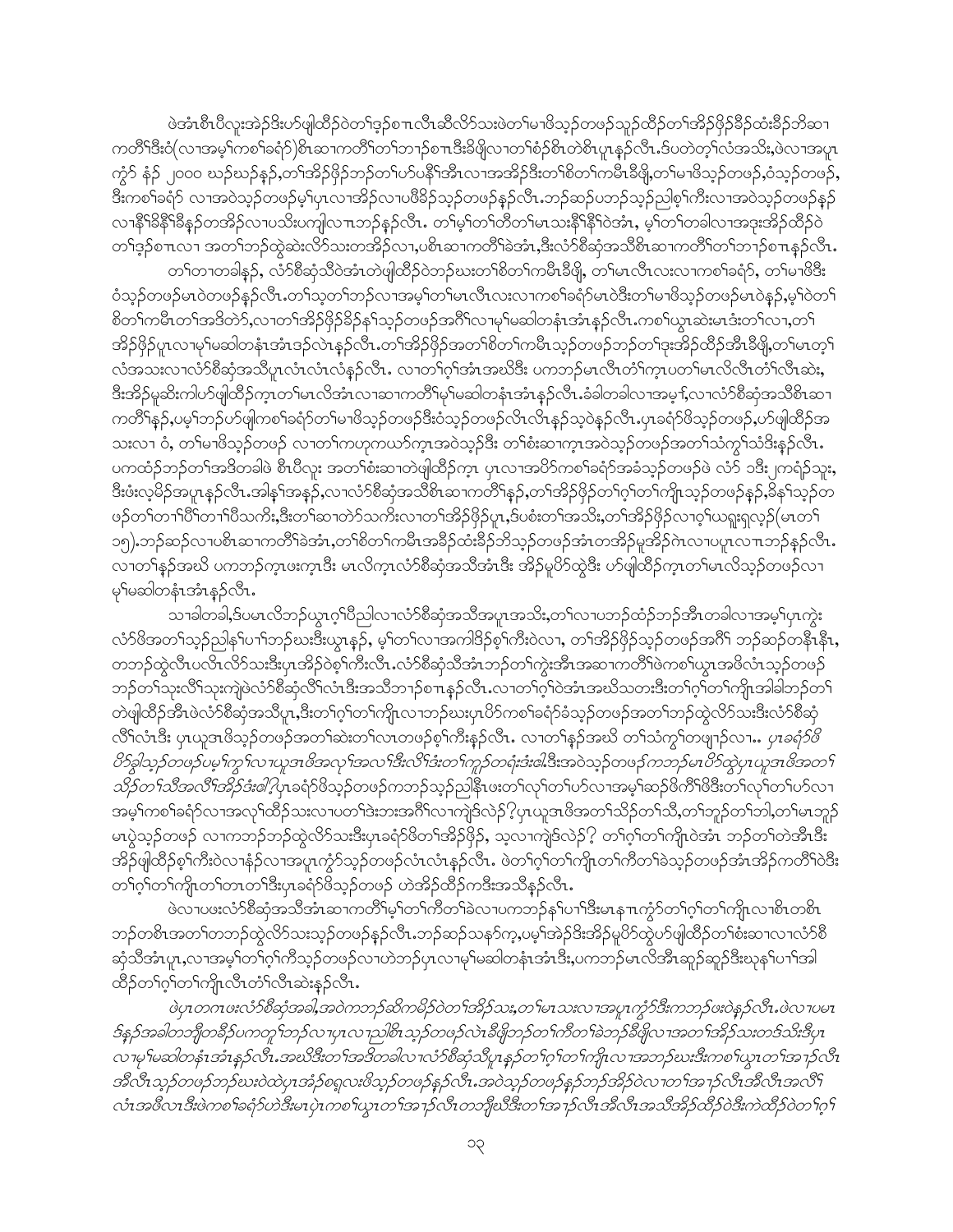ကီလ 1တ ်အိဉ်ဖိုဉ်ဂိ်းနီးတ ်အိဉ်ဖိုဉ်သူဉ်တဖဉ်ဘဉ်ကနိဝဲဒီးတ ်ဂု ်ကီသုဉ်တဖဉ်အံၤန္ဉာလီၤ.လ 1တ ်အ 1ှာ်လီၤအီလီၤအလီၤ်လံၤ ပူးနှဉ်တ ်လ ၊ပကဘဉ်မၤအီးသု့ဉ်တဖဉ်မ့္ပ်တ္ မန္နၤလဲဉ် ့ါလ ၊တ ်အိဉ်ဖိုဉ်ပူးနှဉ်တ ်အ႑ာ်လီးအီလီးလ ၊ထိဉ်ပဲ့၊ ထိဉ်မ့္ပ်တ ်မနုၤ လဲဉ် ?တ႑်ရှလိဉ်ဘဉ်ထွဲလိဉ်သးဒီးပုၤယူအဖိဒီးပုၤတစီဘီမှ ဖြဲအဘ႑ာ်စ႑ာမွ 1တ႑်မနုၤလဲဉ် ?ပမ္ 1ဟူဉ်ထိဉ်တ႑်သံကွ iဒ်အံၤဒဉ်လဲၤ ,တဘျီဘျီပဝဲသူဉ်တဖဉ်ပတဆိကမိဉ်အီၤလၢအဂ္ဂ္ဥာာဉ်,ပတမၤတ႑်အဂ္ဂၤကတ႑ၤ်လၢတ႑်ဃ္ဥသို့ထံသူဉ်ညါအီၤဘဉ်,ပတက္ဇ္ပၤကဒါ က္နၤလၢလံာ်စီဆုံအပူၤဘဉ်,ပတဃုန1်ပ႑ါတ႑်ကွဲးတခါဘဉ်တခါဘဉ်,ပတဃုန1်ပ႑ါအတ႑်အိဉ်သးဘဉ်ဒီးတ႑်လ႑အတဲဖျါထိဉ်ဝဲ သူဉ်တဖဉ်,ပတဃုသူဉ်ညါအါထိဉ်ဘဉ်မနုၤလၢတ႑်အ႑ာ်လီၤအီလီၤအံၤလၢထိဉ်ပုဲၤထိဉ်စီဖျိုကစ႑်ခရံာ်အတ႑်ဟဲ,ဒီးတ႑်လၤပဆိ ကမိဉ်တခ်ိမှ ဂြဲထဲပကဘဉ်အိဉ်မှုပိုာ်ထွဲအီၤလ ၊ပစိၤပဆ ၊ကတိိ ၊်ဒ်လဲဉ်ဒ်လဲဉ်နဉ်လီး.

### Dr. Stephen T. Welum

ပမၤလိတ့ၢ်လံတၫ်ဒ့ၢ်စπလၢစိၤတစိၤဘဉ်တစိၤအတ႑်ဘဉ်ထွဲဆဲးလိ5်သးဒီးအတ႑်တဘဉ်ထွဲလိ5်သးသ့ဉ်တဖဉ်ဝံၤဒီး ခဲအံၤပကၰသ့ဉ်ညါန5်ပၫ်အါထိဉ်ဘဉ်ဃးလၢ တSဆဲးတSလၤတဆံးတက့်Sနှဉ်လီၤ.

### $CULTURAL$  (တ႑ိဆဲးတ႑ိလာ)

ဖဲပတဲဘဉ်ဃးဒီးထူသန္နတၫ်ဆဲးတၫ်လၤန္နဉ်ႇတၫ်လၢဟဲထိဉ်လၢပခိဉ်နူၤပူၤမ့ၫ်ဝဲႇပှၤကညီတဝၢပူၤအတ႑်ဆိကမိဉ်ဆိက မး,အတၫ်ဟ်သူဉ်ဟ်သးဒီးအတၫ်တူၫ်ဘဉ်ခိဉ်ဘဉ်သ့ဉ်ဖဉ်နှဉ်လီၤႉတၫ်ဆဲးတၫ်လၤလၢနှဉ်မှၢ်တၫ်လၢအတဲဖျါထိဉ်ပတၫ်ကူတ႑် ကာ $\alpha$ ာ်ကွဲးလံ $\beta$ လဲ့ $\beta$ တ်လာထိဉ်လဲာထိဉ်လ $\gamma(T)$ တ်ပာတ $\beta$ ပြးအကဲ့ $\beta$ အဂီ $\alpha$ အိပ္ပာတကဘဉ်တကအတ $\beta$ ရှလိ $\beta$ ဘဉ်ထွဲလိ $\beta$ သးနဉ်လီၤ. ဒီးဖဲ ပတဲဘဉ်ဃးဒီးယူၤဂ္ဂၢိပိညါလၢ လံာ်စီဆုံအသိပူၤအခါ, ပကဘဉ်တဲဘဉ်ထဲ့လိာ်သးဒီးတၫ်ဆဲးတၫ်လၤလၢ နံ့ဉ် တ႑ယၤဖိုဉ်အစိၤဆၢကတိ်္ဂါဒီး, လၢခ့ခါပစိၤပဆၢကတိ််၊ခဲအံၤန္ဉာလီၤ.

ဖဲပမ့်ၫ်ကွၢ်ဆိကမိဉ်ဘဉ်ဃးဒီးတၫ်ဆဲးတၫ်လၤအံၤဒီးပကဘဉ်ကွၢ်စ့ၢ်ကီးတၫ်ဆဲးတၫ်လၤလၢအဘဉ်ထွဲလီၤပလိၤလိဉ်သး ဒီးတလီၤပလိၤလိဉ်သးဒီးပတၫ်ဆဲးတၫ်လၤစ့ၫ်ကီးနဉ်လီၤ.တၫ်ဝဲအံၤတမ့ၫ်တၫ်တခါလၢအညီညီကဲဉ်ဆိဘဉ်.အဃိဒီး,ပကဘဉ်က တဲၤကတိၤပသးလၢပကဘဉ်မၤလိဃုသ့ဉ်ညါ အိဉ်မူဟ်ဖျါအီၤလိၤတိၤလိၤဆဲးနှဉ်လိၤႉ ပကကွ ်သက်းတ ်တၢတခါလၢအမ့ ်၊, တၫ်ဆဲးတၫ်လၤအမ့ၢ်အတိလၢ အလီၤပလိ႒်ဘဉ်ထွဲဒီးပုၤသ္ဥဴတဖဉ်…

#### $\text{Continuous}$  (အတ<br/>်လီးပလိ $5$ ဘဉ်ထွဲဆဲးလိ $5$ သးတဖဉ်)

ပသူဉ်ညါလၢ,ပုၤတဂၤဘဉ်တဂၤအတၫ်ဆဲးတၫ်လၤန္နဉ်မှ႞တ႑်လၢအလီၤဆီလိ်ာသးန္ဉာ်လီၤ.ဒီးတ႑်ဆဲးတ႑်လၤလၢအ လီၤပလိၤလိ>်သးသ့ဉ်တဖဉ်အံၤႇကယိကယိန္ဉာ်ဒိဉ်ထိဉ်လဲဉ်ထိဉ်ဝဲကွ့်ကွ့်ၫလၫတ႑်ဆ႑ကတိႝၤ်တကတိႝၤ်ဘဉ်တကတိႝၤဒိီးတၤ်လိႝၤ် တတိၤဘဉ်တတိၤန္ဉာ်လိၤ.ဘဉ်ဆဉ်ဒီးပမ့္်ာသူဉ်ညါနှၤ်ပၫ်ဝဲအတၤ်လီၤဆီသ့ဉ်တဖဉ်ဒီးပသူဉ်ညါက္ၤလၢတၤ်လၤပုၤဟိဉ်ခိဉ်ဖိလှၤ် လၫ်တၫ်ဆဲးတၫ်လၤသ့ဉ်တဖဉ်နဉ်အိဉ်ဆိုးလီၤအသးလၢဟိဉ်ခိဉ်ဖျာဉ်တဖျာဉ်ဃိပူၤန္ဉာ်လီၤ.တၫ်အမ့ၢ်အတိဝဲလၢတၫ်ဆဲးတ႑်လၤ ဘဉ်တၢ်ဒုးအိဉ်ထိဉ်အီၤလၢပုၤတစ်ၤဘဉ်တစ်ၤ, တၢ်ဆၢကတိၤ်တကတိၤ်ဘဉ်တကတိၤ်ဒီး တၤ်လိၤ်တတိၤဘဉ်တတိၤန္ဉာ်လီၤ. တၫ်ဆဲးတၫ်လၤလၢအိဉ်သူဉ်လီၤအသးလၢဟိခိဉ်ချာအံၤ, ပုၤဟိဉ်ခိဉ်ဖိသူဉ်တဖဉ် ဒုးဒိဉ်ထိဉ်လဲဉ်ထိဉ်အါထိဉ်ဝဲ, လၢနိုၫ်ခနိ႑ခ်ိန္မ် လၢပုၤတဝၢတၫ်လဲၤထိဉ်လဲၤထိတကဟ်နဉ်လိၤႉ လံာ်ပုၤစံဉ်တဲၤတဲလိၤတ႑် ၁း ၁၉ စံးဝဲ…

### တၫ်လၢအအိဉ်တုၫ်နဉ်, မ့ၫ်တ႑်လၢအကကဲထိဉ်ဒီး ,တ႑်လၢအမၤတ္႑်အသးနဉ်, မ့ၫ်တ႑်လၢအကမၤအသးလီး . *ဒီးတ<sup>ရု</sup>အသီတအိ<i>ုဘဉ်လၫမု***ၢ်အဖိ***လာ်ဘဉ်***.** (ပုၤစံဉ်တဲၤတဲလီၤတ<sup>၎</sup>ား၉)

တၫ်လၢပထံဉ်တၫ်လီၤဆီသ့ဉ်တဖဉ်ဖဲအံၤန္ဉာ်,တမ့ၢ်တ႑်ကမၢကမၢ်လၢပဂိၢ်ဘဉ်ႉပထံဉ်ဘဉ်တ႑်လၢအလီၤဂၤလိ႒်သး ဒီးပတၫ်အိဉ်သးတၫ်ဆဲးတၫ်လၤသ့ဉ်တဖဉ်အိဉ်ဝဲလၢစိၤခဲအံၤစိၤလၢအပူၤက္ဂံာ်လၢလံာ်စီဆုံအသိစိၤဆၢကတိၤ်အဘ႑ာ်စ႑ာနှဉ် လီၤ.ဒ်လၢအပူၤက္ဂံာ်အသိႏႇပ၀ဲသ့ဉ်တဖဉ်ပအိဉ်ဒီးပတ႑်ကူတ႑်သိႏႇပတ႑်ကွဲႏႇပဟံဉ်ဖိဃိဖိႇပပဒိဉ်ပပု႑်ႇတ႑်မူးတ႑်ရ႑်သ့ဉ်တဖဉ် အိဉ်ဝဲဒ်သိးဒီးအအိဉ်တ့််လံလၢလံာ်စီဆုံအသိပူ၊စိၤဆၢကတိ်၊နဉ်လီၤ.လၢတ႑်နဉ်အဃိ,ပထံဉ်နှ်္ဂတ႑်လီၤပလိၤလိ်သးသ့ဉ် တ ဖဉ်ညီညီ, လၢပစိၤဆၢကတိ််းဒီး လံာ်စိဆုံအသိစိၤဆၢကတိ်ၤဘၢဉ်စ႑ၤန္ဉာလီၤ. ဖဲ လံာ်ယိၤဟဉ် ၄း၆–၇ တဲဘဉ်ဃးဒီး ကစၫ်ခရံာ်အတၫ်ကတိၤသကိႏတၫ်ဒီးပုၤရျာမရံမှဉ်ဖိနဉ်လီၤ.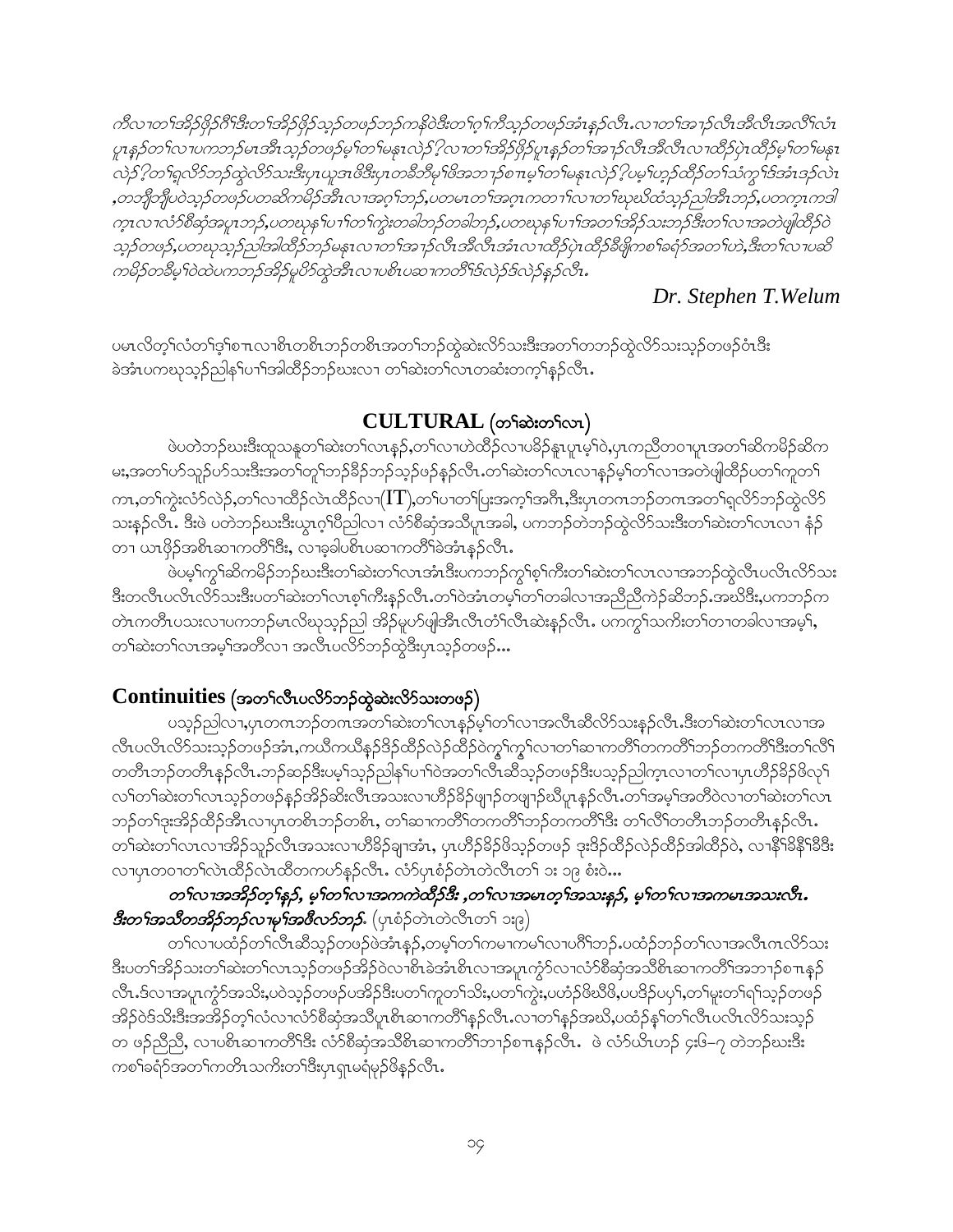### "ဒီးဘဉ်လၢၰနဉ်ရံဉ်ဃဉ်ဃဉ်လီး. ဒီးပုၤရှၤမရံမှဉ်တဂၤဟဲဒ႑ာ်ထံလီး. ယှဉ်ရှူးစံးဘဉ်အီး

#### **တ္မွ***်ဒီယၤလၫထံတက္***ၤ**" (ယိၤဟဉ် ၄း၆–၇).

ပဝဲအါဒံအါကႇပန<sup>ှ</sup>ပ႒ူဘဉ်တ့််လၢလု်လၢထူသန္ဓတဆဲးတ်လၤသ့ဉ်တဖဉ်လၢအပူၤကွံာ်တစ်ၤဘဉ်တစ်ၤန္ဉာလီၤ.ကစၤ် ခရံာ်ထံဉ်လိာ်သးဒီးတဲသကိးတၫ်ဒီးပုၤရှၤမရံမှဉ်,ပမ့ၢ်ကွၢ်စိၤဆၢကတိႝၤ်ဖဲန္ဉ်,ပုၤယူအဖိသ့ဉ်တဖဉ်ပာ်ပနိႝၤ်ဝဲပုၤရှၤမရံဖိလၢပုၤလၢ အတကစိုသ့ဉ်တဖဉ်ဒီး, အဝဲသ့ဉ်တတဲသကိႏတၤ်ဒီးမၤသကိႏတၤ်ဒီးပုၤရှၤမရံဖိသ့ဉ်တဖဉ်နဉ်လီၤ.

ခဲအ့ၤစိၤဆၢကတိိၢပုၤဖးလံာ်ဖိသ့ဉ်တဖဉ်,ပတၫ်ဟ်သးလၢအကလိၤကဒီးပုၤယူအဖိလၢပုၤရှၤမရံဖိခိဉ်ဒ်န္ဉာ်တအိဉ်ဘဉ် နှဉ်လီၤႉပတၫ်ဆိကမိဉ်လၢပုၤကညီအကဆိုအတကဆိုသုဉ်တဖဉ်တအိဉ်လၢပတၫ်ဆိမိဉ်ပူၤလၤာဘု်ႉဘဉ်ဆဉ်မ့ၢ်တၫ်ကီဒံးလၢ ပကထံဉ်တ<sup>ှ</sup>လီၤပလိၤလိ်ာသးလ<sup>ှ</sup>လံဉ်စီဆုံစိၤဒီးပတ<sup>ြ</sup>အဉ်သးစိၤဆၢကတိႝ်၊ခဲအံၤန္ဉာလီၤ.တ<sup>ှ</sup>လၢတမၤမှာ်ပသးနဉ်,ပုၤကညီလၢ စိၤဆၢကတိႝ<sup>ရဲ</sup>ခဲအံၤသ့ဉ်တဖဉ်,အတၤ်လီၤဆီလိ်ာသးဒီးစိၤလၢအပူၤကွံာ်တအိဉ်အါအါဘဉ်နဉ်လီၤႉဒီဖျိလၢပအိဉ်လၢဟိ<sup>8</sup>ဉ်တ ဖျာဉ်ဃီအပူၤဒ်သိးပုၤလၢညါစိၤလၢလံာ်စိဆုံအသိစိၤဆၢကတိႝၤန္နဉ်လီၤႉတ႑်လၢပကဘဉ်မၤလီၤဆီလိာ်ပသးဒီးပုၤလၢညါတစိၤ အမဲ5ညါ, ပက္ဂၤ $8$ 5်ထွဲကဒါက္ဂၤပုၤလ႑ာပါစိၤတဖဉ်အတ႑်ဟ်သးလုၤ်လၤ်သကဲးပဝးသ္ဉာ်တဖဉ်နဉ်လီၤ $\centerdot$ 

ဒ်ပတၫ်သှဉ်ညါဘဉ်ဃးဒီးလှ\လၫ်ထူသနုတၫ်ဆဲးတ႑်လၤလၢအလီၤပလိ်ာဘဉ်ထွဲဆဲးလိ်ာသးဖဲပစိၤဒီးစိၤလၢလံာ်စီဆုံအ သိစိၤအဘၫဉ်စπအရုဒိဉ်ဝဲအသိးပဝဲသ့ဉ်တဖဉ်ပကဘဉ်သ့ဉ်ညါဝဲတၫ်ဆဲးတ႑်လၤလၢအတဘဉ်ထွဲလီၤပလိးလိ်ာသးဒီးအတ႑်မၤ သးသုဉ်တဖဉ် လၫပတ်မြာလိဃုနှၤ်ပၢၤ်ဘဉ်ဃးယွာဂ့ၢ်ပီညါလံာ်စိဆုံအသိတကတြူၤ်အပူၤစ့ၤ်ကီးလီၤ

#### Discontinuities (တ<sup>ှ</sup>လာအတဘဉ်တွဲလီၤပလိၤဆဲးလိ<sup>5</sup>သးတဖဉ်)

တ႑်လ ၊ပဝဲသူဉ်တဖဉ်,ပတ႑်သူဉ်ညါနှ ၊်ပ႑်ဘဉ်ဃးဒီးလံဉ်စီဆုံဒာံၤန္နဉ်,မူၫဝဲဒဉ်ကစ႑်ယွၤကလု႑်ကထါဒီးပုၤလ ၊အကွဲး လံဉ်စီဆုံအံၤမ္ ါဝဲဒဉ်သးစီဆုံနှဉ်လီၤ.ညီနှၤ်ပတဲဘဉ်ဃးဒီးလံဉ်စီဆုံအံၤ,ဂြာၢးဝဲဒီးတ႑်ယူးထိဉ်ထိ,အဃိဒီးလ႑လံဉ်စီဆုံအမဲဉ်ညါ တ႑်လၢပလိုဉ်ဘဉ်တ႑်အဂုၤအဂၤအိဉ်ဝဲနှဉ်မှ ၊်အဘဉ်မနုၤလဲဉ် ?ဘဉ်မနုၤအဃိလၢပလိုဉ်မၤလိဒ်းလှ ၊်လ႑်ထူသန္ဓတ႑်ဆဲးတ႑်လၤ ဒီးတ1်စုံဉစိၤတဲစိၤဒီးကျိုာသုဉ်တဖဉ်လဲဉ် ?ဒီဖျိုလ ၊ပအိဉ်ဒီးလံဉ်စီဆုံဒီတဘ္ဥာညါဒီးတမှ ၊်တ1်လ ၊တ1်ပုဲၤဒံးဓါ ?ပသုဉ်ညါလ ၊ပုၤကွဲး လံဉ်စီဆုံနည်မှ ဂြဲဒဉ်သးစီဆုံနည်လီး တည်ဆည်သးစီဆုံသန5်က္ခမၤတ႑်စ္႑်ကိုးခ်ီဖြိုပုၤဟိဉ်ခိဉ်ဖိလ ၊အကွဲးလံဉ်စီဆုံတဖည်ဒီးသးစီဆုံ ဟူဉ်ပုၤတ႑်နှ1်ပ႑ါဘဉ်ဃးဒီးလံဉ်စီဆုံအတ႑်စံဉစိၤတဲစိၤအသက္ဂ်ီ န္ဥာ်လီၤ.ပတအိဉ်ဒီးလံဉ်စီဆုံလ ၊အကွဲးလီၤအသးထဲပုၤမံၤစရိ တခါဇိၤဘဉ်,ထဲတ ၊်သိဉ်တ ၊်သီတခါဇိၤဘဉ်,ဟူဉ်ပုၤထဲတ ၊်ကူဉ်သွထဲတခါဇိၤဘဉ်.မမ္ ၊်တခ်ီပဒါဉ်ဒီးလံာ်စီဆုံလ ၊အမ္ ၊်အလိဉ်ဖျိ ထိဉ်ကစ†ယ္ပၤန္နဉ်လီၤ.ကစ†ယ္ပၤလီဉ်ဖျါထိဉ်အသးဒီးဟူးဂဲၤမၤတ†လ႑တ†စံဉ်စိၤတဲစိၤပူၤန္နဉ်လီၤ.တဘိျတခ်ိဉ်ပတဲဖုဉ်လီၤလံဉ်စိ ဆုံလ ၊အမ္ ၊်ကစ ၊်ယ္ဂၤကလု ၊်ကထါလ ၊ပုၤကညီကွဲးဝဲသူ၌တဖဉ်နည်လီး တ ၊်ကွဲးအသးလ ၊တ ၊်စံဉစ်၊ တဲစိ၊ သူ၌တဖဉ်နည်မှ ၊စူ ၊ .<br>ကိုးတ iအကါဒိဉ်လ ၊ပင်္ဂိုလီၤ.ပမ္ iတသ္ဥည္ပါတ iအိဉ်သးဆ ၊ကတိ iလ ၊လံ5စီဆုံတ iကဲ့းအသးဘဉ်နဉ်ပမ္ iတသ္ဥည္ပါကျဉ်အ တ႑်ကွဲးဘဉ်နဉ် လံဉ်စီဆုံကဲထိဉ်ကုံဉ်ဝဲတ႑်အကမူးကမဉ်သူဝဲနဉ်လီး.

#### Dr. Edward M. Keazirian

တၫ်ဆဲးတၫ်လၤသ့ဉ်တဖဉ်လၢပစိၤဒီးလၢလံာ်စီဆုံအသိအစိၤ,မ့ၢ်တ႑်လၢအလီၤဆီလိဉ်သးဒိဉ်ဒိဉ်မှ႑်မှ႑်နှဉ်မှ႑်ဝဲတ႑်အ မ့်ၫအတိန္ဉာ်လီၤႉဒီးပဝဲသ္ဉာ်တဖဉ်အလိံၫအိဉ်ဝဲလၤပကဘဉ်တိဖျိမၤနπကွံာ်တၫ်ကိတၫ်ခဲတၫ်နိုးတၫ်ဘူးလၤပတၫ်အိဉ်မှု,ဟ်ဖျါထိဉ် က္နာလံာ်စိဆုံအခ်ဳပညီလ ပတၫ်အိဉ်မူပူး, လ အဘဉ်တွဲဒီးယွာဂ္်ါပိညါနဉ်လီး.

တၫ်ဒိတၢ်တဲာ်တခါလၢတဲနှၤ်ပၢၤ်ဘဉ်ဃးလံာ်စီဆုံအတၤ်တလီၤပလိၤလိာ်သးဒီးပုၤန္ဉာမ့ၤ်ဝဲတၤ်သူစိးကါဝဲကျိာ်သွဉ်တ ဖဉ်နဉ်လၢလံာ်စီဆုံအသိပူ၊နှဉ်လိံၤ.မှါမဆါတနံၤအံၤပုၤဖးလံာ်စီဆုံလၢဟူးလှဉ်ကျိာ်ဘဉ်ဒဉ်ထဲစုၤကိးကနှဉ်လိံၤ.လၢနှဉ်အမဲာ်ညါ ပကဘဉ်ဆိကမိဉ်န<်ပၫ်ဝဲတၫ်အိဉ်သးလ႑ယၤဖိုဉ်တ႑ဆ႑ကတိိၢအတ႑်ကွဲးသးဒီးအတ႑်ကွဲးသးလ႑ဟူးလ့ဉ်ကျိဉ်,ဒီးဇူးဘြဲၤအ ကျိုာ်လၢလံာ်စီဆုံအလိ်၊လံၤႇဒီးပု၊ကွဲးလံာ်စီဆုံအသိသုဉ်တဖဉ်အတၢ်က္ၤဟံးနှၤ်က္ၤလၢလံာ်စီဆုံအလိၤ်လံၤအတၤ်ကွဲးသုဉ်တ ဖဉ်နဉ်လီၤႉပဝဲသ့ဉ်တဖဉ်စ့<sup>၎</sup>ကီး,ပကဘဉ်လဲၤဒီဖျိတိဖျိမၤန႑ၤက္ဂံာ်တ႑်ကီတ႑်ခဲ,လၢထံရူးကီၤ်သဲး,မှၤ်ကျိၤဝဲၤက္ဂာ်,ဒီးတဝၢပူၤအတ႑် ရလိ>်ဘဉ်ထွဲလိ>်သးသ့ဉ်တဖဉ်နှဉ်လီၤ.ပမာဃုာ်တၫ်သ့ဉ်တဖဉ်အံာမ့ှ၊မှာ်မးဒီး,ပတၫ်ကီတၫ်ခဲလၢအမ့ၢ်လှၢ်လၢ်ထူသနူတ႑်ဆဲ တၫ်လၤလၢအတလီၤပလိ်ာဘဉ်ထွဲဆဲးလိ်ာသးလၢပစိၤဒီးလံာ်စီဆုံအသိအစိၤဆၢကတိႝၤ်သ္ဉ်တဖဉ်ပဘုါရဲမၤဘဉ်က္ၤန္ၫ်ဝဲန္ဉ် cSı.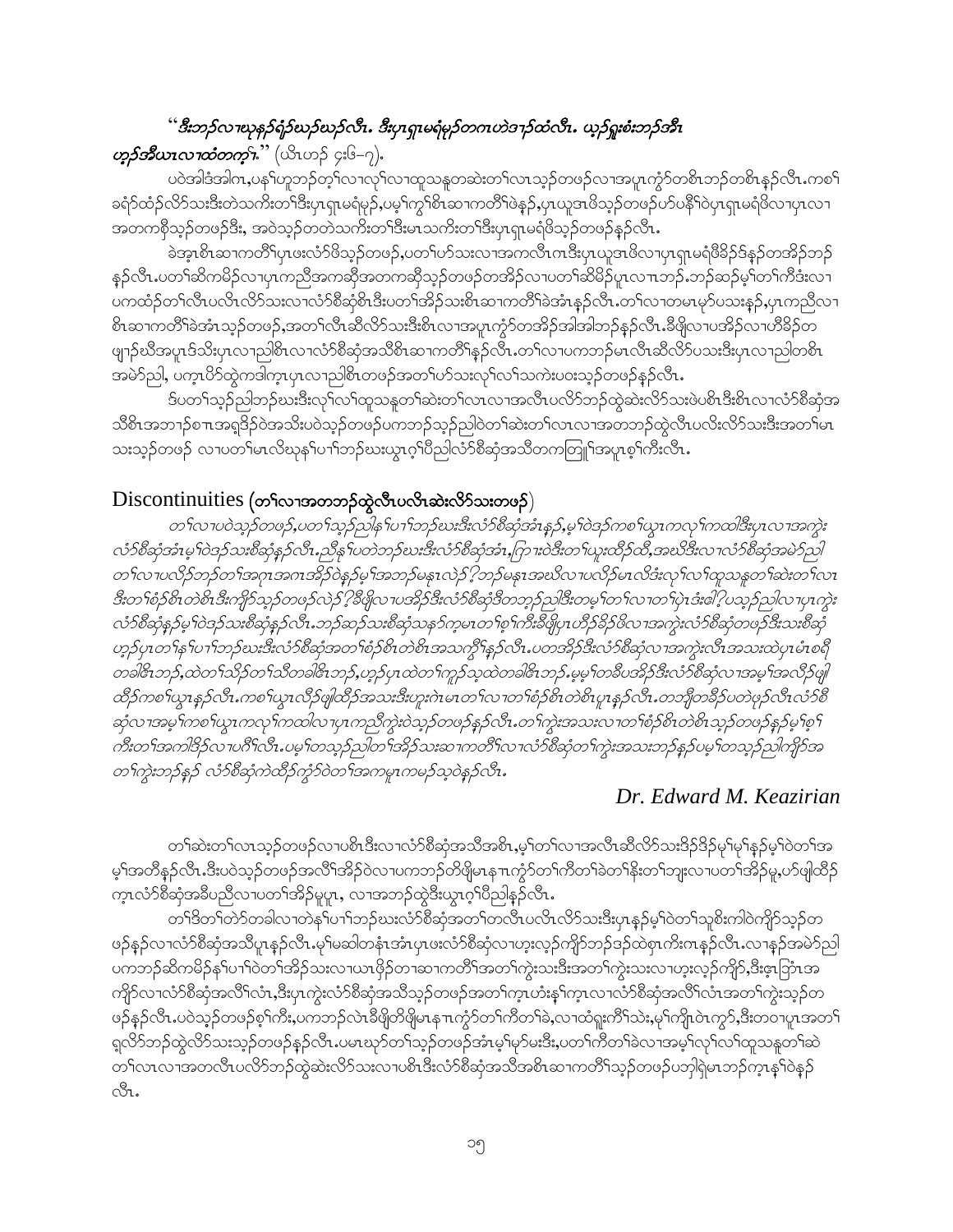တ႑်ကတိၤဖိတဖျာဉ်လ႑ ဝ္႑လိဒ္ဓိဉ် (London) စံးဝဲ… ''ပလီ႑သူဉ်ပလီြသးလ႑ တ႑်ဟ်တ႑်ဒူ႑်တ႑်ဆ႑'' (Mind the gap). ဖဲပမ္<sup>ရ</sup>ဟးလၫက္ပဲလၫဟိႆာ်ခ်ိန်ဒီဖိလာ်ဒီး, က္ၤထိိုခ်က္ၤက္ပဲလၤဟိႆခ်ိုခ်လိုခ်ိဳး ပသူခ်ည္ပါလ႑တ႑်ာကန္ေနာ် အိုခ်ဝဲ ဒီး တ႑်ဒူဉ်တ႑်ဆ႑တခါနှဉ်လီး . လီးဂၤဒ်နည်အသိႏႈပသူဉ်ညါလ႑တ႑်ဒူဉ်တ႑်ဆ႑အိဉ်ဝဲစ္ ၊်ကီးဖဲပကျိဉ်ထံ,ပသိဉ်လိဒီးပစံဉ်တဲၤတဲလီး တ1်လၢ လံာ်စီဆုံအသိပ္စၫန္နှဉ်လိၤ. တ႑်္မာ့ဉ်တ႑်ဆ႑တ႑်လီၤဆီအိဉ်ဝဲ လ႑အပ္ပ႑က္စဉ်, ဒီးခ့ခါဆ႑ကတိႝ အတ႑်ဘ႑ာ်စ႑ာန္နဉ်လိၤ. အတ႑်လီးဆီလၤအမ္1်ကျိုာ်တ႑်စီးတ႑်ကတိၤႇဒီးပုၤတဝ႑တ႑်အိဉ်သးအတ႑်လီးဆီတဖဉ်နှဉ်လီၤႉတ႑်ဒူဉ်တ႑်ဆ႑လီးဆီသု့ဉ်တ ဖဉ်လၢပစိၤဒီးလၢစိၤလၢအပူၤကၠႆာနုံဉ်၂၀၀၀န္၄,တ႑်လီၤဆီသုဉ်တဖဉ်ဘူးကအိဉ်ခဲလ႑ာ်ဃဉ်ဃှဉ်နှဉ်လီၤ.အဃိဒီးတ႑်လီၤဆီ သူဉ်တဖဉ်, ပမ္ ါတပလီ ါသူဉ်ပလီ ါသးဘဉ်ဒီး ပကဆိုဉ်ကမိဉ်ထဲပတ ါဆဲးတ ါလၤတခါဇိၤဘဉ်နဉ်လိၤ. လ ၊ပကဘဉ်ဃုသူဉ်ညါ လ်ာစိဆုံဒီတဆၢဒိဉ်အခီပညီ ပဃုသုဉ်ညှါထဲ လံာစိဆုံ တဆၢဖိအခီပညီနဉ်လီၤ. ပထိဉ်သတြီၤက္ၤလံာစိဆုံအခ်ီပညီထဲလ႑ အဘဉ်လိဉ်သးဒီးပတ'ါအိဉ်မူသုဉ်တဖဉ်နှဉ်လီၤ.ပတဒိကနဉ်လ႑လံဉ်စီဆုံဆ႑ကတဲတ'ါဒီးပုၤဘဉ်,မမ့'ါတစီပဟံးထိဉ်နှ'ါလံဉ်စီဆုံ အဆၢဒီးပစံးကတိၤစံဉ်တဲၤတဲလိၤန္ဉာလိၤ.ပမ္5နာ်လၤလံာ်စီဆုံတ႑်ကစိဉ်လၤတ႑်က္မဲးအီၤလၤအခ်ီဉ်ထံးခ်ီဉ်ဘိအိဉ်ဒီးတ႑်ထိးဘဉ် ပုၤ,အိဉ်ဒီးတ`်စိတ`်ကမဵိၤန္ဉၨာ,ပကဘဉ်ပာဴမ ်က္စာဴပသးဒီးႇပၸိ်ၤပသးလ႑တၤဴဒူဉ်တၤ်ဆ႑လ႑အိဉ်ဒီးပုၤန္ၟာလီၤႉပမ္ၤ်တပာဴတၤဴဒူဉ တၫ်ဆၢဒ်န္ ဉ်မးဒီးပဟ်ပနိုဉ်လံဉ်စီဆုံလၢအမှုၫ်ကစ႑်ယွၤကလုၤ်ကထါဒ်တ႑်ဟ်ပနိဉ်လၤပျπလံၤလံၤအသိးလၤပပုၤတဝ႑ပူးနှဉ်  $\bigcap_{\alpha\in\mathcal{A}}$ 

#### Dr. Mark A. Jennings

လၢပတ1်မၤလိစိၤတစိၤဘဉ်တစိၤအတ1်ဘဉ်ထွဲဆဲးလိ5်သးဒီးအတ1်တဘဉ်ထွဲဆဲးလိ5်သးလၢအမ့1်တ1်ဆဲးတ1်လၤသ့ဉ်တဖဉ် ဝံၤဒီးပကဆဲးကွ<sup>ရ</sup>ကဒိးလ႑အမ္**<sup>႐ု</sup>န္မွ***်တဂၤ***အတ**်ာဆိကမိဉ်မၤလိယ္ပၤဂ့ၢ်ပိညါလ႑လံာ်စိဆုံအသိအံၤလိၤတံၤလိၤဆဲးထံထံဆးဆးန္ဉာ် တက္¶.

#### $PERSONAL$  (နိ $\mathfrak f$ တကအတ $\mathfrak f$ ဆိကမိ $\mathfrak f$ ၊ အတ $\mathfrak f$ တ္တဲ)

လၢပနိႝႝ႞တဂၤဘဉ်တဂၤအပူး,ပအိဉ်ဒီးပသးတ႑်ဆိကမိဉ်လၢအလီၤဆီလိာ်အသးနဉ်လီၤ.လၢပုၤတဒူၢ်တထၢပူၤဒဉ် လဲၤမ့ၢ်အိဉ်ဆိးဝဲဒ်သိးသိးဘဉ်ဆဉ်သန5်က့,အတ႑်ဆိကမိဉ်သ့ဉ်တဖဉ်လီၤဆီလိ5်သးနှဉ်လီၤ.ဖဲပမ့ၢ်ထံဉ်ဘဉ်လိ5်သးဒီးပုၤတဂၤ လၫ်လ႑်ဟဲလ႑တ႑်လွိြယ္၊ မ့္ပ်ပ္၊ ပုၤတယက္လ႑တ႑တဘာတိုဘုရွားဖူးသဉ်အူးတုဉ်ပုံ၊ ဂုံဟုံးကဘာပုံသျသည့်လျှသွားသွားပုံသုံးမွ် အတၫ်ဆိကမိဉ်လိၤဆိ,အတၫ်ဟ်သးလိၤဆိ,တၫ်တူၫ်ဘဉ်လိၤဆိဒိး,တၫ်ဒိဉ်ထိဉ်လၢနိံၤ်သးသု့ဉ်တဖဉ်လိၤဆိလိ်ာသးတဂၤဘဉ်တ ကန္ဥ်လီၤႉပဝဲသူဥ်တဖဥ်ပအိဥ်ဒီးတ႑်လဲၤနီဖြိုလၤအလီၤဆီတ႑်ဂံ႑်တ႑်ဘါ,တ႑်ပျံၤတ႑်ဖုံး,တ႑်သ့တ႑်ဘဥ်သုဥ်လီၤဆီလိဉ်သးနှဉ် လီၤ.အဃိဒီးဖဲပမၤလိဝဲဒဉ်ယွၤဂ့ါပီညါလၢလံာ်စီဆုံအသိပူၤန္ဉာပကဘဉ်ပလိႝၤ်သူဉ်ပလိႝၤ်သးလၢပှၤလၢတစိၤဃိဒီးပှၤဒီးပှၤလၢ လံာ်စီဆုံအသိပူၤတစ်ၤ အတ႑်လီၤဆီလိာ်အသးနဉ်လီၤ.

ပကက္ဂ်<sup>ု</sup>က္ၤတၫ်ဂ့ါလၢပတဲတ့ၫ်သ့ဉ်တဖဉ်ဒီးတၫ်ဂ့ၢ်လၢအမ့<sup>၎</sup>နိ<sup>ု</sup>တကအတၫ်ဘဉ်ထွဲအတ႑်ဂ့ၫ်နှဉ်လီၤ.တၫ်တၢတခါ လၢအမှ1် နိ1်ကစ1်အတ1်ဘဉ်ထွဲဆဲးလိ5်သးဒီး စိၤဆၢကတိႝၤ်လၢအပူၤက္ဂံ၁်ဒီးခဲအံၤစိၤဆၢကတိႝၤ်သ္ဥ်ာတဖဉ်နဉ်မ့ၤ်တ႑်မနုၤလဲဉ်. ဒိုးခံခါတခါလၢအမ့်ျပနိ်ုကစၫ်အတ႑်တဘဉ်ထွဲဆဲးလိ်ာသးဒီးပုၤကညီလၢစိၤအပူၤက္ငံာ်သ့ဉ်တဖဉ်မှၢတ႑်မနုၤလဲဉ် $\{$ ပကစးထိဉ် လာတာတခါ လာအမှ1် နိ<sup>5</sup>ကစၥ်အတဉ်ဘဉ်ထွဲဆဲးလိ9်သးဒီးစိၤလာအပူၤကွံ9်နဉ်လီၤ.

#### $\textbf{Continuities}$  (နိ $\text{Top}$ င်အတ<sup>ှ</sup>ဘဉ်ထွဲဆဲးလိ $\text{S}$ သးတဖဉ်)

ပမ့ါ်ကွါလၢလံာ်စီဆုံအတါဘဉ်ထွဲတကပၤနဉ်, ပှၤအိဉ်ဝဲအါဒူါအါထၢလၢ အတါဆဲးလၤ,လုါလါထူသနူ,တါဟ်သး လီးကလိ5်သးဒီးပှာနဉ်လီး အဃိ, ပဝဲသ့ဉ်တဖဉ်, ပမာလိလံ5်စီဆုံအသိဒီးအိဉ်မူပိ5်ထွဲက္cလၢပတၫ်အိဉ်မူပူၤဒူဒူဘူဉ်ဝဲနဉ်လီး . လံာ်စီဆုံသိဉ်လိပုၤလၢ ပုၤကညီလၢလံာ်စီဆုံအပူၤဒီး ပုၤကညီလၢပစိၤဆၢကတိႝ်၊ခဲအံၤသ္ဥ်ာတဖဉ်, ပမ့ါဒဉ်ပုၤဒ်သိးသိးန္ဉာလီၤ. ပုၤကွဲးလံာ်စိဆုံမ့္ပ်က္.ပုၤဖးလံာ်ဖိမ့္ပ်က္.ပုၤတဂၤလၤ်လၤ်ဂွာလၤလံာ်စိဆုံအသိပူၤန္ဉာ်ပာ်ဖျထိဉ်ဝဲလၤပုၤသ္ဉာ်တဖဉ်နှဉ်မ့္ပ်ကစၤ်ယွၤ အတၫ်ဘဉ်တဲ့ဒီးအက္ခၤ်အဂ်ီၤအိဉ်လၢပလိၤဒီး ဒ်န္နဉ်အသိးမ့ၤ်တၤ်တမံၤဃိဒီးပုၤလၢမှၤ်မဆါတနံၤအံၤန္ဉ်လီၤႉ ပုၤသ့ဉ်တဖဉ်နှဉ် အိဉ်ဒီးအတၫ်ဆိကမိဉ်ဒ်သိးဒီးပှၤစ့ၢ်ကိႏနဉ်လိၤ.တဘျီဘျီအဝဲသ့ဉ်အိဉ်ဒီးတၫ်သူဉ်ဖှံသးဖှံဒီး,တ႑်သူဉ်တမှာ်သးတမှာ်,ဒ်ပဝဲသှဉ်တ ဖဉ်ပတူ်ဘဉ်အသိးနှဉ်လီး အဝဲသူဉ်တဖဉ်,မ့ှ်ပုၤတ်ဒဲးဘးဖိလၢအလိဉ်ဘဉ်ကစဉ်ခရံာ်တာ်အှဉ်ကူးခိဉ်ကူးဒ်သိးပဝဲသူဉ်တဖဉ်ပ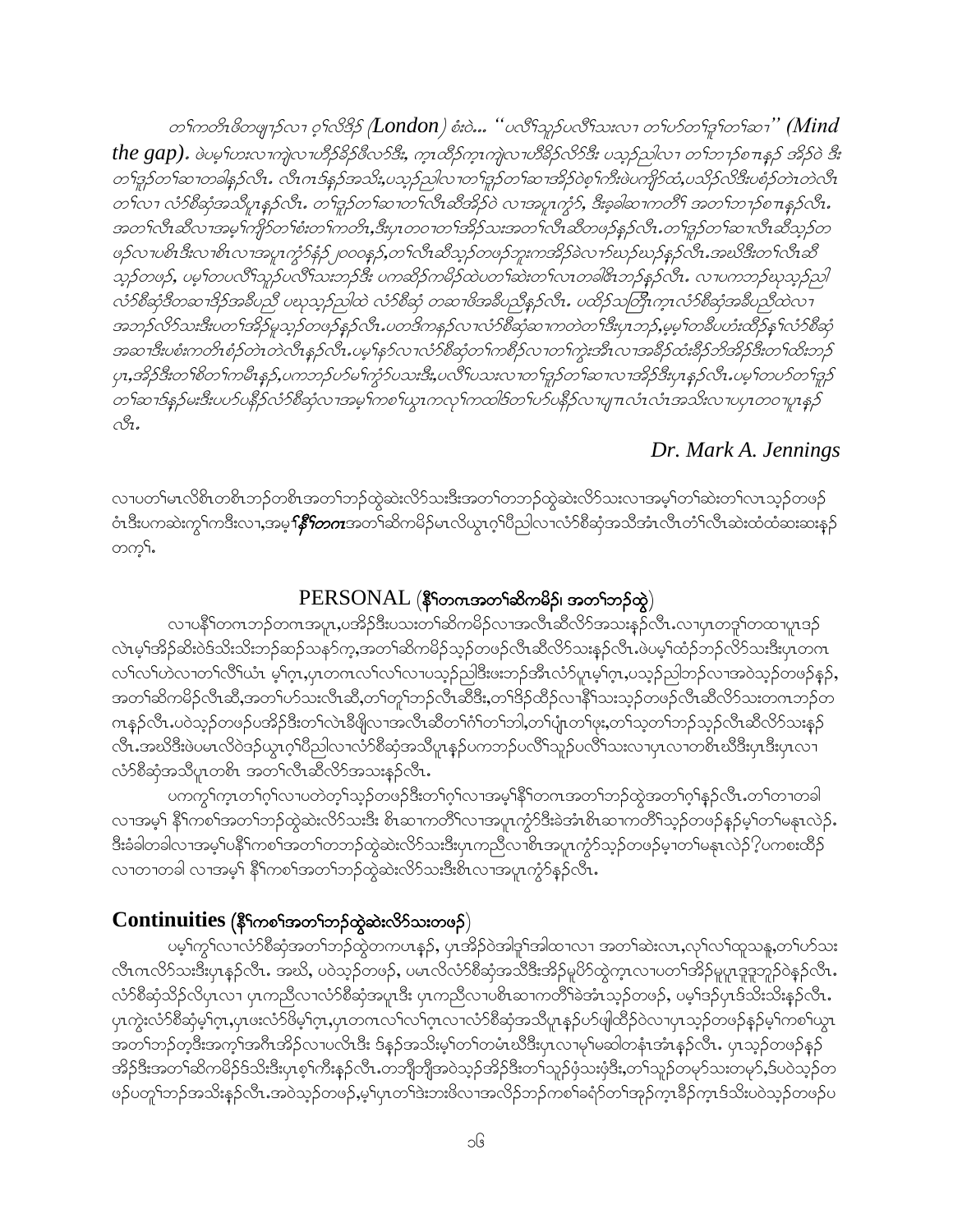တၫ်လိဉ်ဘဉ်လၢမှၢ်မဆါတနံၤအံၤန္နဉ်လီၤ.အဝဲသ့ဉ်ဘဉ်ဂဲၤပျုၫ်လၢတၫ်ဒဲးဘး,တၫ်ဆူးတၫ်ဆါ,တၫ်ကီတၫ်ခဲဒ်သိးဒီးပုၤစ့ၫ်ကီးနှဉ် လီၤ.ဒီးပုၤလπအန>်ကစၫ်ခရံာ်သွဉ်တဖဉ်လπလံာ်စီဆုံအသိစ်ၤဆၤကတိႝၤန္နဉ်အဝဲသွဉ်တဖဉ်မ့္ပြာလπပလπၤ်ဘဉ်ကစၤ်ခရံာ်အ ဘျုးအဖိုဉ်ဒီး သးစိဆုံအတၫ်ဆိဉ်ဂုၤဆိဉ်ဝါ လၢအဝဲသ့ဉ်အတၫ်အိဉ်မူပူၤ ဒ်ပဝဲသ့ဉ်တဖဉ်လၢမှၢိမဆါတနံၤအံၤအသိးနဉ်လီၤ ခ်ိဖျိလၢတၫ်သူဉ်တဖဉ်အံၤအဃိဒီးပဝဲသူဉ်တဖဉ်ပသူဉ်ညါဘဉ်လၢပနိ<sup>၎</sup>ကစၫ်အတ႑်လီၤပလိၤလိဉ်သးဒီးပုၤလၢညါတစိၤသုဉ်တ ဖဉ်အိဉ်အိဉ်ဝဲ,ဖဲပဖးလံာ်စိဆုံအသိအခါစ့်၊ကီးပပလၫ်ာဘဉ်ပတၫ်ဘဉ်ထွဲလိာ်သးဒီးပှၤလၢညါသ့ဉ်တဖဉ်အတၫ်အိဉ်သးညီညီစ့<sup>၎</sup> ကိဳးနဉ်လီၤ.တၫ်အဒိတခါဖဲလံာ်ရိမ့ၤ၉း၂–၄စီၤပီလူးတဲဖျါထိဉ်အတ႑်တူၫ်ဘဉ်လီၤပလိၤလိဉ်သးဒီးအဒိပု႑်ဝဲ႑်ပုၤယူဒၤဖိသ့ဉ်တဖဉ် လၢကျဲဒ်အံၤန္ဉာ်လိၤ….

### ်လ 7ယသးအုံးဒိဉ်မးဒီးယသးအိဉ်တကိ် ကဘိယူ iဃီလီၤ.အဂ္ဒ္မ္မ်ာအီးယဆ႑သူလ 7ယကစ iဒဉ်ယဲကဘဉ်ဆိဉ်အ 1 *ကွံ*ဉ်လၢခရံဉ်အပူၤလၢပှၤဒီဘူးဒီတံၫ်ဒီးယၤဒ်တ႑်ဖံးတ႑်ညှဉ်အသီးယဒီပု႑်ဝဲ႑်တဖဉ်အဂိ<sup>ု်</sup>လီၤ.အဝဲသ့ဉ်တဖဉ်နည်မှ<sup>ုံ</sup>ပုၤအႆဉ်စရူလး 8 ဒီးတၫ်ဘည်ဃးဒီးအီၤ မှုၫ်တ႑်ဟိအိၤလၫဖိအလိ႑် ဒီးတ႑်လၤကပီၤ ဒီးတ႑်အ႑ဉ်လီၤအိလီၤတဖဉ်ဒီးတ႑်ဟွဉ်လီၤတ႑်အ႑တ႑်သိ **ဒီးတ<sup>4</sup>မာယ္မွာအတ<sup>4ု</sup>မာ ဒီးတ9်စံးပာ်တဖဉ်နဉ်လီး.''** (ရိမ္နာ ၉ႏ၂–၄) -

\_<br>လံာ်စိဆုံဆၢဝဲအံၤတဲဖျါထိဉ်ဘဉ်ဃးဒီးစီၤပိလူးအနိုၤ်ကစ<sup>်</sup>၊အတၤ်လဲၤခ်ိဖျိတၤ်တူၤ်ဘဉ်သ္ဉ်တဖဉ်နဉ်လီၤ.ဒီးပှၤဟိခိဉ်ဖိ သည်တဖဉ်နဉ်,အတ<sup>ု</sup>ဆီတလဲတအိဉ်အါဘဉ်,လၫစီၤပီလူးစိၤဆၫကတိႝၤ်လံၤလံၤဒီးတုၤလီၤလ႑ဆ႑ကတိြခဲအံၤန္ဉလိၤ<sup>္ဇင္</sup>၊ နိ<sup>႖</sup>ကစ႑ အတၫ်ဘဉ်ထွဲသူဉ်တဖဉ်,လီၤက်ဒ်သိးဒီးတၫ်လဲၤခ်ိဖျိလၢပုၤလၢအိဉ်လၢလံာ်စိဆုံအသိပူ၊သုဉ်တဖဉ်အဃိဒိး,ပက်ဖိဉ်ဝဲဒဉ်ပုၤကွဲး လံာ်စိဆုံအသိအတ႑်ဆိကမိဉ်ဒီးပုၤဖးလံာ်ဖိအတ႑်ဆိကမိဉ်နဉ်တမှ့<sup>၎</sup>တ႑်အကိလ ၊ပ<sup>8</sup>ြဘဉ်နှဉ်လိၤ<sup>့ဒြီး</sup>ခိဖြိုလ ၊အဝဲသ့ဉ်တဖဉ်အ တၫ်လဲၤခ်ီဖျိ သ့ဉ်တဖဉ်အဃိဒ်ိး, ပအိဉ်မူပိဉ်ထွဲကဲ့ၤလၢ ပတၫ်အိဉ်မူပူၤသ့ဝဲစ့ၢ်ကိဳးနဉ်လီၤ.

ဒ်နိ<sup>ု</sup>ကစၢ်အတၢ်ဘဉ်ထွဲလိ9်သးဒီးစိၤလၢလံ9စိဆုံအသိပူၤအိဉ်ဝဲအါအါအသိႏႇတၫ်လၢအတဘဉ်ထွဲလီၤပလိၤလိ9်သး ဒီး ပနိ်ါကစါသ့ဉ်တဖဉ်အိဉ်ဝဲအါမးစ့ါကိုး, လၢပကဘဉ်အိဉ်မူပိာ်ထွဲအီၤလၢပတၢ်အိဉ်မူပူး လၢမှါမဆါတနံၤအံၤန္ဉာ်လီၤ.

### $\mathbf{Discontinuities}$  (နိ $\mathbf{S}$ ကစ္ပါအတ႑်တဘဉ်ထွဲဆဲးလိ $\mathbf{S}$ သးတဖဉ်)

အါတက္ ်လံာစိဆုံအသိအံၤႇတဲဖျံထဲပုၤတဒူ ်(ဒၤတထ႑အိၤလ႑လံာစိဆုံပူၤဒိႆးပုၤတဒူၫန္႕ေမ့ ၊်ပုၤလ႑အလီၤဆီလိာသးဒိႆး ပုၤ,လၢတ<sup>ရ</sup>နဉ်အဃိ,တဘျိတ<sup>္တ</sup>ဉ်လၢပကမၤဘဉ်ထွဲလိာ်သးဒီးအဝဲသုဉ်တဖဉ်အတ<sup>ြ</sup>အိဉ်သးဒီးပတ<sup>ရ်</sup>အိဉ်သးခဲအံၤန္နဉ်,မ့<sup>ရ</sup>တ<sup>ရ</sup> လၢအက်ခဲဝဲန္နဉ်လီး အဝဲသူဉ်နို (တဂၤဘဉ်တဂၤ,အဝဲသူဉ်အတ (တူ (ဘဉ်,ဒီးအဝဲသူဉ်အသးနံဉ်,ဒီးမှဉ်ခွါအတ (အိဉ်သးသုဉ်တ ဖဉ်,မှ1တ1လၫအကီခဲဝဲလ႑ပတ1အိဉ်သးအဃိကဝဲသုဉ်တတဖဉ်,ပကဘဉ်ဃုနှ1ပ႑ါမၤလိတ1သုဉ်တဖဉ်အံၤလီၤတံ1လီၤဆဲးနှဉ်  $\bigcirc_{7}$ 

ကစ<ယ္စာတ္စလီာပုၤလၢပနီ Yခ်က္စ္ဟာဂ်ီးသူ၌တဖဉ်လီးဆီလိွသး,ဒီးပတ္ပါဟဲလီးစ္က္ ကီးသွဲ့၌လၤအလီးဆီလိွသးန္နွင္က ပူးပာ်ဖျံဝဲတဘျုးတီးနှဉ်လီး. လၢတ႑်နှဉ်အဃိ, ပမ္5သူဉ်ညါလၢပုးသူဉ်တဖဉ်နှဉ် ကစ<်ယွၤကတိၤတ႑်ဒီးအီးဒ်လဲဉ်အဂ္ဂါဒီး ှိပသူဉ်ညါသူစု<sup>င်္</sup>ဂါးလ ၊ကစ<sup>1</sup>ယ္ဂၤကတိၤတ<sup>1</sup>ဒီးပုၤဒ်လဲဉ်နှ*ဉ်လီၤ.ဒီးပက္*ၤအိဉ်မှုပိဉ်ထွဲက္ၤလ ၊ပကစ<sup>1</sup>အတ ၊အိဉ်ဆီးလီ ၊လ ၊ပလိ<sup>ငှ</sup> ပကျဲပသန႑ာဴဒဉ်ပဝဲလ႑မှ႑်မဆါတနံၤအာံၤသ့ဝဲနှဉ်လီၤ.ကစ႑်ယွၤဟ္ဥာ်လီၤပုၤလ႑ည္ပါတစိၤတ႑်ခဲလ႑ာ်လ႑အိဉ်ဒီးအဝဲသုဉ်လီၤလီၤ ဆီဆီဒီးကစ†ယ္မၫစ္႑်ကီအဲဉ်ဒိးဝဲလ႑ပကဘဉ်အိဉ်မူပိဉ်ထွဲက္႑ဒ်ပ္႑လ႑ည္ပါစ႑အခံလိ႑လိ႑ဆီဆီန္၄်လိ႑.ဘဉ်ဆဉ်မ္ ါတ႑်လ႑အရွ ဒိဉ်လ ၊ပဂိၢ်လ ၊,ပကၒးလံာ်စီဆုံလီၤတံၤ်လီၤဆဲးဒီးလ ၊အဘဉ်ဒီးပက္ၤအိဉ်မူပိာ်ထွဲကဒါက္ၤလ ၊ပတၤ်အိဉ်မူပူၤလ ၊ကျဲလိၤလ်ၤဘဉ် ဘဉ်သ္ဝဲနဉ်လီး.

### Dr. Craig S. Keener

တၫ်အဒိဖဲ,အူးဖူးစူးဖြီး၅,၉..စီၤပီလူးတဲဘဉ်ဃးဒီးပုၤအိဉ်ဝဲခံကလှာ်နှဉ်လီၤ.အဝဲစံးဝဲ…*ကု ်သူဉ်ဧ႑စူ ်သုကစ ်ဘဉ်ဃး* ဒီးတ1်ဖံးတ1်ညဉ်အံၤႇလ႑တ1်ပုံ႑ႇဒီးတ1်ကန်းလ႑သုသးဒိဗျ႑ဉ်ညါႇဒ်လ႑ခရံဉ်အသိးန္နဉ်တက္1်ႇဒ်သုစု1်နှဉ်ကစ1်ခရံဉ်အသိးန္နဉ်… … *ဒီးကစ<sup>႑</sup>သူဉ်တဖဉ် မၤဘဉ်သုကု<sup>င်</sup>သူဉ်တဖဉ်လ႑တ<sup>င်္</sup>တာမံၤဃိအပူၤန္နာ်တက္်ု (အုပ္နႈရုး ၆း၅, ၉)* 

ဖဲပဝဲအါဒံအါကဖးလံာ်စိဆုံဆၢဝဲအံၤဒီး, ပသ္ဥညါဒီးပလိၤ်သူဥပလိၤ်သးလၤ စီၤပိလူးအတၤ်ကတိၤလၤ အဘဉ်ဃးဒီး ကု<sup>ရွ</sup>ဒီးကစ<sup>႖</sup>သ္ဉၥ်တဖဉ်လၢတၫ်အိဉ်ဖိုဉ်အူးဖူးစူးပူးနှဉ်လိၤ<sup>္စ</sup>ဒိဖိုလၢပဝဲသ့ဉ်တဖဉ်ပတၫ်လဲၤဒိဖြုလၢအမ့ၫ်ကုၫ်ဒီးကစၫ်သွဉ်တဖဉ်အ